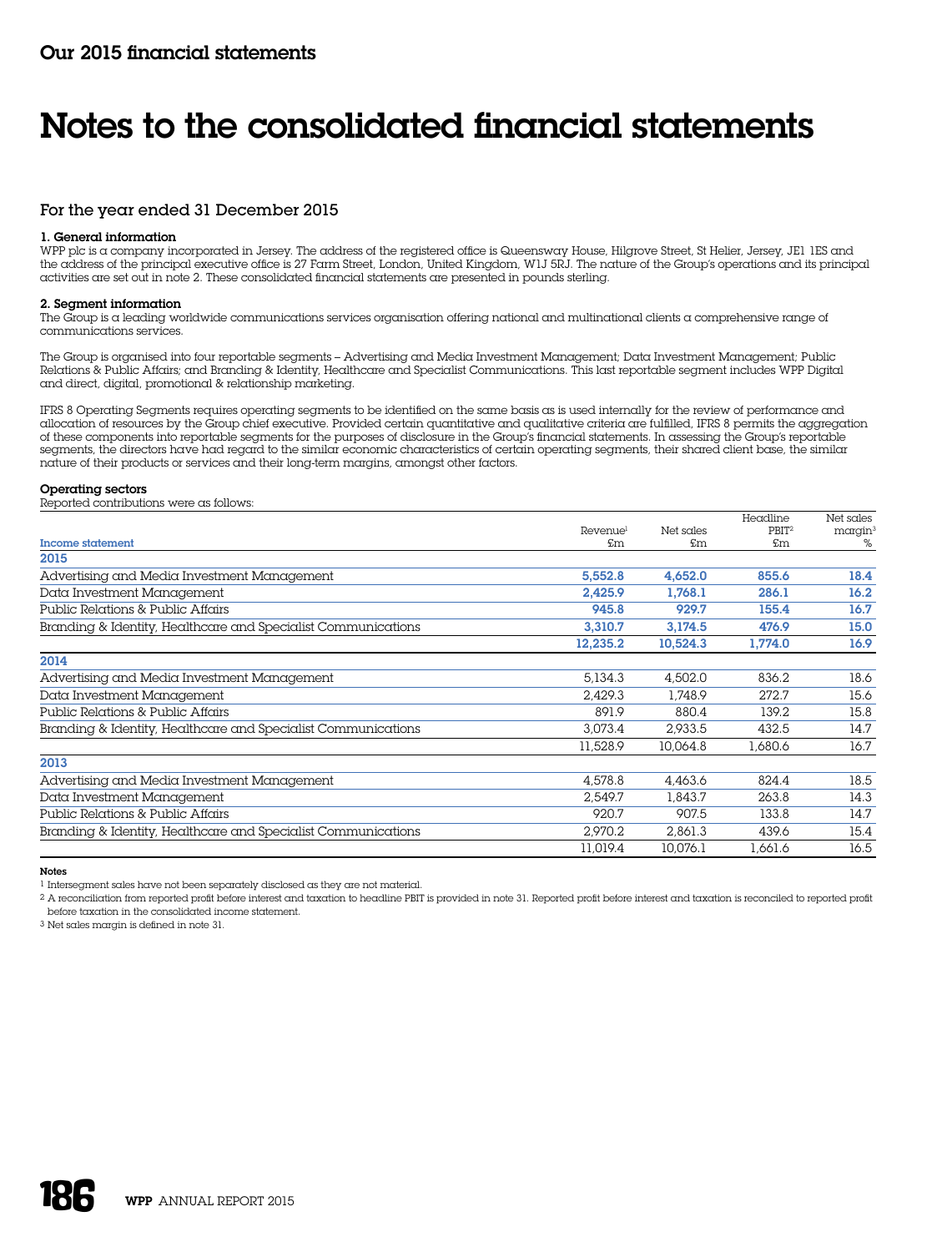|                                                |             |                        | Depreciation              |                          | Share of   | Interests in              |
|------------------------------------------------|-------------|------------------------|---------------------------|--------------------------|------------|---------------------------|
|                                                | Share-based | Capital                | and                       | Goodwill                 |            | results of associates and |
|                                                | payments    | additions <sup>1</sup> | amortisation <sup>2</sup> | impairment               | associates | joint ventures            |
| Other information                              | £m          | £m                     | £m                        | £m                       | £m         | £m                        |
| 2015                                           |             |                        |                           |                          |            |                           |
| Advertising and Media Investment Management    | 55.4        | 119.7                  | 96.9                      | 15.1                     | 26.8       | 377.0                     |
| Data Investment Management                     | 13.7        | 58.1                   | 51.8                      | -                        | 0.8        | 86.4                      |
| Public Relations & Public Affairs              | 6.7         | 9.1                    | 9.8                       | ۰                        | 2.3        | 92.0                      |
| Branding & Identity, Healthcare and Specialist |             |                        |                           |                          |            |                           |
| Communications                                 | 23.2        | 59.5                   | 69.9                      | ۰                        | 17.1       | 203.2                     |
|                                                | 99.0        | 246.4                  | 228.4                     | 15.1                     | 47.0       | 758.6                     |
| 2014                                           |             |                        |                           |                          |            |                           |
| Advertising and Media Investment Management    | 48.6        | 91.0                   | 102.6                     | 16.9                     | 25.1       | 395.5                     |
| Data Investment Management                     | 18.8        | 48.1                   | 50.9                      | $\overline{\phantom{0}}$ | 18.4       | 119.3                     |
| Public Relations & Public Affairs              | 7.9         | 7.4                    | 12.6                      | $\overline{\phantom{0}}$ | 3.9        | 60.1                      |
| Branding & Identity, Healthcare and Specialist |             |                        |                           |                          |            |                           |
| Communications                                 | 26.9        | 67.9                   | 62.8                      | $\overline{\phantom{0}}$ | 14.5       | 185.0                     |
|                                                | 102.2       | 214.4                  | 228.9                     | 16.9                     | 61.9       | 759.9                     |
| 2013                                           |             |                        |                           |                          |            |                           |
| Advertising and Media Investment Management    | 55.5        | 127.2                  | 102.2                     | $\overline{\phantom{0}}$ | 35.0       | 486.3                     |
| Data Investment Management                     | 19.2        | 62.8                   | 53.7                      | $\overline{\phantom{0}}$ | 20.2       | 105.5                     |
| Public Relations & Public Affairs              | 5.9         | 14.2                   | 15.3                      | 12.0                     | 1.5        | 45.3                      |
| Branding & Identity, Healthcare and Specialist |             |                        |                           |                          |            |                           |
| Communications                                 | 24.8        | 70.2                   | 63.5                      | 11.3                     | 11.4       | 155.7                     |
|                                                | 105.4       | 274.4                  | 234.7                     | 23.3                     | 68.1       | 792.8                     |

# Notes

1 Capital additions include purchases of property, plant and equipment and other intangible assets (including capitalised computer software).

2 Depreciation of property, plant and equipment and amortisation of other intangible assets.

|                                                |                 |                                                 | Assets       |                              |                                         | Liabilities          |
|------------------------------------------------|-----------------|-------------------------------------------------|--------------|------------------------------|-----------------------------------------|----------------------|
|                                                |                 | Unallocated                                     | Consolidated |                              | Unallocated                             | Consolidated         |
|                                                | Segment         | corporate                                       | total        | Segment                      | corporate                               | total                |
| <b>Balance sheet</b>                           | assets<br>\$m\$ | $\alpha$ ssets <sup>1,2</sup><br>$\mathfrak{m}$ | assets<br>£m | liabilities<br>$\mathsf{fm}$ | $l$ ichilities $l1,2$<br>$\mathfrak{m}$ | liabilities<br>\$m\$ |
|                                                |                 |                                                 |              |                              |                                         |                      |
| 2015                                           |                 |                                                 |              |                              |                                         |                      |
| Advertising and Media Investment Management    | 12,911.4        |                                                 |              | (10, 506.9)                  |                                         |                      |
| Data Investment Management                     | 3,713.3         |                                                 |              | (1.067.0)                    |                                         |                      |
| Public Relations & Public Affairs              | 1,839.2         |                                                 |              | (425.1)                      |                                         |                      |
| Branding & Identity, Healthcare and Specialist |                 |                                                 |              |                              |                                         |                      |
| Communications                                 | 7,640.2         |                                                 |              | (1,990.4)                    |                                         |                      |
|                                                | 26,104.1        | 2,645.1                                         | 28,749.2     | (13,989.4)                   | (6,744.0)                               | (20, 733.4)          |
| 2014                                           |                 |                                                 |              |                              |                                         |                      |
| Advertising and Media Investment Management    | 12.250.5        |                                                 |              | (9,803.5)                    |                                         |                      |
| Data Investment Management                     | 3.427.1         |                                                 |              | (1,045.7)                    |                                         |                      |
| Public Relations & Public Affairs              | 1.744.7         |                                                 |              | (400.0)                      |                                         |                      |
| Branding & Identity, Healthcare and Specialist |                 |                                                 |              |                              |                                         |                      |
| Communications                                 | 6,433.5         |                                                 |              | (1,622.3)                    |                                         |                      |
|                                                | 23.855.8        | 2.767.1                                         | 26.622.9     | (12, 871.5)                  | (5.924.6)                               | (18,796.1)           |
| 2013                                           |                 |                                                 |              |                              |                                         |                      |
| Advertising and Media Investment Management    | 11.787.6        |                                                 |              | (8,919.1)                    |                                         |                      |
| Data Investment Management                     | 3,330.2         |                                                 |              | (960.0)                      |                                         |                      |
| Public Relations & Public Affairs              | 1,693.7         |                                                 |              | (350.6)                      |                                         |                      |
| Branding & Identity, Healthcare and Specialist |                 |                                                 |              |                              |                                         |                      |
| Communications                                 | 5,716.9         |                                                 |              | (1,333.8)                    |                                         |                      |
|                                                | 22.528.4        | 2.447.1                                         | 24.975.5     | (11, 563.5)                  | (5.565.5)                               | (17, 129.0)          |

Notes

1 Included in unallocated corporate assets and liabilities are corporate income tax, deferred tax and net interest-bearing debt.

 $^2$  As described in note 15, prior year balance sheets have been restated to reduce both deferred tax assets and deferred tax liabilities, by a corresponding amount.

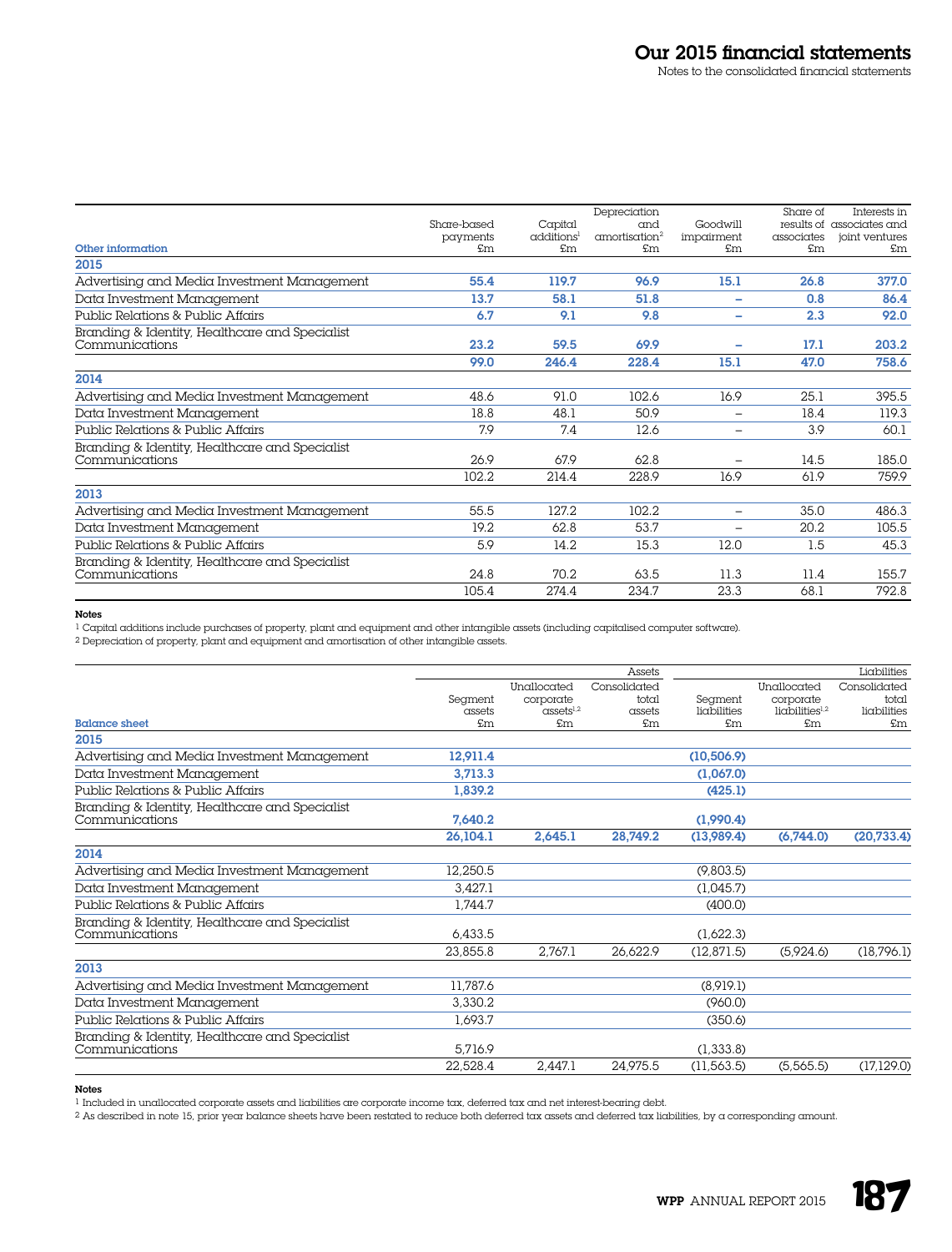# Contributions by geographical area were as follows:

|                                                                                  | 2015     | 2014     | 2013     |
|----------------------------------------------------------------------------------|----------|----------|----------|
|                                                                                  | £m       | £m       | £m       |
| Revenue <sup>1</sup>                                                             |          |          |          |
| North America <sup>2</sup>                                                       | 4.491.2  | 3.899.9  | 3.744.7  |
| UK                                                                               | 1.777.4  | 1,640.3  | 1.414.0  |
| Western<br>Continental Europe                                                    | 2,425.6  | 2.568.8  | 2.592.6  |
| Asia Pacific, Latin<br>America, Africa &<br>Middle East and<br>Central & Eastern |          |          |          |
| Europe                                                                           | 3.541.0  | 3.419.9  | 3.268.1  |
|                                                                                  | 12.235.2 | 11,528.9 | 11.019.4 |
| Net sales                                                                        |          |          |          |
|                                                                                  |          |          |          |

| North America <sup>2</sup>                                                                 | 3,882.3  | 3.471.7  | 3.547.0  |
|--------------------------------------------------------------------------------------------|----------|----------|----------|
| UK                                                                                         | 1.504.5  | 1.396.0  | 1.303.9  |
| Western<br>Continental Europe                                                              | 2.016.2  | 2.142.6  | 2.217.8  |
| Asia Pacific, Latin<br>America, Africa &<br>Middle East and<br>Central & Eastern<br>Europe | 3,121.3  | 3.054.5  | 3.007.4  |
|                                                                                            | 10.524.3 | 10.064.8 | 10.076.1 |

| $Headline$ PBIT $3$                                                              |         |         |         |
|----------------------------------------------------------------------------------|---------|---------|---------|
| North America <sup>2</sup>                                                       | 728.2   | 621.8   | 616.5   |
| UK                                                                               | 243.1   | 221.2   | 204.7   |
| Western<br>Continental Europe                                                    | 277.2   | 277.2   | 272.0   |
| Asia Pacific, Latin<br>America, Africa &<br>Middle East and<br>Central & Eastern |         |         |         |
| Europe                                                                           | 525.5   | 560.4   | 568.4   |
|                                                                                  | 1,774.0 | 1.680.6 | 1.661.6 |
|                                                                                  |         |         |         |
|                                                                                  | Margin  | Margin  | Margin  |
| Net sales margin <sup>4</sup>                                                    |         |         |         |
| North America <sup>2</sup>                                                       | 18.8%   | 17.9%   | 17.4%   |
| UK                                                                               | 16.2%   | 15.8%   | 15.7%   |
| Western<br>Continental Europe                                                    | 13.7%   | 12.9%   | 12.3%   |
| Asia Pacific, Latin<br>America, Africa &<br>Middle East and<br>Central & Eastern |         |         |         |
| Europe                                                                           | 16.8%   | 18.3%   | 18.9%   |
|                                                                                  | 16.9%   | 16.7%   | 16.5%   |

# Notes

1 Intersegment sales have not been separately disclosed as they are not material. 2 North America includes the US with revenue of £4,257.4 million

(2014: £3,664.9 million, 2013: £3,498.1 million), net sales of £3,674.3 million

(2014: £3,254.2 million, 2013: £3,310.8 million) and headline PBIT of £697.3 million (2014: £588.2 million, 2013: £582.6 million). 3 Headline PBIT is defined in note 31.

4 Net sales margin is defined in note 31.

2015 £m 2014 £m Non-current assets<sup>1</sup> North America<sup>2</sup> 6,225.3 5,686.9 UK 2,106.4 1,793.9 Western Continental Europe 3,558.6 3,463.8 Asia Pacific, Latin America, Africa & Middle East and Central & Eastern Europe 3,349.7 3,012.0 15,240.0 13,956.6

# Notes

 $^{\rm l}$  Non-current assets excluding financial instruments and deferred tax.

2 North America includes the US with non-current assets of £5,202.6 million (2014: £5,101.0 million).

# 3. Operating costs

|                                                                                     | 2015    | 2014            | 2013    |
|-------------------------------------------------------------------------------------|---------|-----------------|---------|
|                                                                                     | £m      | £m              | \$m\$   |
| Staff costs (note 5)                                                                |         | 6,652.6 6,440.5 | 6,477.1 |
| Establishment costs                                                                 | 726.3   | 711.3           | 7274    |
| Other operating costs (net)                                                         | 1.513.4 | 1.405.7         | 1.461.3 |
| Total operating costs                                                               | 8.892.3 | 8,557.5         | 8,665.8 |
| <b>Operating costs include:</b>                                                     |         |                 |         |
| Goodwill impairment (note 12)                                                       | 15.1    | 169             | 2.3.3   |
| Investment write-downs                                                              | 78.7    | 7.3             | 0.4     |
| Restructuring costs                                                                 | 106.2   | 1276            | 5.0     |
| IT asset write-downs                                                                | 29.1    |                 |         |
| Amortisation and impairment of acquired<br>intangible assets (note 12)              | 140.1   | 147.5           | 179.8   |
| Amortisation of other intangible assets<br>(note 12)                                | 33.7    | 31.6            | 32.7    |
| Depreciation of property, plant and<br>equipment                                    | 190.0   | 1917            | 195.5   |
| Losses/(gains) on sale of property, plant<br>and equipment                          | 1.1     | (0.8)           | (0.4)   |
| Gains on disposal of investments<br>and subsidiaries                                | (131.0) | (186.3)         | (6.0)   |
| Gains on remeasurement of equity interest<br>on acquisition of controlling inferest | (165.0) | (9.2)           | (30.0)  |
| Net foreign exchange gains                                                          | (10.7)  | (2.5)           | (1.1)   |
| <b>Operating lease rentals:</b>                                                     |         |                 |         |
| Land and buildings                                                                  | 476.6   | 4661            | 483.0   |
| Sublease income                                                                     | (11.3)  | (11.2)          | (13.2)  |
|                                                                                     | 465.3   | 454.9           | 469.8   |
| Plant and machinery                                                                 | 18.3    | 199             | 21.1    |
|                                                                                     | 483.6   | 474.8           | 490.9   |

In 2015, operating profit includes credits totalling £31.6 million (2014: £24.9 million, 2013: £19.9 million) relating to the release of excess provisions and other balances established in respect of acquisitions completed prior to 2014. Further details of the Group's approach to acquisition reserves, as required by IFRS 3 Business Combinations, are given in note 28.

Investment write-downs of £78.7 million (2014: £7.3 million, 2013: £0.4 million) relate to certain non-core minority investments in the US where forecast financial performance and/or liquidity issues indicate a permanent decline in the recoverability of the Group's investment.

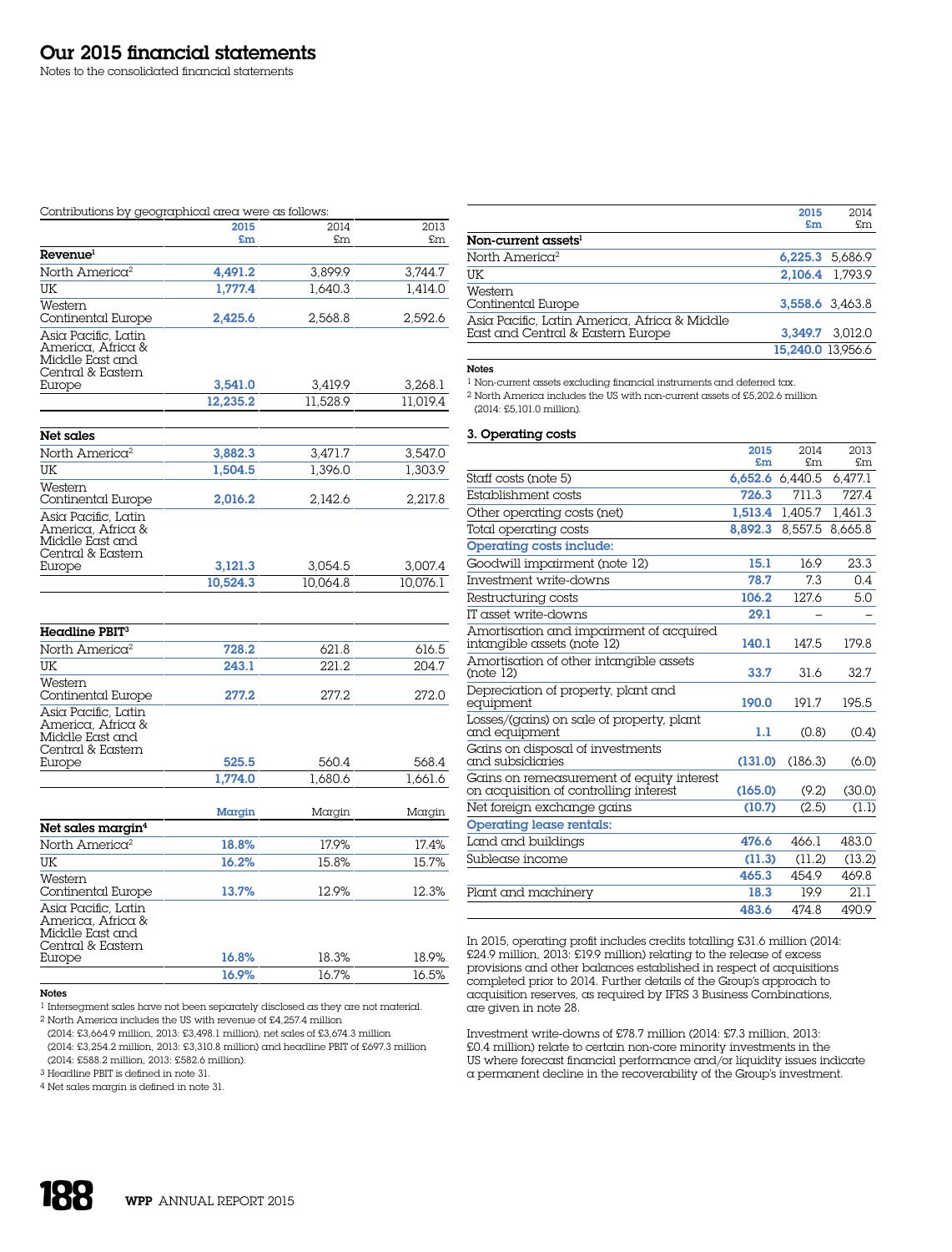In 2015, restructuring costs of £106.2 million (2014: £127.6 million, 2013: £5.0 million) comprise £69.5 million (2014: £88.7 million, 2013: £nil) of costs (including £52.0 million of severance costs) arising from a structural reassessment of certain of the Group's operations, primarily in the mature markets of Western Europe and £36.7 million (2014: £38.9 million, 2013: £5.0 million) of costs resulting from the project to transform and rationalise the Group's IT services and infrastructure. In 2015, IT asset write-downs comprise £29.1 million of accelerated depreciation of IT assets in Asia and Europe.

Gains on disposal of investments and subsidiaries of £131.0 million (2014: £186.3 million, 2013: £6.0 million) include £43.6 million of gains arising on the sale of certain Kantar internet measurement businesses to comScore Inc in consideration for newly issued equity in the buyer; £29.7 million of gains arising on the sale of the Group's minority stake in e-Rewards; and £30.6 million of gains arising on the Group's equity interest in Chime Communications plc following its acquisition by Providence Equity Partners in conjunction with WPP.

Gains on remeasurement of equity interest on acquisition of controlling interest in 2015 primarily comprise gains of £131.7 million in relation to the acquisition of a majority stake in IBOPE in Latin America.

All of the operating costs of the Group are related to administrative expenses.

### Auditors' remuneration:

|                                                                                          | 2015    | 2014 | 2013 |
|------------------------------------------------------------------------------------------|---------|------|------|
|                                                                                          | £m      | £m   | £m   |
| Fees payable to the Company's auditors for<br>the audit of the Company's annual accounts | $1.5\,$ | 1.4  | 1.4  |
| The audit of the Company's subsidiaries<br>pursuant to legislation                       | 16.2    | 14.5 | 15.1 |
|                                                                                          | 17.7    | 15.9 | 16.5 |
| Other services pursuant to legislation                                                   | 3.3     | 3.1  | 3.1  |
| Fees payable to the auditors pursuant to<br>legislation                                  | 21.0    | 19.0 | 19.6 |
| Tax advisory services                                                                    | 1.8     | 2.1  | 2.3  |
| Tax compliance services                                                                  | 1.0     | 1.0  | 1.2  |
|                                                                                          | 2.8     | 3.1  | 3.5  |
| Corporate finance services                                                               | 0.2     | 0.3  | 0.2  |
| Other services <sup>1</sup>                                                              | 6.5     | 5.4  | 4.8  |
| Total non-audit fees                                                                     | 9.5     | 8.8  | 8.5  |
| Total fees                                                                               | 30.5    | 27.8 | 28.1 |
|                                                                                          |         |      |      |

#### Note

1 Other services include audits for earnout purposes and services for expatriate employees.

# Minimum committed annual rentals

Amounts payable in 2016 under leases will be as follows:

| <u>Thirding payable in 2010 ander leases will be as follows.</u> |      |                     |      |       |                    |       |
|------------------------------------------------------------------|------|---------------------|------|-------|--------------------|-------|
|                                                                  |      | Plant and machinery |      |       | Land and buildings |       |
|                                                                  | 2016 | 2015                | 2014 | 2016  | 2015               | 2014  |
|                                                                  | £m   | £m                  | £m   | £m    | £m                 | £m    |
| In respect of operating<br>leases which expire:                  |      |                     |      |       |                    |       |
| - within one year                                                | 4.3  | 5.3                 | 4.1  | 57.6  | 66.7               | 26.3  |
| - within two to five<br>years                                    | 97   | 10.8                | 13.1 |       | 240.3 223.9        | 195.2 |
| - after five years                                               | 0.3  | 0.1                 | 0.1  | 163.1 | 139.4              | 139.7 |
|                                                                  | 14.3 | 16.2                | 17.3 | 461 N | 430.0              | 361.2 |

Future minimum annual amounts payable under all lease commitments in existence at 31 December 2015 are as follows:

|                         | Minimum  | Less    |                  |
|-------------------------|----------|---------|------------------|
|                         | rental   | sub-let | Net              |
|                         | payments |         | rentals payment  |
|                         | £m       | £m      | £m               |
| Year ending 31 December |          |         |                  |
| 2016                    | 475.3    | (8.1)   | 467.2            |
| 2017                    | 353.8    | (5.5)   | 348.3            |
| 2018                    | 321.2    | (4.5)   | 316.7            |
| 2019                    | 287.9    | (3.6)   | 284.3            |
| 2020                    | 242.7    | (3.1)   | 239.6            |
| Later years             | 1.655.9  |         | $(7.7)$ 1,648.2  |
|                         | 3.336.8  |         | $(32.5)$ 3.304.3 |

# 4. Share of results of associates

Share of results of associates include:

|                                                    | 2015<br>$5$ | 2014<br>$\mathsf{F}$ m | 2013<br>£m |
|----------------------------------------------------|-------------|------------------------|------------|
| Share of profit before interest and taxation       | 95.2        | 101.8                  | 111 N      |
| Share of exceptional losses                        | (21.8)      | (7.6)                  | (10.7)     |
| Share of interest and non-controlling<br>interests | (1.7)       | (3.1)                  | (4.6)      |
| Share of taxation                                  | (24.7)      | (29.2)                 | (27.6)     |
|                                                    | 47.0        | 61 Q                   | 681        |

#### 5. Our people

Our staff numbers averaged 124,930 for the year ended 31 December 2015 against 121,397 in 2014 and 117,115 in 2013. Their geographical distribution was as follows:

|                                                                                   | 2015   | 2014                    | 2013 |
|-----------------------------------------------------------------------------------|--------|-------------------------|------|
| North America                                                                     |        | 26.224 26.809 28.093    |      |
| UK                                                                                | 13.401 | 12.838 11.925           |      |
| Western Continental Europe                                                        |        | 23.506 23.376 23.559    |      |
| Asia Pacific, Latin America, Africa &<br>Middle East and Central & Eastern Europe |        | 61,799 58,374 53,538    |      |
|                                                                                   |        | 124.930 121.397 117.115 |      |

Their operating sector distribution was as follows:

|                                                                  | 2015   | 2014                    | 2013   |
|------------------------------------------------------------------|--------|-------------------------|--------|
| Advertising and Media Investment<br>Management                   |        | 53.227 52.329 49.505    |        |
| Data Investment Management                                       | 28.395 | 28,240                  | 29.586 |
| Public Relations & Public Affairs                                | 8.492  | 8.392                   | 8.298  |
| Branding & Identity, Healthcare and<br>Specialist Communications |        | 34.816 32.436 29.726    |        |
|                                                                  |        | 124,930 121,397 117,115 |        |

At the end of 2015 staff numbers were 128,123 (2014: 123,621, 2013: 119,116). Including all employees of associated undertakings, this figure was approximately 190,000 at 31 December 2015 (2014: 179,000, 2013: 175,000).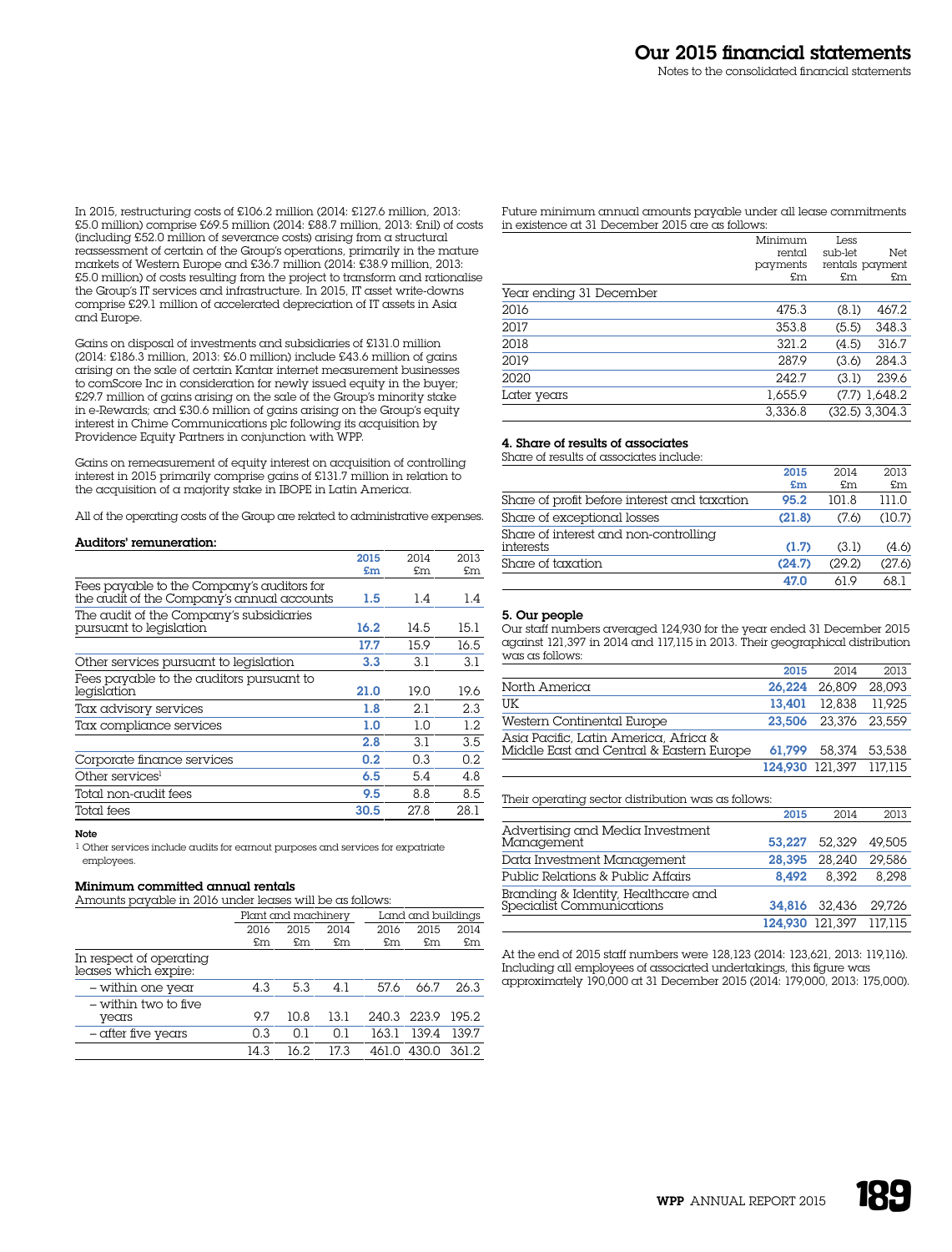#### Staff costs include:

|                                       | 2015    | 2014    | 2013    |
|---------------------------------------|---------|---------|---------|
|                                       | £m      | \$m\$   | £m      |
| Wages and salaries                    | 4.578.4 | 4.467.8 | 4.481.4 |
| Cash-based incentive plans            | 231.8   | 210.7   | 222.2   |
| Share-based incentive plans (note 22) | 99.0    | 102.2   | 105.4   |
| Social security costs                 | 578.4   | 567.8   | 577.3   |
| Pension costs (note 23)               | 160.0   | 148.9   | 151.3   |
| Severance                             | 24.0    | 37.4    | 26.9    |
| Other staff costs <sup>1</sup>        | 981.0   | 905.7   | 912.6   |
|                                       | 6.652.6 | 6.440.5 | 6.477.1 |
| Staff cost to net sales ratio         | 63.2%   | 64.0%   | 64.3%   |

Note

1 Freelance and temporary staff costs are included in other staff costs.

Included above are charges of £16.7 million (2014: £16.9 million, 2013: £16.9 million) for share-based incentive plans in respect of key management personnel (who comprise the directors of the Group). Further details of compensation for key management personnel are disclosed on pages 121 to 153.

#### 6. Finance income, finance costs and revaluation of financial instruments

Finance income includes:

|                                            | 2015 | 2014 | 2013 |
|--------------------------------------------|------|------|------|
|                                            | £m   | £m   | £m   |
| Income from available for sale investments | 18.9 | 26.0 | 10.1 |
| Interest income                            | 53.5 | 68 7 | 54.2 |
|                                            | 72.4 | 94 7 | 64.3 |

Finance costs include:

|                                                    | 2015<br>£m | 2014<br>£m | 2013<br>£m |
|----------------------------------------------------|------------|------------|------------|
| Net interest expense on pension plans<br>(note 23) | 7.3        | 8 N        | 11 4       |
| Interest on other long-term employee<br>benefits   | 2.5        | 19         | 17         |
| Interest payable and similar charges <sup>1</sup>  | 214.3      | 252.8      | 254.8      |
|                                                    | 2241       | 262.7      | 2679       |

#### Revaluation of financial instruments<sup>2</sup> include:

|                                                                | 2015<br>£m | 2014<br>£m | 2013<br>£m |
|----------------------------------------------------------------|------------|------------|------------|
| Movements in fair value of treasury<br>instruments             | (3.7)      | 31.3       | 6.3        |
| Movements in fair value of other<br>derivatives                | 15.9       | 15.0       |            |
| Revaluation of put options over<br>non-controlling interests   | (11.3)     | (8.8)      | (1.1)      |
| Revaluation of payments due to vendors<br>(earnout agreements) | (35.6)     | 13.2.      | 15.8       |
|                                                                | (34.7)     | 50.7       | 21.0       |

### Notes

1 Interest payable and similar charges are payable on bank overdrafts, bonds and bank loans held at amortised cost.

2 Financial instruments are held at fair value through profit and loss.

The majority of the Group's long-term debt is represented by \$2,862 million of US dollar bonds at an average interest rate of 4.48%, €3,450 million of Eurobonds at an average interest rate of 2.54% and £600 million of Sterling bonds at an average interest rate of 6.13%. Average borrowings under the Revolving Credit Facilities (note 10) amounted to the equivalent of \$45 million at an average interest rate of 0.76%.

Average borrowings under the US Commercial Paper Program for 2015 amounted to \$372 million at an average interest rate of 0.51% inclusive of margin.

#### 7. Taxation

The headline tax rate was 19.0% (2014: 20.0%, 2013: 20.2%). The tax rate on reported PBT was 16.6% (2014: 20.7%, 2013: 21.9%). The reported tax rate is lower than the headline tax rate and is due to most of the gains on disposals of investments and subsidiaries and the gains on remeasurement of equity interests not being taxable. The cash tax rate on headline PBT was 18.6% (2014: 19.2%, 2013: 18.7%).

The tax charge comprises:

|                 | 2015    | 2014   | 2013   |
|-----------------|---------|--------|--------|
|                 | £m      | £m     | £m     |
| Corporation tax |         |        |        |
| Current year    | 403.0   | 394.9  | 359.1  |
| Prior years     | (108.4) | 4.4    | (48.1) |
|                 | 294.6   | 399.3  | 311.0  |
| Deferred tax    |         |        |        |
| Current year    | (35.8)  | (93.2) | (19.6) |
| Prior years     | (11.3)  | (5.7)  | (7.7)  |
|                 | (47.1)  | (98.9) | (27.3) |
| Tax charge      | 247.5   | 300.4  | 283.7  |
|                 |         |        |        |

The corporation tax credit for prior years in 2015, and also 2013, mainly comprises the release of a number of separate provisions following the resolution of tax matters in various countries. In 2014 the deferred tax credit primarily related to the recognition of temporary differences that were previously unrecognised.

The tax charge for the year can be reconciled to profit before taxation in the consolidated income statement as follows:

|                                                                                   | 2015    | 2014    | 2013    |
|-----------------------------------------------------------------------------------|---------|---------|---------|
|                                                                                   | £m      | \$m\$   | £m      |
| Profit before taxation                                                            | 1.492.6 | 1.451.9 | 1,295.8 |
| Tax at the corporation tax rate of 20.25% <sup>1</sup>                            | 302.3   | 312.2   | 301.3   |
| Tax effect of share of results of associates                                      | (9.5)   | (13.3)  | (15.8)  |
| Irrecoverable withholding taxes                                                   | 25.7    | 24.2    | 30.7    |
| Items that are not deductible/(taxable)<br>in determining taxable profit          | 25.4    | 14.2.   | (27.3)  |
| Effect of different tax rates of subsidiaries<br>operating in other jurisdictions | 49.9    | 12.9    | 17.6    |
| Origination and reversal of unrecognised<br>temporary differences                 | 0.4     | 10.6    | 35.5    |
| Tax losses not recognised or utilised<br>in the year                              | 4.0     | 52.1    | 40.6    |
| Utilisation of tax losses not previously<br>recognised                            | (10.4)  | (42.2)  | (28.3)  |
| Recognition of temporary differences<br>not previously recognised                 | (20.6)  | (69.0)  | (14.8)  |
| Net release of prior-year provisions<br>in relation to acquired businesses        | (22.9)  | (17.4)  | (11.6)  |
| Other prior-year adjustments                                                      | (96.8)  | 16.1    | (44.2)  |
| Tax charge                                                                        | 247.5   | 300.4   | 283.7   |
| Effective tax rate on profit before tax                                           | 16.6%   | 20.7%   | 21.9%   |

#### Note

1 The parent company of the Group is tax resident in the UK. As such, the tax rate in the tax reconciliation for 2015 is the blended UK corporation tax rate of 20.25% (2014: 21.5%, 2013: 23.25%).

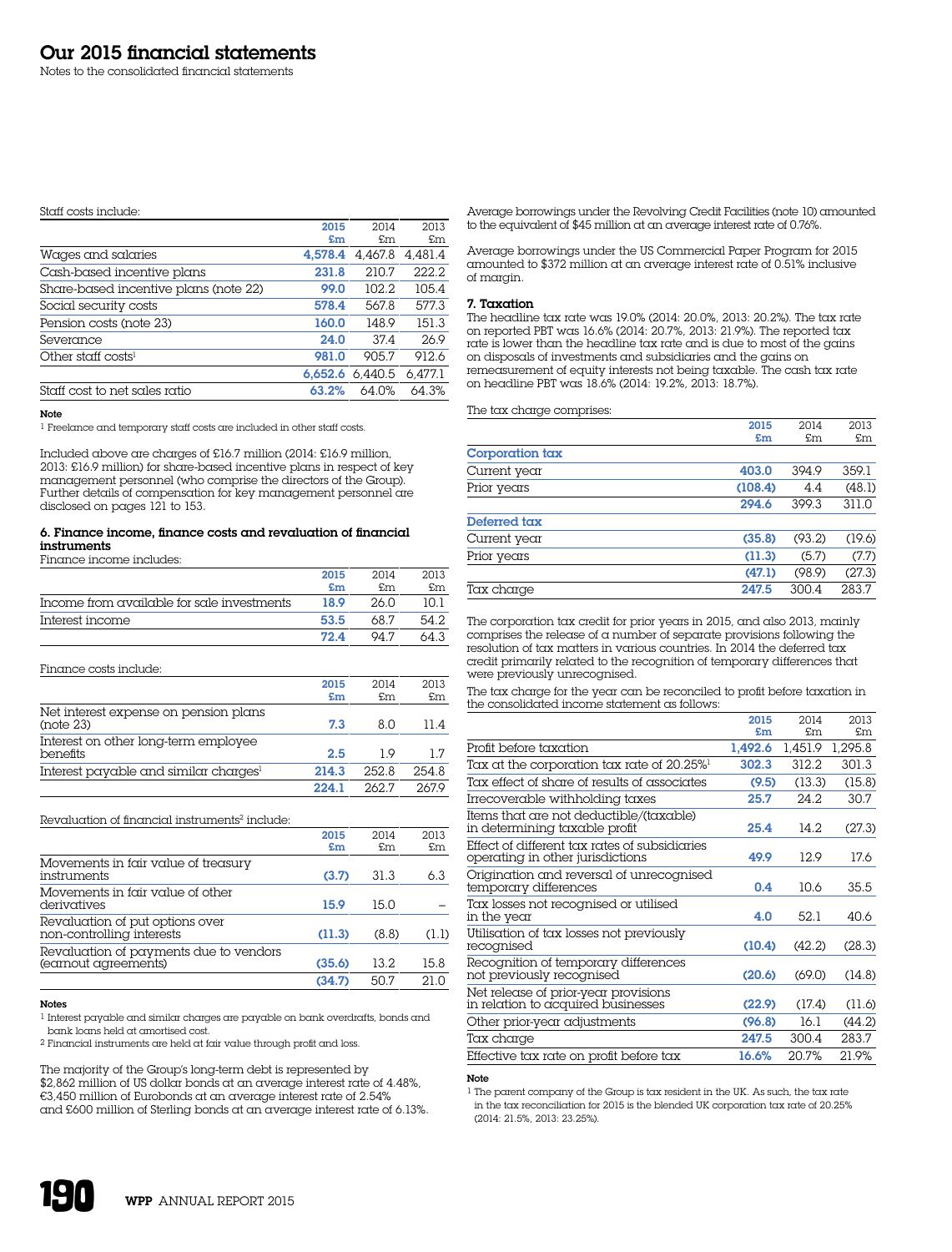# The calculation of the headline tax rate is as follows:

|                                                                                    | 2015    | 2014    | 2013    |
|------------------------------------------------------------------------------------|---------|---------|---------|
|                                                                                    | £m      | £m      | £m      |
| Headline PBT <sup>1</sup>                                                          | 1.622.3 | 1,512.6 | 1,458.0 |
| Tax charge                                                                         | 247.5   | 300.4   | 283.7   |
| Tax charge relating to gains on disposal<br>of investments and subsidiaries        | (1.1)   | (21.4)  |         |
| Tax credit relating to restructuring costs                                         | 26.5    | 14.1    |         |
| Deferred tax relating to gains on disposal<br>of investments and subsidiaries      |         | (13.8)  |         |
| Deferred tax impact of the amortisation<br>of acquired intangible assets and other |         |         |         |
| goodwill items                                                                     | 35.4    | 23.2    | 10.6    |
| Headline tax charge                                                                | 308.3   | 302.5   | 294.3   |
| Headline tax rate                                                                  | 19.0%   | 20.0%   | 20.2%   |

#### Note

1 Headline PBT is defined in note 31.

### Factors affecting the tax charge in future years

Factors that may affect the Group's future tax charge include the levels and mix of profits in the many countries in which we operate, the prevailing tax rates in each of those countries and also the foreign exchange rates that apply to those profits. The tax charge may also be affected by the impact of acquisitions, disposals and other corporate restructurings, the resolution of open tax issues, future planning, and the ability to use brought forward tax losses. Furthermore, changes in local or international tax rules, for example prompted by the OECD's emerging recommendations on Base Erosion and Profit Shifting (a global initiative to improve the fairness and integrity of tax systems), or new challenges by tax or competition authorities, may expose us to significant additional tax liabilities or impact the carrying value of our deferred tax assets, which would affect the future tax charge.

The Group has a number of open  $\tan x$  returns and is subject to various ongoing tax audits in respect of which it has recognised potential liabilities, none of which are individually material. The Group does not currently expect any material additional charges, or credits, to arise in respect of these matters, beyond the amounts already provided. Liabilities relating to these open and judgemental matters are based upon estimates of whether additional taxes will be due after taking into account external advice where appropriate. Where the final tax outcome of these matters is different from the amounts which were initially recorded then such differences will impact the current and deferred income tax assets and liabilities in the period in which such determination is made.

#### Tax risk management

We maintain constructive engagement with the tax authorities and relevant government representatives, as well as active engagement with a wide range of international companies and business organisations with similar issues. We engage advisors and legal counsel to obtain opinions on tax legislation and principles. We have a Tax Risk Management Strategy in place which sets out the controls established and our assessment procedures for decision-making and how we monitor tax risk. We monitor proposed changes in taxation legislation and ensure these are taken into account when we consider our future business plans. Our directors are informed by management of any tax law changes, the nature and status of any significant ongoing tax audits, and other developments that could materially affect the Group's tax position.

#### 8. Ordinary dividends

| Amounts recognised as distributions to equity holders in the year. |                    |                         |                    |                      |                                 |                                 |
|--------------------------------------------------------------------|--------------------|-------------------------|--------------------|----------------------|---------------------------------|---------------------------------|
|                                                                    | 2015               | 2014                    | 2013               | 2015                 | 2014                            | 2013                            |
| Per share                                                          |                    | Pence per share         |                    | £m                   | £m                              | £m                              |
| $2014$ Final<br>dividend                                           | 26.58p             | 23.65p                  | 19.71 <sub>p</sub> | 343.2                | 309.5                           | 258.0                           |
| 2015 Interim<br>dividend                                           | 15.91 <sub>D</sub> | 11.62p                  | 10.56p             | 202.6                | 150.5                           | 139.3                           |
|                                                                    | 42.49 <sub>p</sub> | 35.27 <sub>p</sub>      | 30.27 <sub>p</sub> | 545.8                | 460.0                           | 397.3                           |
|                                                                    |                    |                         |                    |                      |                                 |                                 |
|                                                                    | 2015               | 2014                    | 2013               | 2015                 | 2014                            | 2013                            |
| Per ADR <sup>1</sup>                                               |                    | Cents per share         |                    | $\mathbf{\hat{s}}$ m | $\mathop{\mathrm{sm}}\nolimits$ | $\mathop{\mathrm{sm}}\nolimits$ |
| $2014$ Final<br>dividend                                           | 218.95c            | 185.01¢ 156.22¢         |                    | 565.5                | 484.1                           | 409.0                           |
| 2015 Interim<br>dividend                                           | 121.62¢            | 95.72¢                  | $82.61$ ¢          | 309.7                | 248.0                           | 218.0                           |
|                                                                    |                    | 340.57¢ 280.73¢ 238.83¢ |                    | 875.2                | 732.1                           | 627.0                           |

# Proposed final dividend for the year ended 31 December 2015:

| _____          |      | - - -                |      |
|----------------|------|----------------------|------|
|                | 2015 | 2014                 | 2013 |
|                |      |                      |      |
| Final dividend |      | 28.78p 26.58p 23.65p |      |
| Per share      |      | Pence per share      |      |
|                | 2015 | 2014                 | 2013 |

| Per $\mathbf{ADR}^1$ | Cents per ADR             |  |  |
|----------------------|---------------------------|--|--|
| Final dividend       | $219.99c$ 218.95¢ 185.01¢ |  |  |
|                      |                           |  |  |

#### Note

1 These figures have been translated for convenience purposes only, using the approximate average rate for the year shown on page 180. This conversion should not be construed as a representation that the pound sterling amounts actually represent, or could be converted into, US dollars at the rates indicated.

The payment of dividends will not have any tax consequences for the Group.

#### 9. Earnings per share

# Basic EPS

The calculation of basic reported and headline EPS is as follows:

|                                                     | 2015              | 2014                    | 2013  |
|-----------------------------------------------------|-------------------|-------------------------|-------|
| Reported earnings <sup>1</sup> (£m)                 |                   | 1.160.2 1.077.2         | 936.5 |
| Headline earnings (£m) (note 31)                    |                   | 1.229.1 1.135.8 1.088.1 |       |
| Average shares used in basic EPS<br>calculation (m) |                   | 1.288.5 1.307.4 1.293.8 |       |
| Reported EPS                                        | 90.0 <sub>D</sub> | 82.4 <sub>p</sub>       | 72.4p |
| Headline EPS                                        | 95.4 <sub>p</sub> | 86.9 <sub>p</sub>       | 84.1p |

# Note

1 Reported earnings is equivalent to profit for the year attributable to equity holders of the parent.

#### Diluted EPS

The calculation of diluted reported and headline EPS is as follows:

|                                                       | 2015              | 2014                    | 2013              |
|-------------------------------------------------------|-------------------|-------------------------|-------------------|
| Diluted reported earnings (£m)                        |                   | 1.160.2 1.077.2         | 947.1             |
| Diluted headline earnings (£m)                        |                   | 1.229.1 1.135.8 1.098.7 |                   |
| Average shares used in diluted EPS<br>calculation (m) |                   | 1.313.0 1.337.5 1.360.3 |                   |
| Diluted reported EPS                                  | 88.4 <sub>p</sub> | 80.5 <sub>p</sub>       | 69.6 <sub>p</sub> |
| Diluted headline EPS                                  | 93.6 <sub>p</sub> | 84.9 <sub>p</sub>       | 80.8 <sub>p</sub> |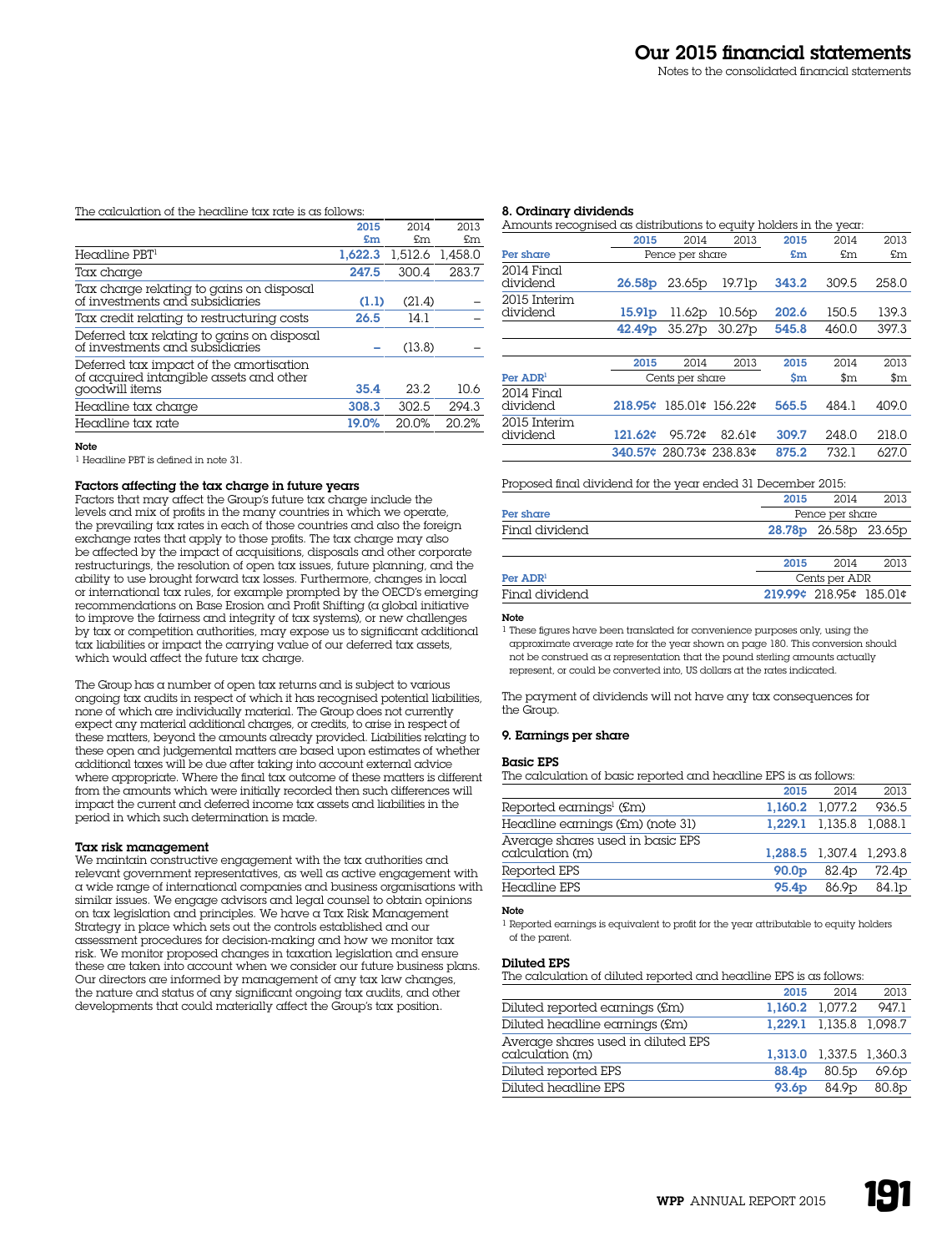Diluted EPS has been calculated based on the diluted reported and diluted headline earnings amounts above. On 19 May 2009 the Group issued £450 million 5.75% convertible bonds due May 2014. During the year ended 31 December 2013, these bonds were converted into 76.5 million shares. For the year ended 31 December 2013 these convertible bonds were dilutive and earnings were consequently increased by £10.6 million for the purpose of the calculation of diluted earnings. At 31 December 2015, options to purchase 7.0 million ordinary shares (2014: 10.7 million, 2013: 6.0 million) were outstanding, but were excluded from the computation of diluted earnings per share because the exercise prices of these options were greater than the average market price of the Group's shares and, therefore, their inclusion would have been accretive.

A reconciliation between the shares used in calculating basic and diluted EPS is as follows:

|                                                 | 2015    | 2014                    | 2013 |
|-------------------------------------------------|---------|-------------------------|------|
|                                                 | m       | m                       | m    |
| Average shares used in basic EPS<br>calculation |         | 1,288.5 1,307.4 1,293.8 |      |
| Dilutive share options outstanding              | 3.5     | 4.8                     | 6.8  |
| Other potentially issuable shares               | 21.0    | 25.3                    | 30.8 |
| £450 million 5.75% convertible bonds            |         |                         | 28.9 |
| Shares used in diluted EPS calculation          | 1.313.0 | 1,337.5 1,360.3         |      |

At 31 December 2015 there were 1,329,366,024 (2014: 1,325,747,724, 2013: 1,348,733,317) ordinary shares in issue.

# 10. Sources of finance

The following table summarises the equity and debt financing of the Group, and changes during the year:

|                                                               |       | Shares |         | Debt    |
|---------------------------------------------------------------|-------|--------|---------|---------|
|                                                               | 2015  | 2014   | 2015    | 2014    |
|                                                               | £m    | £m     | £m      | £m      |
| Analysis of changes in financing                              |       |        |         |         |
| Beginning of year                                             | 640.6 | 618.3  | 4,523.0 | 4.123.6 |
| Ordinary shares issued                                        | 27.6  | 25.0   |         |         |
| Treasury share cancellations                                  |       | (2.7)  |         |         |
| Net increase in drawings on<br>bank loans and corporate bonds |       |        | 492.0   | 465.2   |
| Amortisation of financing costs<br>included in net debt       |       |        | 7.5     | 6.5     |
| Other movements                                               |       |        | 105.0   | (57.8)  |
| Exchange adjustments                                          |       |        | 29.9    | (14.5)  |
| End of year                                                   | 668.2 | 640.6  | 5.157.4 | 4.523.0 |
|                                                               |       |        |         |         |

#### Note

The table above excludes bank overdrafts which fall within cash and cash equivalents for the purposes of the consolidated cash flow statement.

# Shares

At 31 December 2015, the Company's share base was entirely composed of ordinary equity share capital and share premium of £668.2 million (2014: £640.6 million), further details of which are disclosed in note 26.

# Debt

US\$ bonds The Group has in issue \$812 million of 4.75% bonds due November 2021, \$500 million of 3.625% bonds due September 2022, \$750 million of 3.75% bonds due September 2024, \$300 million of 5.125% bonds due September 2042 and \$500 million of 5.625% bonds due November 2043.

Eurobonds In March 2015, the Group issued €252 million of 0.43% bonds due March 2018 in exchange for €252 million of the 6.65% bonds due May 2016. Consequently the amount in issue of the 6.625% bonds due May 2016 has reduced to €498 million. In March 2015, the Group issued €600 million of 1.625% bonds due March 2030 and in November 2015 issued €600 million of 0.75% bonds due November 2019.

The Group also has in issue €750 million of 3% bonds due November 2023 and €750 million of 2.25% bonds due September 2026.

Sterling bonds The Group has in issue £400 million of 6% bonds due April 2017 and £200 million of 6.375% bonds due November 2020.

Revolving Credit Facility The Group has a five-year Revolving Credit Facility of \$2.5 billion due July 2020. The Group's borrowing under these facilities, which are drawn down predominantly in US dollars and pounds sterling, averaged the equivalent of \$45 million in 2015. The Group had available undrawn committed credit facilities of £1,696.8 million at December 2015 (2014: £1,604.5 million).

Borrowings under the Revolving Credit Facility are governed by certain financial covenants based on the results and financial position of the Group.

#### US Commercial Paper Program

The Group operates  $\alpha$  commercial paper program using its Revolving Credit Facility as a backstop. The average commercial paper outstanding in 2015 was \$372 million. There was no US Commercial Paper outstanding at 31 December 2015.

The following table is an analysis of future anticipated cash flows in relation to the Group's debt, on an undiscounted basis which, therefore, differs from the fair value and carrying value:

|                                                                                               | 2015       | 2014       |
|-----------------------------------------------------------------------------------------------|------------|------------|
|                                                                                               | £m         | £m         |
| Within one year                                                                               | (541.7)    | (578.4)    |
| Between one and two years                                                                     | (548.2)    | (748.4)    |
| Between two and three years                                                                   | (325.4)    | (533.7)    |
| Between three and four years                                                                  | (581.6)    | (125.7)    |
| Between four and five years                                                                   | (335.0)    | (125.7)    |
| Over five years                                                                               | (4.459.5)  | (4,192.3)  |
| Debt financing (including interest) under the<br>Revolving Credit Facility and in relation to |            |            |
| unsecured loan notes                                                                          | (6.791.4)  | (6.304.2)  |
| Short-term overdrafts – within one year                                                       | (435.8)    | (265.1)    |
| Future anticipated cash flows                                                                 | (7, 227.2) | (6, 569.3) |
| Effect of discounting/financing rates                                                         | 1.634.0    | 1.781.2    |
| Debt financing                                                                                | (5.593.2)  | (4.788.1)  |
| Cash and short-term deposits                                                                  | 2,382.4    | 2.512.7    |
| Net debt                                                                                      | (3.210.8)  | (2.275.4)  |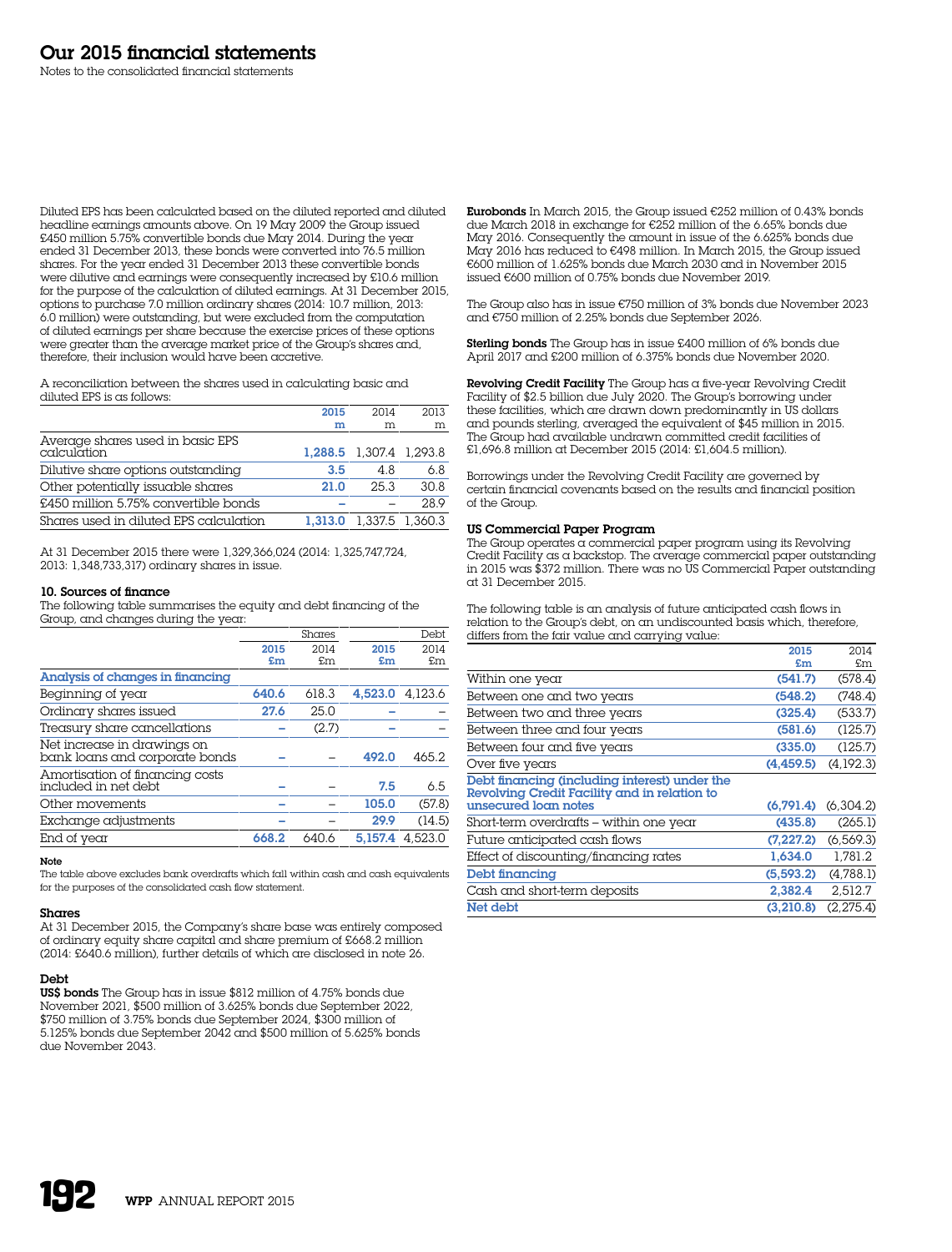Analysis of fixed and floating rate debt by currency including the effect of

# 11. Analysis of cash flows

The following tables analyse the items included within the main cash flow headings on page 182.

# Net cash from operating activities:

|                                                                                     | 2015<br>£m | 2014<br>£m | 2013<br>£m |
|-------------------------------------------------------------------------------------|------------|------------|------------|
| Profit for the year                                                                 | 1,245.1    | 1,151.5    | 1,012.1    |
| Taxation                                                                            | 247.5      | 300.4      | 283.7      |
| Revaluation of financial instruments                                                | 34.7       | (50.7)     | (21.0)     |
| Finance costs                                                                       | 224.1      | 262.7      | 267.9      |
| Finance income                                                                      | (72.4)     | (94.7)     | (64.3)     |
| Share of results of associates                                                      | (47.0)     | (61.9)     | (68.1)     |
| <b>Operating profit</b>                                                             | 1,632.0    | 1,507.3    | 1,410.3    |
| Adjustments for:                                                                    |            |            |            |
| Non-cash share-based incentive plans<br>(including share options)                   | 99.0       | 102.2      | 105.4      |
| Depreciation of property, plant and<br>equipment                                    | 194.7      | 197.3      | 202.0      |
| Impairment of goodwill                                                              | 15.1       | 16.9       | 23.3       |
| Amortisation and impairment of acquired<br>intangible assets                        | 140.1      | 147.5      | 179.8      |
| Amortisation of other intangible assets                                             | 33.7       | 31.6       | 32.7       |
| Investment write-downs                                                              | 78.7       | 7.3        | 0.4        |
| Gains on disposal of investments<br>and subsidiaries                                | (131.0)    | (186.3)    | (6.0)      |
| Gains on remeasurement of equity interest<br>on acquisition of controlling inferest | (165.0)    | (9.2)      | (30.0)     |
| Losses/(gains) on sale of property, plant<br>and equipment                          | 1.1        | (0.8)      | (0.4)      |
| Operating cash flow before movements in<br>working capital and provisions           | 1.898.4    | 1,813.8    | 1.917.5    |
| Decrease/(increase) in inventories and<br>work in progress                          | 7.8        | (9.7)      | 36.7       |
| Increase in receivables                                                             | (921.7)    | (84.0)     | (253.3)    |
| Increase in payables - short-term                                                   | 787.9      | 390.9      | 67.2       |
| Increase in payables - long-term                                                    | 24.2       | 36.5       | 28.3       |
| Decrease in provisions                                                              | (62.3)     | (38.7)     | (12.3)     |
| Cash generated by operations                                                        | 1,734.3    | 2,108.8    | 1.784.1    |
| Corporation and overseas tax paid                                                   | (301.2)    | (289.9)    | (273.3)    |
| Interest and similar charges paid                                                   | (212.0)    | (249.1)    | (254.7)    |
| Interest received                                                                   | 61.3       | 69.8       | 51.3       |
| Investment income                                                                   | 4.9        | 11.9       | 10.1       |
| Dividends from associates                                                           | 72.6       | 52.2       | 56.7       |
| Net cash inflow from operating activities                                           | 1.359.9    | 1.703.7    | 1.374.2    |

# Acquisitions and disposals:

|                                                         | 2015<br>£m | 2014<br>£m | 2013<br>£m |
|---------------------------------------------------------|------------|------------|------------|
| Initial cash consideration                              | (463.5)    | (382.7)    | (165.1)    |
| Cash and cash equivalents acquired (net)                | 57.7       | 74.4       | 25.0       |
| Earnout payments                                        | (43.9)     | (34.3)     | (27.7)     |
| Purchase of other investments (including<br>associates) | (283.2)    | (188.8)    | (45.6)     |
| Proceeds on disposal of investments                     | 63.4       | 42.3       | 12.0       |
| Acquisitions and disposals                              | (669.5)    | (489.1)    | (201.4)    |
| Cash consideration for non-controlling<br>interests     | (23.6)     | (5.6)      | (19.6)     |
| Net cash outflow                                        | (693.1)    | (494.7)    | (221.0)    |
|                                                         |            |            |            |

interest rate and cross-currency swaps:

| 2015  | Currency     | £m      | Fixed<br>rate | Floatina<br>basis | Period<br>$(months)^1$ |
|-------|--------------|---------|---------------|-------------------|------------------------|
| \$    | – fixed      | 1.052.0 | 4.62%         | $n/\alpha$        | 224                    |
|       | $-$ floating | 890.7   | $n/\alpha$    | LIBOR             | $n/\alpha$             |
| £     | – fixed      | 400.0   | 6.19%         | $n/\alpha$        | 37                     |
|       | – floating   | 200.0   | $n/\alpha$    | LIBOR             | $n/\alpha$             |
| €     | – fixed      | 2.544.4 | 2.54%         | $n/\alpha$        | 90                     |
| Other |              | 70.3    | $n/\alpha$    | $n/\alpha$        | $n/\alpha$             |
|       |              | 5.157.4 |               |                   |                        |

| 2014  |              |         | Fixed      | Floating           | Period                |
|-------|--------------|---------|------------|--------------------|-----------------------|
|       | Currency     | £m      | ratel      | basis              | (months) <sup>1</sup> |
| \$    | – fixed      | 1.547.2 | 4.56%      | n/α                | 234                   |
|       | – floating   | 753.2   | $n/\alpha$ | LIBOR              | $n/\alpha$            |
| £     | – fixed      | 400.0   | 6.19%      | $n/\alpha$         | 58                    |
|       | $-$ floating | 200.0   | $n/\alpha$ | LIBOR              | $n/\alpha$            |
| €     | – fixed      | 1.747.7 | 3.96%      | n/α                | 89                    |
|       | – floating   | 1.4     |            | $n/\alpha$ EURIBOR | $n/\alpha$            |
| Other |              | (126.5) | $n/\alpha$ | $n/\alpha$         | $n/\alpha$            |
|       |              | 4.523.0 |            |                    |                       |

# Note

1 Weighted average. These rates do not include the effect of gains on interest rate swap terminations that are written to income over the life of the original instrument.

The following table is an analysis of future anticipated cash flows in relation to the Group's financial derivatives, which include interest rate swaps, cash flow hedges and other foreign exchange swaps:

|                                 |         | Financial liabilities | Financial assets |            |
|---------------------------------|---------|-----------------------|------------------|------------|
|                                 | Payable | Receivable            | Payable          | Receivable |
| 2015                            | £m      | £m                    | £m               | £m         |
| Within one year                 | 55.2    | 50.6                  | 72.4             | 102.7      |
| Between one and two<br>years    | 40.7    | 39.4                  | 277.1            | 298.1      |
| Between two and three<br>years  | 17.4    | 17.6                  | 52.8             | 56.7       |
| Between three and four<br>years | 18.4    | 19.1                  | 55.6             | 56.7       |
| Between four and five<br>years  | 20.3    | 20.8                  | 58.1             | 56.7       |
| Over five years                 | 834.1   | 834.2                 | 1.393.6          | 1.387.2    |
|                                 | 986.1   | 981.7                 | 1.909.6          | 1.958.1    |

|                                 |               | Financial liabilities | Financial assets |                  |  |
|---------------------------------|---------------|-----------------------|------------------|------------------|--|
| 2014                            | Payable<br>£m | Receivable<br>\$m\$   | Payable<br>\$m\$ | Receivable<br>£m |  |
| Within one year                 | 632.6         | 498.5                 | 569.0            | 642.6            |  |
| Between one and two<br>years    | 1.1           | 0.4                   | 22.0             | 37.9             |  |
| Between two and three<br>years  | 26.1          | 25.4                  | 250.2            | 262.2            |  |
| Between three and four<br>years |               |                       | 25.3             | 24.8             |  |
| Between four and five<br>years  |               |                       | 26.4             | 24.8             |  |
| Over five years                 |               |                       | 576.4            | 570.9            |  |
|                                 | 659.8         | 524.3                 | 1.469.3          | 1,563.2          |  |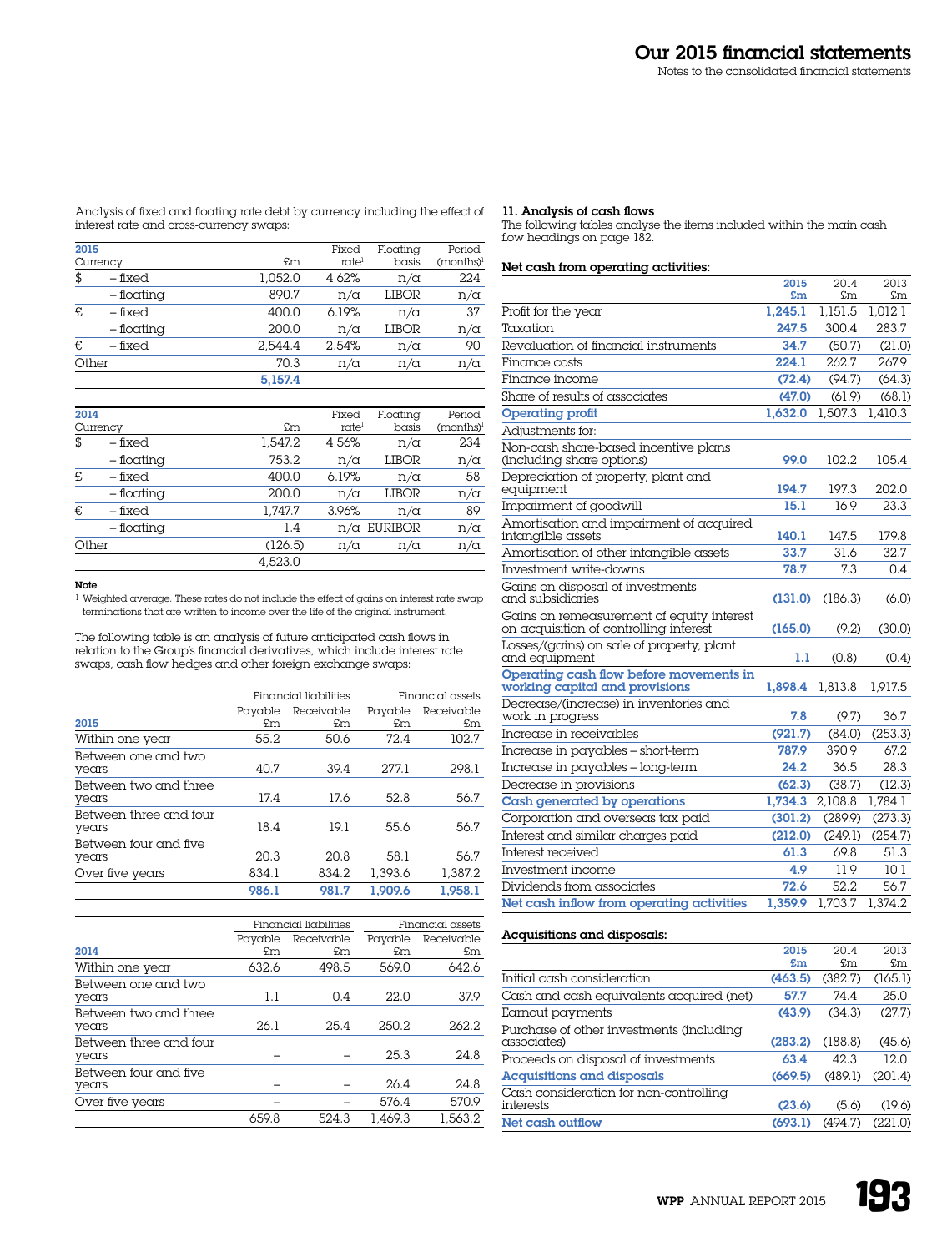Notes to the consolidated financial statements

# Share repurchases and buy-backs:

|                                       | 2015                | 2014                          | 2013               |
|---------------------------------------|---------------------|-------------------------------|--------------------|
|                                       | £m                  | £m                            | £m                 |
| Purchase of own shares by ESOP Trusts | (181.6)             |                               | $(98.3)$ $(179.4)$ |
| Shares purchased into treasury        | $(406.0)$ $(412.5)$ |                               | (17.6)             |
| Net cash outflow                      |                     | $(587.6)$ $(510.8)$ $(197.0)$ |                    |

# Net increase in borrowings:

|                                                     | 2015    | 2014    | 2013    |
|-----------------------------------------------------|---------|---------|---------|
|                                                     | £m      | £m      | £m      |
| Proceeds from issue of $E600$ million bonds         | 858.7   |         |         |
| Repayment of €500 million bonds                     | (481.9) |         |         |
| Premium on exchange of €252 million bonds           | (13.7)  |         |         |
| Repayment of \$369 million bonds                    |         | (235.3) |         |
| Repayment of \$600 million bonds                    |         | (333.7) |         |
| Repayment of \$25 million TNS<br>private placements |         | (14.6)  |         |
| Proceeds from issue of €750 million bonds           |         | 588.7   | 624.8   |
| Proceeds from issue of \$750 million bonds          |         | 460.1   |         |
| Proceeds from issue of \$500 million bonds          |         |         | 314.2   |
| Repayment of €600 million bonds                     |         |         | (502.1) |
| Repayment of convertible bonds                      |         |         | (0.1)   |
| Increase in drawings on bank loans                  | 128.9   |         |         |
| Net cash inflow                                     | 492.0   | 465.2   | 436.8   |

# Cash and cash equivalents:

|                          | 2015  | 2014                          | 2013  |
|--------------------------|-------|-------------------------------|-------|
|                          | £m    | £m.                           | £m    |
| Cash at bank and in hand |       | 2.227.8 1,967.0 2,099.1       |       |
| Short-term bank deposits | 154.6 | 545.7                         | 122.5 |
| Overdraffs <sup>1</sup>  |       | $(435.8)$ $(265.1)$ $(338.4)$ |       |
|                          |       | 1.946.6 2.247.6 1.883.2       |       |

# Note

1 Bank overdrafts are included in cash and cash equivalents because they form an integral part of the Group's cash management.

The Group considers that the carrying amount of cash and cash equivalents approximates their fair value.

# 12. Intangible assets

# Goodwill

The movements in 2015 and 2014 were as follows:

|                               | £m       |
|-------------------------------|----------|
| Cost:                         |          |
| 1 January 2014                | 10,065.8 |
| Additions <sup>1</sup>        | 514.0    |
| Revision of earnout estimates | 26.4     |
| Exchange adjustments          | (23.2)   |
| 31 December 2014              | 10,583.0 |
| Additions <sup>1</sup>        | 763.6    |
| Revision of earnout estimates | 19.9     |
| Exchange adjustments          | (72.3)   |
| 31 December 2015              | 11.294.2 |

# Accumulated impairment losses and write-downs:

| 1 January 2014                 | 593.0 |
|--------------------------------|-------|
| Impairment losses for the year | 8.1   |
| Exchange adjustments           | 2.5   |
| 31 December 2014               | 603.6 |
| Impairment losses for the year | 15.1  |
| Exchange adjustments           | 4.9   |
| 31 December 2015               | 623.6 |

# Net book value:

| 31 December 2015 | 10.670.6 |
|------------------|----------|
| 31 December 2014 | 9.979.4  |
| 1 January 2014   | 9.472.8  |

# Note

1 Additions represent goodwill arising on the acquisition of subsidiary undertakings including the effect of any revisions to fair value adjustments that had been determined provisionally at the immediately preceding balance sheet date, as permitted by IFRS 3 Business Combinations. The effect of such revisions was not material in either year presented. Goodwill arising on the acquisition of associate undertakings is shown within interests in associates and joint ventures in note 14.

Cash-generating units with significant goodwill as at 31 December are:

|                       | 2015            | 2014    |
|-----------------------|-----------------|---------|
|                       | £m              | £m      |
| GroupM                | 2.390.7 2.124.5 |         |
| Kantar                | 2.223.4 1.965.0 |         |
| Wunderman             | 1.083.3 1.081.0 |         |
| Y&R Advertising       | 946.9           | 978.1   |
| Burson-Marsteller     | 482.6           | 473.2   |
| Other                 | 3.543.7         | 3.357.6 |
| <b>Total goodwill</b> | 10.670.6        | 9.979.4 |

Other goodwill represents goodwill on a large number of cash-generating units, none of which is individually significant in comparison to the total carrying value of goodwill.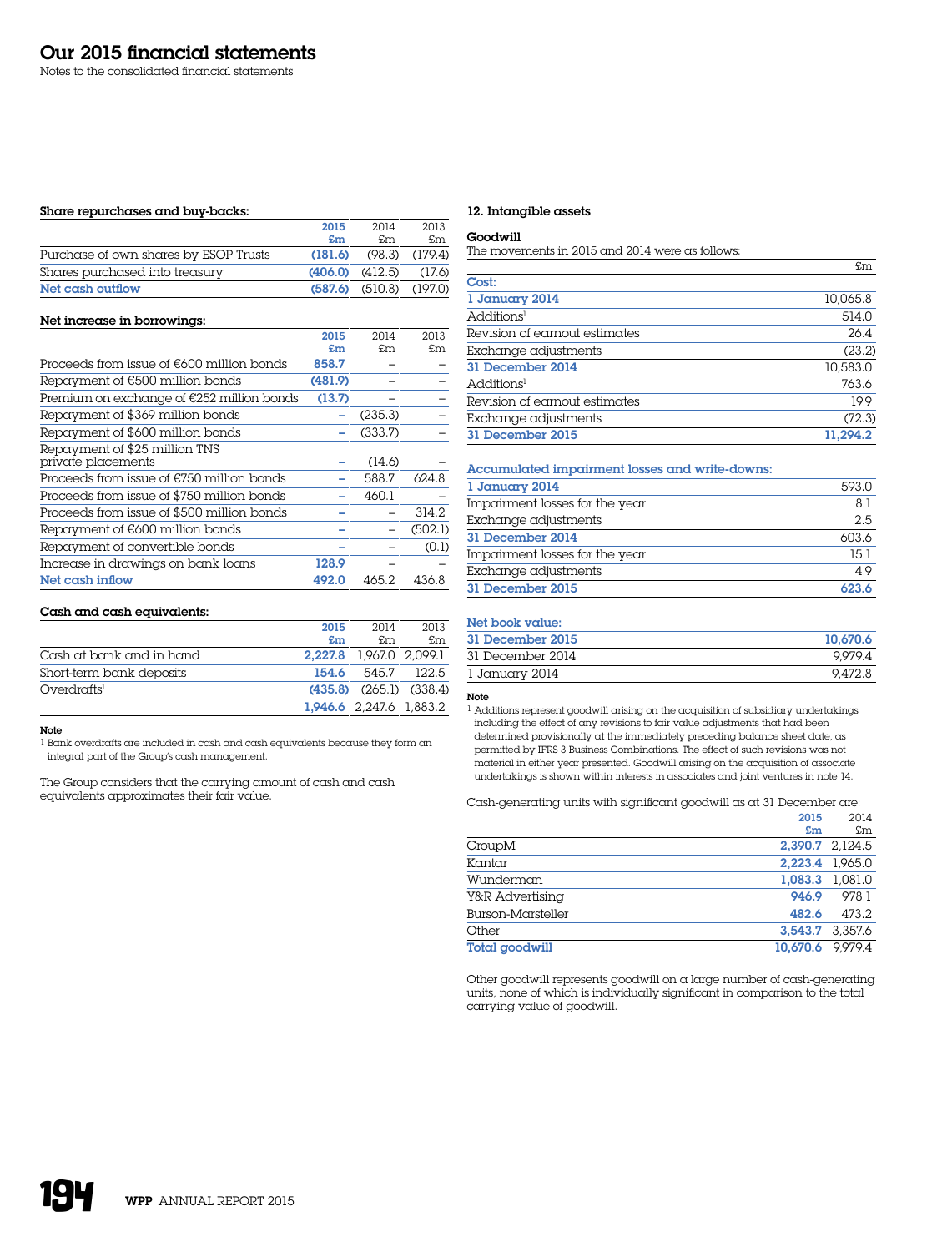#### Other intangible assets

| The movements in 2015 and 2014 were as follows: |               |                  |        |               |  |
|-------------------------------------------------|---------------|------------------|--------|---------------|--|
|                                                 | <b>Brands</b> |                  |        |               |  |
|                                                 |               | with an Acquired |        |               |  |
|                                                 | indefinite    | intan-           |        |               |  |
|                                                 | useful life   | qibles           | Other  | Total         |  |
|                                                 | £m            | £m               | £m     | £m            |  |
| Cost:                                           |               |                  |        |               |  |
| 1 January 2014                                  | 957.9         | 1,666.4          |        | 284.2 2,908.5 |  |
| <b>Additions</b>                                |               |                  | 36.5   | 36.5          |  |
| Disposals                                       |               | (33.2)           | (16.2) | (49.4)        |  |
| New acquisitions                                |               | 136.3            | 2.7    | 139.0         |  |
| Other movements <sup>1</sup>                    |               | 12.0             | 4.0    | 16.0          |  |
| Exchange adjustments                            | 11.4          | 2.7              | 1.8    | 15.9          |  |
| 31 December 2014                                | 969.3         | 1.784.2          | 313.0  | 3,066.5       |  |
| Additions                                       |               |                  | 36.1   | 36.1          |  |
| Disposals                                       |               |                  | (19.2) | (19.2)        |  |
| New acquisitions                                |               | 230.7            | 2.4    | 233.1         |  |
| Other movements <sup>1</sup>                    |               | 6.7              | (4.1)  | 2.6           |  |
| Exchange adjustments                            | (1.2)         | (14.5)           | 2.8    | (12.9)        |  |
| 31 December 2015                                | 968.1         | 2,007.1          | 331.0  | 3,306.2       |  |
|                                                 |               |                  |        |               |  |

| Amortisation and impairment: |         |        |         |
|------------------------------|---------|--------|---------|
| 1 January 2014               | 1.052.8 | 187.9  | 1.240.7 |
| Charge for the year          | 144.7   | 31.6   | 176.3   |
| Disposals                    | (26.9)  | (15.4) | (42.3)  |
| Other movements              |         | 2.2.   | 2.2     |
| Exchange adjustments         | 16.7    | 4.0    | 20.7    |
| 31 December 2014             | 1.187.3 | 210.3  | 1.397.6 |
| Charge for the year          | 135.7   | 33.7   | 169.4   |
| Disposals                    |         | (18.3) | (18.3)  |
| IT asset write-downs         |         | 29.1   | 29.1    |
| Other movements              |         | (7.3)  | (7.3)   |
| Exchange adjustments         | 16.5    | 3.8    | 20.3    |
| 31 December 2015             | 1.339.5 | 251.3  | 1.590.8 |

# Net book value:

| 31 December 2015 | 968.1 | 667.6 | 79.7 1.715.4  |
|------------------|-------|-------|---------------|
| 31 December 2014 | 969.3 | 596.9 | 102.7 1.668.9 |
| 1 January 2014   | 9579  | 613.6 | 96.3 1.667.8  |

#### Note

1 Other movements in acquired intangibles include revisions to fair value adjustments arising on the acquisition of subsidiary undertakings that had been determined provisionally at the immediately preceding balance sheet date, as permitted by IFRS 3 Business Combinations.

Brands with an indefinite life are carried at historical cost in accordance with the Group's accounting policy for intangible assets. The carrying values of the separately identifiable brands are not individually significant in comparison with the total carrying value of brands with an indefinite useful life.

Acquired intangible assets at net book value at 31 December 2015 include brand names of £401.0 million (2014: £393.0 million), customerrelated intangibles of £239.9 million (2014: £197.8 million), and other assets (including proprietary tools) of £26.7 million (2014: £6.1 million).

The total amortisation and impairment of acquired intangible assets of £140.1 million (2014: £147.5 million) includes £4.4 million (2014: £2.8 million) in relation to associates

In accordance with the Group's accounting policy, the carrying values of goodwill and intangible assets with indefinite useful lives are reviewed for impairment annually or more frequently if events or changes in circumstances indicate that the asset might be impaired.

The carrying values of brands with an indefinite useful life are assessed for impairment purposes by using the royalty and loyalty methods of valuation, both of which utilise the net present value of future cash flows associated with the brands.

The goodwill impairment review is undertaken annually on 30 September. The review assessed whether the carrying value of goodwill was supported by the net present value of future cash flows, using a pre-tax discount rate of 8.5% (2014: 9.0%) and management forecasts for a projection period of up to five years, followed by an assumed annual long-term growth rate of 3.0% (2014: 3.0%) and no assumed improvement in operating margin. Management have made the judgement that this long-term growth rate does not exceed the long-term average growth rate for the industry.

The goodwill impairment charge of £15.1 million (2014: £16.9 million) relates to a number of under-performing businesses in the Group, of which £nil (2014: £8.8 million) is in relation to associates. In certain markets, the impact of local economic conditions and trading circumstances on these businesses was sufficiently severe to indicate impairment to the carrying value of goodwill.

Under IFRS, an impairment charge is required for both goodwill and other indefinite-lived assets when the carrying amount exceeds the 'recoverable amount', defined as the higher of fair value less costs to sell and value in use.

Our approach in determining the recoverable amount utilises  $\alpha$ discounted cash flow methodology, which necessarily involves making numerous estimates and assumptions regarding revenue growth, operating margins, appropriate discount rates and working capital requirements. The key assumptions used for estimating cash flow projections in the Group's impairment testing are those relating to revenue growth and operating margin. The key assumptions take account of the businesses' expectations for the projection period. These expectations consider the macroeconomic environment, industry and market conditions, the unit's historical performance and any other circumstances particular to the unit, such as business strategy and client mix.

These estimates will likely differ from future actual results of operations and cash flows, and it is possible that these differences could be material. In addition, judgements are applied in determining the level of cash-generating unit identified for impairment testing and the criteria used to determine which assets should be aggregated. A difference in testing levels could affect whether an impairment is recorded and the extent of impairment loss. Changes in our business activities or structure may also result in changes to the level of testing in future periods. Further, future events could cause the Group to conclude that impairment indicators exist and that the asset values associated with a given operation have become impaired. Any resulting impairment loss could have a material impact on the Group's financial condition and results of operations.

Historically our impairment losses have resulted from a specific event, condition or circumstance in one of our companies, such as the loss of a significant client. As a result, changes in the assumptions used in our impairment model have not had a significant effect on the impairment charges recognised and a reasonably possible change in assumptions would not lead to a significant impairment. The carrying value of goodwill and other intangible assets will continue to be reviewed at least annually for impairment and adjusted to the recoverable amount if required.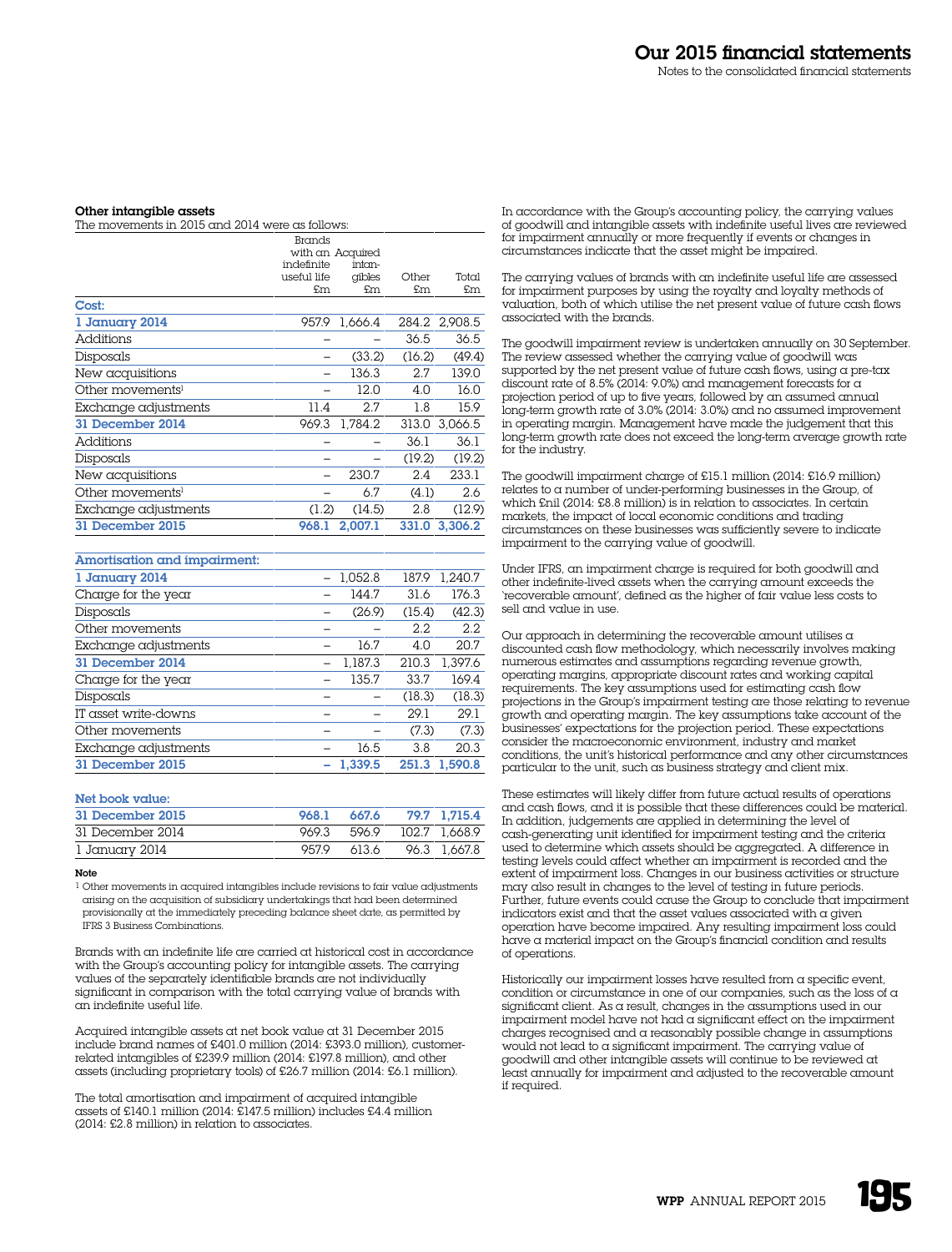Notes to the consolidated financial statements

# 13. Property, plant and equipment

The movements in 2015 and 2014 were as follows:

| 14. Interests in associates, joint ventures and other investments |
|-------------------------------------------------------------------|
| The movements in 2015 and 2014 were as follows:                   |

|                         |                          |        |                | Fixtures, |        |         |
|-------------------------|--------------------------|--------|----------------|-----------|--------|---------|
|                         |                          | Free-  |                | fittings  | Com-   |         |
|                         |                          | hold   | Lease-         | and       | puter  |         |
|                         |                          | -build | hold           | equip-    | equip- |         |
|                         | Land                     |        | ings buildings | ment      | ment   | Total   |
|                         | £m                       | £m     | £m             | £m        | £m     | £m      |
| Cost:                   |                          |        |                |           |        |         |
| 1 January 2014          | 37.1                     | 105.8  | 741.3          | 325.8     | 605.8  | 1,815.8 |
| <b>Additions</b>        |                          | 0.7    | 61.9           | 39.0      | 76.3   | 177.9   |
| New acquisitions        | -                        | 0.1    | 4.0            | 9.8       | 6.7    | 20.6    |
| Disposals               |                          | (0.5)  | (43.1)         | (30.8)    | (81.5) | (155.9) |
| Exchange<br>adjustments |                          | 4.2    | 20.6           | (9.1)     | (8.9)  | 6.8     |
| 31 December 2014        | 37.1                     | 110.3  | 784.7          | 334.7     | 598.4  | 1.865.2 |
| <b>Additions</b>        |                          | 0.4    | 107.2          | 39.4      | 63.3   | 210.3   |
| New acquisitions        |                          | 1.2    | 2.2            | 13.3      | 4.4    | 21.1    |
| Disposals               |                          | (12.6) | (68.2)         | (37.7)    | (55.9) | (174.4) |
| Exchange<br>adjustments |                          | 2.9    | 11.5           | (11.4)    | (7.3)  | (4.3)   |
| 31 December 2015        | 37.1                     | 102.2  | 837.4          | 338.3     | 602.9  | 1.917.9 |
| Depreciation:           |                          |        |                |           |        |         |
| 1 January 2014          |                          | 19.8   | 372.9          | 191.7     | 458.1  | 1.042.5 |
| Charge for the year     | -                        | 4.5    | 68.9           | 41.1      | 82.8   | 197.3   |
| Disposals               | -                        | (1.0)  | (40.3)         | (26.6)    | (80.4) | (148.3) |
| Exchange<br>adjustments |                          | (0.8)  | 10.9           | (2.8)     | (6.1)  | 1.2     |
| 31 December 2014        | $\overline{\phantom{0}}$ | 22.5   | 412.4          | 203.4     | 454.4  | 1.092.7 |
| Charge for the year     |                          | 5.2    | 70.5           | 40.9      | 78.1   | 194.7   |
| Disposals               |                          | (7.7)  | (64.8)         | (29.5)    | (54.5) | (156.5) |
| Exchange<br>adjustments |                          | (0.8)  | 5.1            | (5.9)     | (9.1)  | (10.7)  |
| 31 December 2015        |                          | 19.2   | 423.2          | 208.9     | 468.9  | 1.120.2 |

#### Net book value:

| 31 December 2015 37.1 |      | 83.0 | 414.2 129.4 134.0            |  | 797.7 |
|-----------------------|------|------|------------------------------|--|-------|
| 31 December 2014 37.1 |      |      | 87.8 372.3 131.3 144.0 772.5 |  |       |
| l January 2014        | 37.1 | 86.0 | 368.4 134.1 147.7            |  | 773.3 |

At the end of the year, capital commitments contracted, but not provided for in respect of property, plant and equipment were £61.3 million (2014: £60.9 million).

|                                                         |                       | Goodwill                         |                       |                  |
|---------------------------------------------------------|-----------------------|----------------------------------|-----------------------|------------------|
|                                                         |                       | and other                        |                       |                  |
|                                                         | Net                   | intana-                          |                       |                  |
|                                                         | assets of             | ibles of                         | Total                 |                  |
|                                                         |                       | associates associates associates |                       | Other            |
|                                                         | and joint<br>ventures | and joint<br>ventures            | and joint<br>ventures | invest-<br>ments |
|                                                         | £m.                   | £m                               | £m                    | £m               |
| 1 January 2014                                          | 395.4                 | 397.4                            | 792.8                 | 270.6            |
| <b>Additions</b>                                        | 70.1                  |                                  | 70.1                  | 340.0            |
| Goodwill arising on                                     |                       |                                  |                       |                  |
| acquisition of new<br>associates                        |                       | 0.2                              | 0.2                   |                  |
| Share of results of associate                           |                       |                                  |                       |                  |
| undertakings (note 4)                                   | 61.9                  |                                  | 61.9                  |                  |
| Dividends                                               | (52.2)                |                                  | (52.2)                |                  |
| Other movements                                         | 9.7                   | 3.9                              | 13.6                  | 10.6             |
| Exchange adjustments                                    | (9.1)                 | (1.5)                            | (10.6)                | 5.9              |
| Disposals                                               | (0.2)                 | (0.1)                            | (0.3)                 | (15.2)           |
| Reclassification to<br>subsidiaries                     | (56.4)                | (47.6)                           | (104.0)               |                  |
| Revaluation of other<br>investments                     |                       |                                  |                       | 64.6             |
| Amortisation of other<br>intangible assets              |                       | (2.8)                            | (2.8)                 |                  |
| Goodwill impairment                                     |                       | (8.8)                            | (8.8)                 |                  |
| Write-downs                                             |                       |                                  |                       | (7.3)            |
| 31 December 2014                                        | 419.2                 | 340.7                            | 759.9                 | 669.2            |
| Additions                                               | (18.7)                |                                  | (18.7)                | 357.1            |
| Goodwill arising on<br>acquisition of new<br>associates |                       | 124.8                            | 124.8                 |                  |
| Share of results of associate                           |                       |                                  |                       |                  |
| undertakings (note 4)                                   | 47.0                  |                                  | 47.0                  |                  |
| Dividends                                               | (75.1)                |                                  | (75.1)                |                  |
| Other movements                                         | 5.1                   | 5.7                              | 10.8                  |                  |
| Exchange adjustments                                    | (7.9)                 | (5.8)                            | (13.7)                | 18.9             |
| Disposals                                               | (46.7)                | (1.6)                            | (48.3)                | (13.8)           |
| Reclassification from/(to)<br>subsidiaries              | 11.2                  | (34.9)                           | (23.7)                |                  |
| Revaluation of other<br>investments                     |                       |                                  |                       | 206.0            |
| Amortisation of other<br>intangible assets              |                       | (4.4)                            | (4.4)                 |                  |
| Write-downs                                             |                       |                                  |                       | (78.7)           |
| 31 December 2015                                        | 334.1                 | 424.5                            | 758.6                 | 1.158.7          |

The investments included above as 'other investments' represent investments in equity securities that present the Group with opportunity for return through dividend income and trading gains. They have no fixed maturity or coupon rate. The fair values of the listed securities are based on quoted market prices. For unlisted securities, where market value is not available, the Group has estimated relevant fair values on the basis of publicly available information from outside sources or on the basis of discounted cash flow models where appropriate.

The carrying values of the Group's associates and joint ventures are reviewed for impairment in accordance with the Group's accounting policies.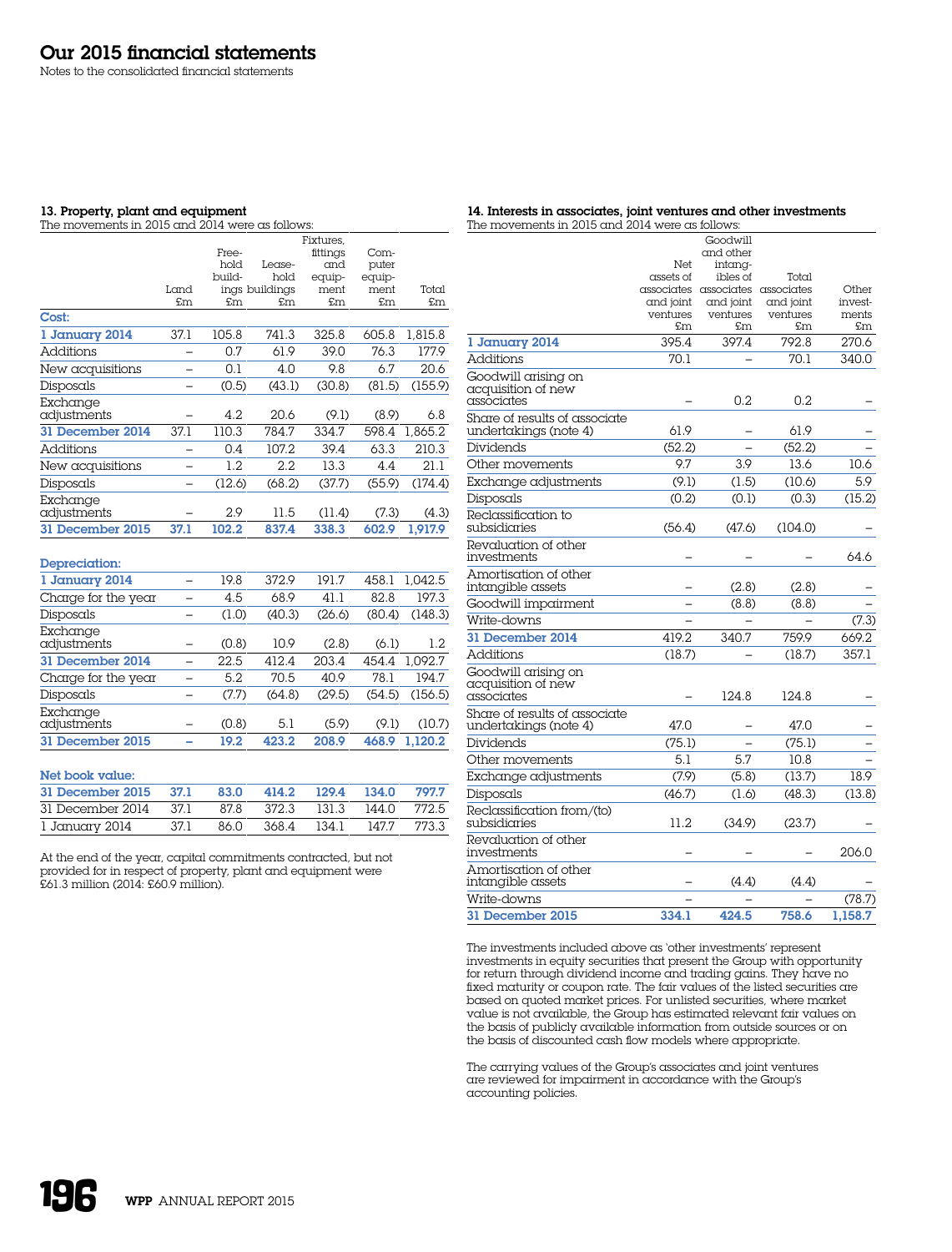The Group's principal associates and joint ventures at 31 December 2015 included:

|                                               | %     | Country of    |
|-----------------------------------------------|-------|---------------|
|                                               | owned | incorporation |
| Asatsu-DK Inc.                                | 24.6  | Japan         |
| Barrows Design and Manufacturing (Pty)        |       |               |
| Limited                                       | 35.0  | South Africa  |
| Chime Communications Ltd                      | 27.8  | UK            |
| CTR Market Research Company Limited           | 46.0  | $Chin\alpha$  |
| CVSC Sofres Media Co Limited                  | 40.0  | $Chin\alpha$  |
| GIIR Inc                                      | 30.0  | Korea         |
| GlobalS.A. <sup>1</sup>                       | 19.8  | Argentina     |
| Grass Roots Group plc                         | 448   | UK            |
| Haworth Marketing & Media Company             | 49.0  | USA           |
| High Co SA                                    | 34.1  | France        |
| Marktest Investimentos SGPS S.A.              | 43.1  | Portugal      |
| Nanjing Yindu Advertising Agency              | 49.0  | $Chin\alpha$  |
| Singleton, Ogilvy & Mather (Holdings) Pty     |       |               |
| Limited                                       | 33.3  | Australia     |
| Smollan Holdings (Pty) Ltd                    | 25.4  | South Africa  |
| STW Communications Group Limited <sup>2</sup> | 23.5  | Australia     |

#### Notes

1 Although the Group holds less than 20% of Globant S.A, it is considered to be an associate as the Group exercises significant influence over the entity.

2 STW Communications Group Limited merged with the Australian and New Zealand businesses of WPP following STW shareholder approval at an Extraordinary General Meeting held on 4 April 2016. As a result of this transaction, WPP will have a majority shareholding.

The market value of the Group's shares in its principal listed associate undertakings at 31 December 2015 was as follows: Asatsu-DK Inc: £171.6 million, GIIR Inc: £25.2 million, Globant SA: £170.3 million, High Co SA: £27.2 million and STW Communications Group Limited: £40.0 million (2014: Asatsu-DK Inc: £160.9 million, GIIR Inc: £22.4 million, Globant SA: £104.5 million, High Co SA: £13.6 million and STW Communications Group Limited: £40.3 million).

The carrying value (including goodwill and other intangibles) of these equity interests in the Group's consolidated balance sheet at 31 December 2015 was as follows: Asatsu-DK Inc: £120.1 million, GIIR Inc: £30.4 million, Globant SA: £61.9 million, High Co SA: £28.6 million and STW Communications Group Limited: £70.4 million (2014: Asatsu-DK Inc: £140.4 million, GIIR Inc: £30.0 million, Globant SA: £57.4 million, High Co SA: £28.9 million and STW Communications Group Limited: £71.4 million).

Where the market value of the Group's listed associates is less than the carrying value, an impairment review is performed utilising the discounted cash flow methodology discussed in note 12.

The Group's investments in its principal associate undertakings are represented by ordinary shares.

#### Summarised financial information

The following tables present a summary of the aggregate financial performance and net asset position of the Group's associate undertakings and joint ventures. These have been estimated and converted, where appropriate, to an IFRS presentation based on information provided by the relevant companies at 31 December 2015.

|                        | 2015    | 2014                    | 2013      |
|------------------------|---------|-------------------------|-----------|
|                        | £m      | £m                      | £m        |
| Income statement       |         |                         |           |
| Revenue                | 2.049.5 | 2.246.5                 | 2.366.7   |
| Operating profit       | 283.7   | 280.6                   | 274.8     |
| Profit before taxation | 236.5   | 267.0                   | 261.5     |
| Profit for the year    | 162.0   | 183.0                   | 188.8     |
|                        |         |                         |           |
|                        | 2015    | 2014                    | 2013      |
|                        | £m      | £m                      | £m        |
| <b>Balance sheet</b>   |         |                         |           |
| Assets                 | 3.912.4 | 4.380.3                 | 5.027.4   |
| Liabilities            |         | $(1.906.2)$ $(1.823.9)$ | (2,411.9) |
| Net assets             | 2.006.2 | 2.556.4                 | 2.615.5   |

The application of equity accounting is ordinarily discontinued when the investment is reduced to zero and additional losses are not provided for unless the Group has guaranteed obligations of the investee or is otherwise committed to provide further financial support for the investee.

At the end of the year, capital commitments contracted, but not provided for in respect of interests in associates and other investments were £93.1 million (2014: £42.4 million).

#### 15. Deferred tax

The Group's deferred tax assets and liabilities are measured at the end of each period in accordance with IAS 12 Income taxes. The recognition of deferred tax assets is determined by reference to the Group's estimate of recoverability, using models where appropriate to forecast future taxable profits.

Deferred tax assets have only been recognised for territories where the Group considers that it is probable there would be sufficient taxable profits for the future deductions to be utilised.

Based on available evidence, both positive and negative, we determine whether it is probable that all or a portion of the deferred tax assets will be realised. The main factors that we consider include:

- the future earnings potential determined through the use of internal forecasts;
- the cumulative losses in recent years;
- the various jurisdictions in which the potential deferred tax assets arise;
- the history of losses carried forward and other tax assets expiring;
- the timing of future reversal of taxable temporary differences;
- the expiry period associated with the deferred tax assets; and
- the nature of the income that can be used to realise the deferred tax asset.

If it is probable that some portion of these assets will not be realised, then no asset is recognised in relation to that portion.

If market conditions improve and future results of operations exceed our current expectations, our existing recognised deferred tax assets may be adjusted, resulting in future tax benefits. Alternatively, if market conditions deteriorate further or future results of operations are less than expected, future assessments may result in a determination that some or all of the deferred tax assets are not realisable. As a result, all or a portion of the deferred tax assets may need to be reversed.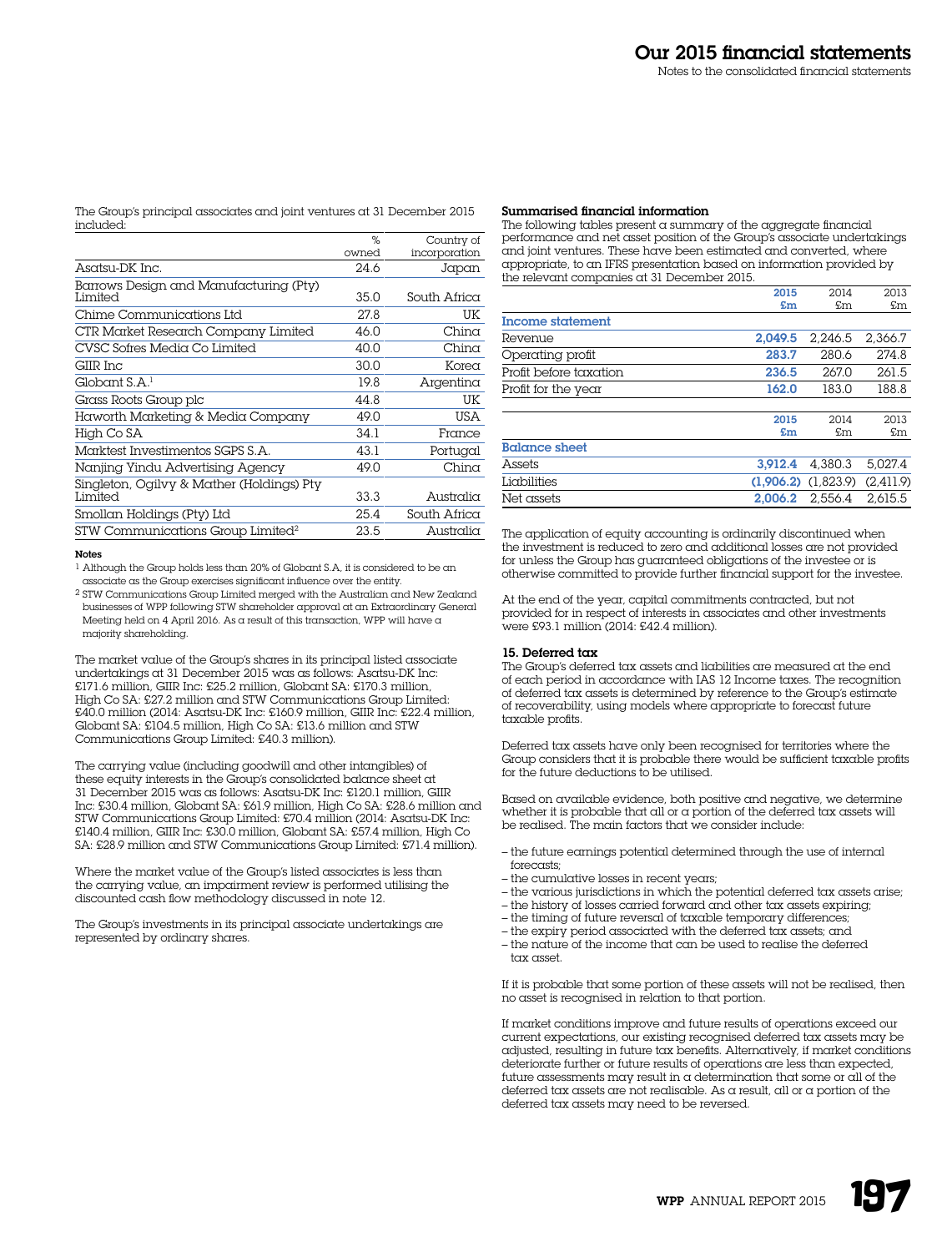Notes to the consolidated financial statements

Certain deferred tax assets and liabilities have been offset as they relate to the same tax group. The following is the analysis of the deferred tax balances for financial reporting purposes:

|                          |         |                 | As       |         |                   | As       |         |                          | As       |
|--------------------------|---------|-----------------|----------|---------|-------------------|----------|---------|--------------------------|----------|
|                          | Gross   | Offset          | reported | Gross   | Offset            | reported | Gross   | Offset                   | reported |
|                          | 2015    | 2015            | 2015     | 2014    | 2014              | 2014     | 2013    | 2013                     | 2013     |
|                          | £m      | £m              | £m       | £m      | £m                | £m       | £m      | £m                       | £m       |
| Deferred tax assets      | 410.7   | (316.6)         | 94.1     | 406.8   | (298.0)           | 108.8    | 224.3   | (134.8)                  | 89.5     |
| Deferred tax liabilities | (868.9) | 316.6           | (552.3)  | (834.7) | 298.0             | (536.7)  | 755.6   | 134.8                    | (620.8)  |
|                          | (458.2) | $\qquad \qquad$ | (458.2)  | (427.9) | $\qquad \qquad -$ | (427.9)  | (531.3) | $\overline{\phantom{0}}$ | (531.3)  |

The Group has restated the consolidated balance sheets at 31 December 2014 and 31 December 2013 to reduce both the deferred tax assets and the deferred tax liabilities shown in each year by £130.9 million and £29.9 million respectively. This restatement offsets certain deferred tax assets and liabilities relating to the same tax group. There was no impact on the Group's net income or net assets.

The following are the major gross deferred tax assets recognised by the Group and movements thereon in 2015 and 2014:

|                                         |              | Accounting               | Retirement               | Property, |            |             |               | Other                    |        |
|-----------------------------------------|--------------|--------------------------|--------------------------|-----------|------------|-------------|---------------|--------------------------|--------|
|                                         | Deferred     | provisions               | benefit                  | plant &   | Tax losses | Share-based | Restructuring | temporary                |        |
|                                         | compensation | & accruals               | obligations              | equipment | & credits  | payments    | provisions    | differences              | Total  |
|                                         | £m           | £m                       | £m                       | £m        | £m         | £m          | £m            | £m                       | £m     |
| 1 January 2014                          | 1.1          | 45.8                     | 19.0                     | 31.3      | 34.0       | 86.3        |               | 6.8                      | 224.3  |
| Credit/(charge) to<br>income            | 44.5         | 9.2                      | 18.0                     | 8.7       | 12.3       | (1.2)       | 19.3          | 14.6                     | 125.4  |
| Credit to other<br>comprehensive income |              | -                        | 62.1                     |           | -          |             | -             | $\overline{\phantom{0}}$ | 62.1   |
| Charge to equity                        | -            |                          | $\overline{\phantom{0}}$ | -         | -          | (17.1)      |               | $\overline{\phantom{0}}$ | (17.1) |
| Exchange differences                    | (0.1)        | (3.5)                    | 7.3                      | 1.4       | 1.8        | 3.5         | 1.1           | 0.6                      | 12.1   |
| 31 December 2014                        | 45.5         | 51.5                     | 106.4                    | 41.4      | 48.1       | 71.5        | 20.4          | 22.0                     | 406.8  |
| (Charge)/credit to<br>income            | (5.8)        | (2.9)                    | (12.0)                   | 2.1       | 20.4       | (3.3)       | 11.2          | (5.1)                    | 4.6    |
| Charge to<br>comprehensive income       |              | -                        | (5.2)                    | -         | -          |             | -             | -                        | (5.2)  |
| Credit to equity                        | -            | $\overline{\phantom{a}}$ | $\overline{\phantom{a}}$ | -         | -          | 6.4         |               | -                        | 6.4    |
| Exchange differences                    | 2.2          | 0.9                      | 1.8                      | 1.2       | 2.8        | 4.2         | (0.5)         | (0.3)                    | 12.3   |
| Transfer to current tax<br>creditor     | -            | -                        |                          | -         | -          |             | (14.2)        | $\overline{\phantom{0}}$ | (14.2) |
| 31 December 2015                        | 41.9         | 49.5                     | 91.0                     | 44.7      | 71.3       | 78.8        | 16.9          | 16.6                     | 410.7  |

Other temporary differences comprise a number of items including tax deductible goodwill, none of which is individually significant to the Group's consolidated balance sheet.

In addition the Group has recognised the following gross deferred tax liabilities and movements thereon in 2015 and 2014:

| $\checkmark$                | $\check{ }$ |           |          |           |             |             |        |
|-----------------------------|-------------|-----------|----------|-----------|-------------|-------------|--------|
|                             | Brands      |           |          | Property, |             | Other       |        |
|                             | and other   | Associate |          | plant &   | Financial   | temporary   |        |
|                             | intangibles | earnings  | Goodwill | equipment | instruments | differences | Total  |
|                             | £m          | £m        | £m       | £m        | £m          | £m          | £m     |
| 1 January 2014              | 564.6       | 21.5      | 135.5    | 29.6      |             | 4.4         | 755.6  |
| Acquisition of subsidiaries | 36.0        | -         |          |           |             | -           | 36.0   |
| (Credit)/charge to income   | (44.6)      | (1.7)     | 19.0     | (0.7)     | 47.0        | 7.5         | 26.5   |
| Exchange adjustments        | 2.2         | (0.2)     | 9.2      | 1.9       | 2.7         | 0.8         | 16.6   |
| 31 December 2014            | 558.2       | 19.6      | 163.7    | 30.8      | 49.7        | 12.7        | 834.7  |
| Acquisition of subsidiaries | 73.4        |           |          |           | -           | 0.4         | 73.8   |
| (Credit)/charge to income   | (44.2)      | 2.7       | 4.7      | (1.6)     | (1.8)       | (2.4)       | (42.6) |
| Exchange differences        | (10.3)      | 0.2       | 8.3      | 1.7       | 2.8         | 0.3         | 3.0    |
| 31 December 2015            | 577.1       | 22.5      | 176.7    | 30.9      | 50.7        | 11.0        | 868.9  |
|                             |             |           |          |           |             |             |        |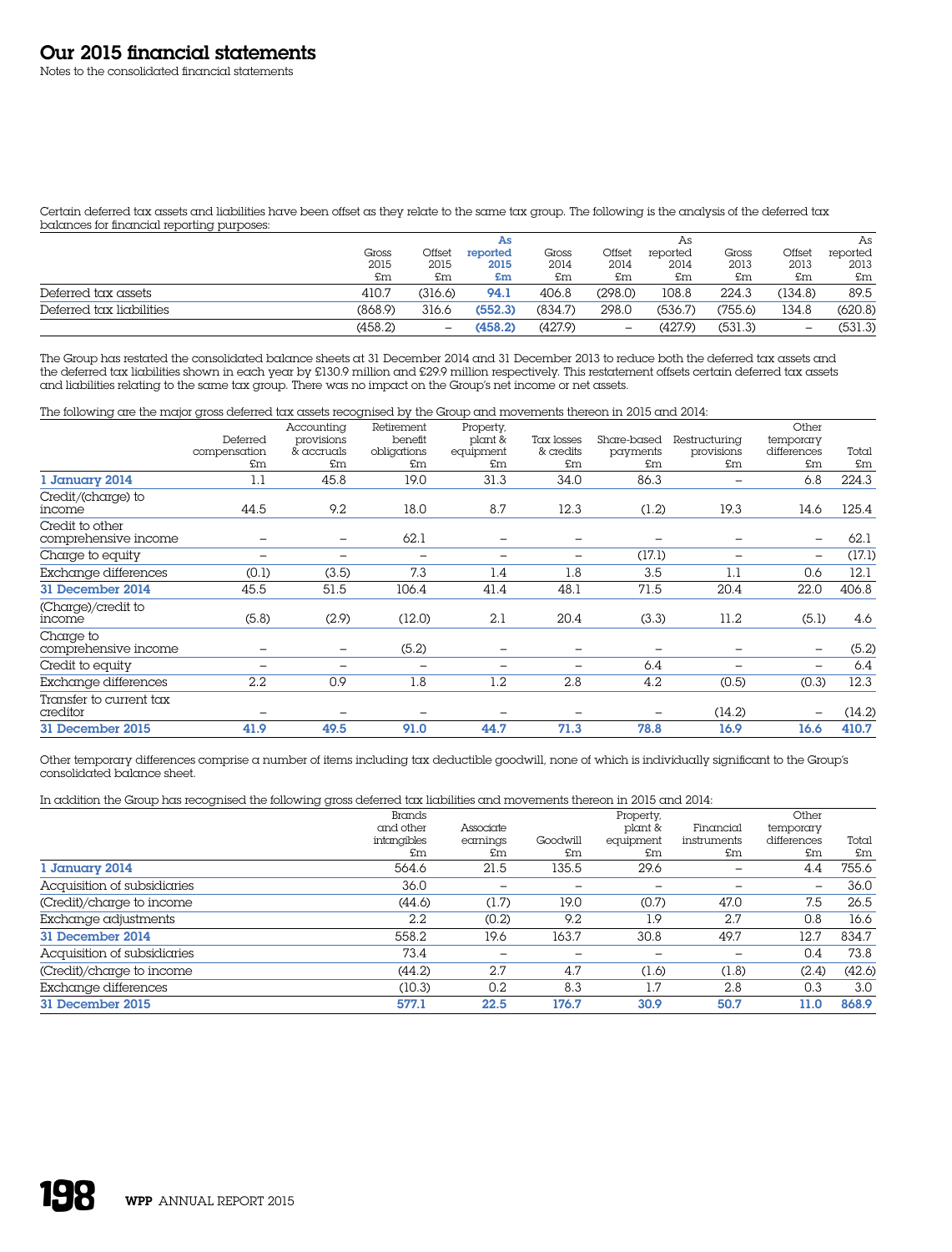At the balance sheet date, the Group has gross tax losses and other temporary differences of £4,581.9 million (2014: £4,840.6 million) available for offset against future profits. Deferred tax assets have been recognised in respect of the tax benefit of £1,186.3 million (2014: £1,262.1 million) of such tax losses and other temporary differences. No deferred tax asset has been recognised in respect of the remaining £3,395.6 million (2014: £3,578.5 million) of losses and other temporary differences as the Group considers that there will not be enough taxable profits in the entities concerned such that any additional asset could be considered recoverable. Included in the total unrecognised temporary differences are losses of £42.3 million that will expire within 1–10 years, and £3,067.7 million of losses that may be carried forward indefinitely.

At the balance sheet date, the aggregate amount of the temporary differences in relation to the investment in subsidiaries for which deferred tax liabilities have not been recognised was £2,311.7 million. No liability has been recognised in respect of these differences because the Group is in  $\alpha$  position to control the timing of the reversal of the temporary differences and the Group considers that it is probable that such differences will not reverse in the foreseeable future.

# 16. Inventory and work in progress

The following are included in the net book value of inventory and work in progress:

|                  | 2015  | 2014  |
|------------------|-------|-------|
|                  | $5$ m | £m    |
| Work in progress | 315.1 | 313.7 |
| Inventory        | 13.9  | 13.6  |
|                  | 329.0 | 327.3 |

# 17. Trade and other receivables

The following are included in trade and other receivables:

# Amounts falling due within one year:

|                                               | 2015             | 2014            |
|-----------------------------------------------|------------------|-----------------|
|                                               | £m               | £m              |
| Trade receivables (net of bad debt provision) |                  | 6.799.4 6.337.6 |
| VAT and sales taxes recoverable               | 154.9            | 116.0           |
| Prepayments                                   | 235.0            | 222.1           |
| Accrued income                                |                  | 2.853.8 2.401.5 |
| Fair value of derivatives                     | 4.6              | 11.4            |
| Other debtors                                 | 447.7            | 441.4           |
|                                               | 10.495.4 9.530.0 |                 |

| The ageing of trade receivables and other financial assets is as follows: |          |          |                             |       |        |             |         |
|---------------------------------------------------------------------------|----------|----------|-----------------------------|-------|--------|-------------|---------|
|                                                                           | Carrying |          |                             |       |        |             |         |
|                                                                           | amount   | Neither  |                             |       |        |             |         |
|                                                                           | $ct$ 31  | past     |                             |       |        | 181         | Greater |
|                                                                           | December | due nor  | $0 - 30$                    | 31-90 | 91-180 | days-       | than 1  |
|                                                                           | 2015     | impaired | days                        | davs  |        | days 1 year | year    |
| 2015                                                                      | £m       | £m       | £m                          | £m    | £m     | £m          | £m      |
| Trade                                                                     |          |          |                             |       |        |             |         |
| receivables                                                               | 6.799.4  |          | 4.290.7 1.704.0 631.9 133.0 |       |        | 35.4        | 4.4     |
| Other<br>financial                                                        |          |          |                             |       |        |             |         |
| assets                                                                    | 453.5    | 265.7    | 1076                        | 23.8  | 5.1    | 19.1        | 32.2.   |
|                                                                           | 7.252.9  | 4.556.4  | 1,811.6 655.7               |       | 138.1  | 54.5        | 36.6    |

| 2014                         | Carrying<br>amount<br>at 31<br>December<br>£m | Neither<br>past<br>due nor<br>2014 impaired<br>£m | $0 - 30$<br>days<br>£m      | days<br>£m | 31-90 91-180<br>£m | 181<br>days-<br>days 1 year<br>£m | Greater<br>than<br>l year<br>£m |
|------------------------------|-----------------------------------------------|---------------------------------------------------|-----------------------------|------------|--------------------|-----------------------------------|---------------------------------|
| Trade<br>receivables         | 6.337.6                                       |                                                   | 4,069.0 1,457.3 659.3 120.6 |            |                    | 30.8                              | 0.6                             |
| Other<br>financial<br>assets | 440.3                                         | 310.0                                             | 75.9                        | 14.4       | 8.8                | 13.8                              | 17.4                            |
|                              | 6.777.9                                       |                                                   | 4.379.0 1.533.2 673.7 129.4 |            |                    | 44.6                              | 18.0                            |

Other financial assets are included in other debtors.

Past due amounts are not impaired where collection is considered likely.

#### Amounts falling due after more than one year:

|                           | 2015  | 2014  |
|---------------------------|-------|-------|
|                           | £m    | £m    |
| Prepayments               | 1.5   | 19    |
| Accrued income            | 5.8   | 70    |
| Other debtors             | 131.7 | 978   |
| Fair value of derivatives | 39.7  | 419   |
|                           | 178.7 | 148.6 |

#### Movements on bad debt provisions were as follows:

|                                  | 2015   | 2014   |
|----------------------------------|--------|--------|
|                                  | £m     | £m     |
| Balance at beginning of year     | 85.3   | 92.8   |
| New acquisitions                 | 1.0    | 32     |
| Charged to operating costs       | 21.6   | 18.9   |
| Exchange adjustments             | 0.2    | 0.3    |
| Utilisations and other movements | (22.7) | (29.9) |
| Balance at end of year           | 85.4   | 853    |

The allowance for bad and doubtful debts is equivalent to 1.2% (2014: 1.3%) of gross trade accounts receivables.

The Group considers that the carrying amount of trade and other receivables approximates their fair value.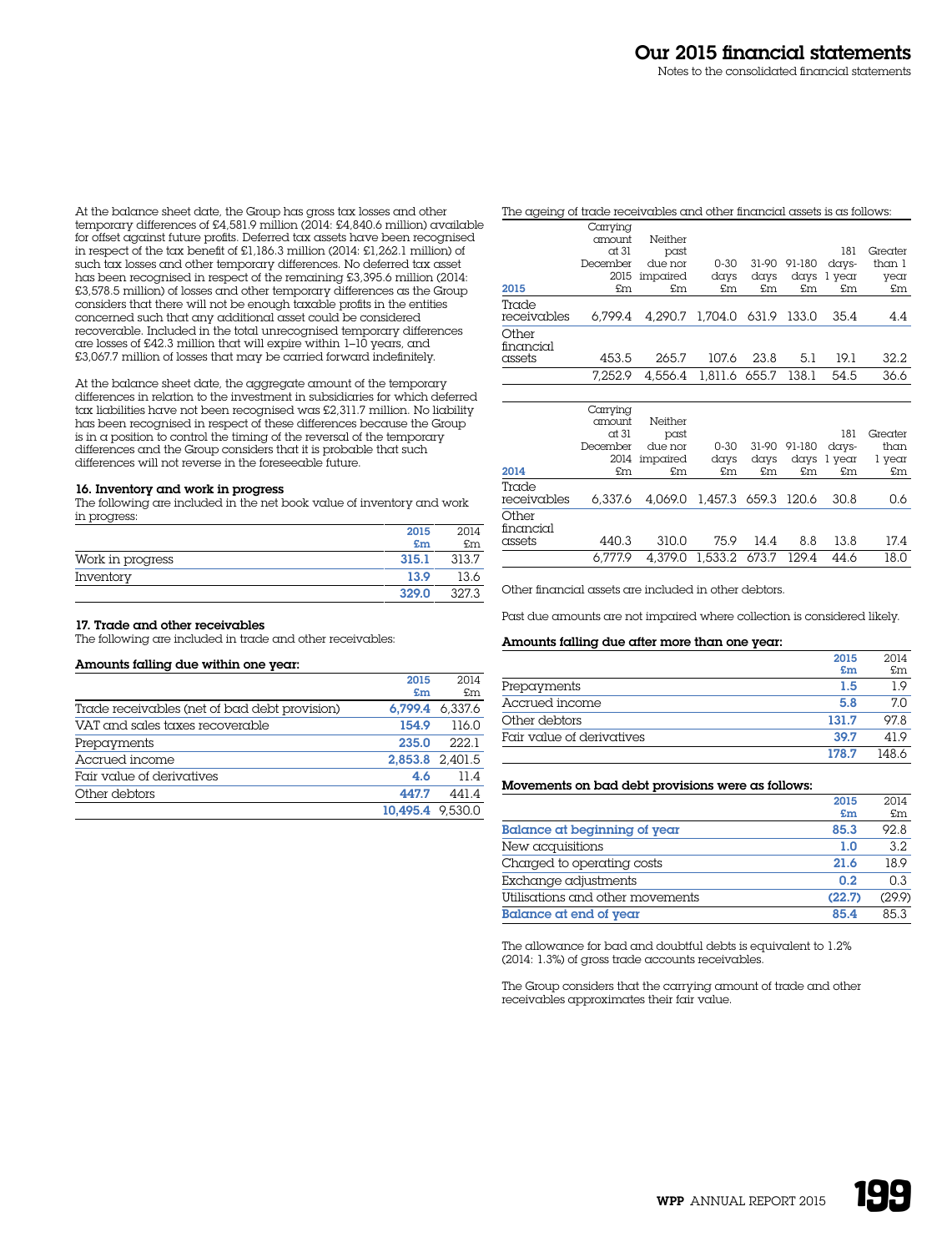#### 18. Trade and other payables: amounts falling due within one year The following are included in trade and other payables falling due within one year:

|                                                                 | 2015     | 2014     |
|-----------------------------------------------------------------|----------|----------|
|                                                                 | £m       | £m.      |
| Trade payables                                                  | 8,538.3  | 7.846.3  |
| Payments due to vendors (earnout agreements)                    | 126.0    | 67.1     |
| Liabilities in respect of put option agreements<br>with vendors | 51.1     | 277      |
| Deferred income                                                 | 1.081.0  | 990.4    |
| Fair value of derivatives                                       | 0.7      | 75.0     |
| Share purchases - close period commitments                      |          | 78.8     |
| Other creditors and accruals                                    | 2.887.9  | 2.698.7  |
|                                                                 | 12,685.0 | 11.784.0 |

The Group considers that the carrying amount of trade and other payables approximates their fair value.

#### 19. Trade and other payables: amounts falling due after more than one year

The following are included in trade and other payables falling due after more than one year:

|                                                 | 2015  | 2014  |
|-------------------------------------------------|-------|-------|
|                                                 | £m    | £m    |
| Payments due to vendors (earnout agreements)    | 455.3 | 244.3 |
| Liabilities in respect of put option agreements |       |       |
| with vendors                                    | 183.3 | 1572  |
| Fair value of derivatives                       | 2.3   | 2.1   |
| Other creditors and accruals                    | 250.6 | 221.3 |
|                                                 | 891.5 | 6249  |

The Group considers that the carrying amount of trade and other payables approximates their fair value.

The following tables set out payments due to vendors, comprising deferred consideration and the directors' best estimates of future earnout-related obligations:

|                              | 2015  | 2014  |
|------------------------------|-------|-------|
|                              | £m    | £m    |
| Within one year              | 126.0 | 67.1  |
| Between one and two years    | 104.9 | 67.4  |
| Between two and three years  | 105.1 | 65.1  |
| Between three and four years | 110.9 | 34.6  |
| Between four and five years  | 122.5 | 51.9  |
| Over five years              | 11.9  | 25.3  |
|                              | 581.3 | 311.4 |

|                                                   | 2015   | 2014   |
|---------------------------------------------------|--------|--------|
|                                                   | £m     | £m     |
| At the beginning of the year                      | 311.4  | 193.5  |
| Earnouts paid (note 11)                           | (43.9) | (34.3) |
| New acquisitions                                  | 262.2  | 136.0  |
| Revision of estimates taken to goodwill (note 12) | 19.9   | 26.4   |
| Revaluation of payments due to vendors (note 6)   | 35.6   | (13.2) |
| Exchange adjustments                              | (3.9)  | 3.0    |
| At the end of the year                            | 581.3  | 311.4  |

As of 31 December 2015, the potential undiscounted amount of future payments that could be required under the earnout agreements for acquisitions completed in the current year and for all earnout agreements range from £nil to £378 million (2014: £nil to £362 million) and £nil to £1,645 million (2014: £nil to £1,329 million), respectively. The increase in the maximum potential undiscounted amount of future payments for all earnout agreements is due to earnout arrangements related to new acquisitions partially offset by earnout arrangements that have completed and payments made on active arrangements during the year.

# 20. Bank overdrafts, bonds and bank loans

#### Amounts falling due within one year:

|                                | 2015  | 2014  |
|--------------------------------|-------|-------|
|                                | £m    | £m    |
| Bank overdrafts                | 435.8 | 2651  |
| Corporate bonds and bank loans | 496.2 | 3881  |
|                                | 932.0 | 653.2 |

The Group considers that the carrying amount of bank overdrafts approximates their fair value.

Amounts falling due after more than one year:

|                                | 2015 | 2014            |
|--------------------------------|------|-----------------|
|                                | £m   | f.m             |
| Corporate bonds and bank loans |      | 4.661.2 4.134.9 |

The Group estimates that the fair value of corporate bonds is £5,207.4 million at 31 December 2015 (2014: £4,944.8 million). The Group considers that the carrying amount of bank loans approximates their fair value. The fair values of the corporate bonds are based on quoted market prices.

The corporate bonds, bank loans and overdrafts included within liabilities fall due for repayment as follows:

|                              | 2015    | 2014    |
|------------------------------|---------|---------|
|                              | £m      | £m      |
| Within one year              | 932.0   | 653.2   |
| Between one and two years    | 413.6   | 581.9   |
| Between two and three years  | 174.7   | 413.9   |
| Between three and four years | 440.6   |         |
| Between four and five years  | 194.2   |         |
| Over five years              | 3.438.1 | 3.139.1 |
|                              | 5,593.2 | 4.788.1 |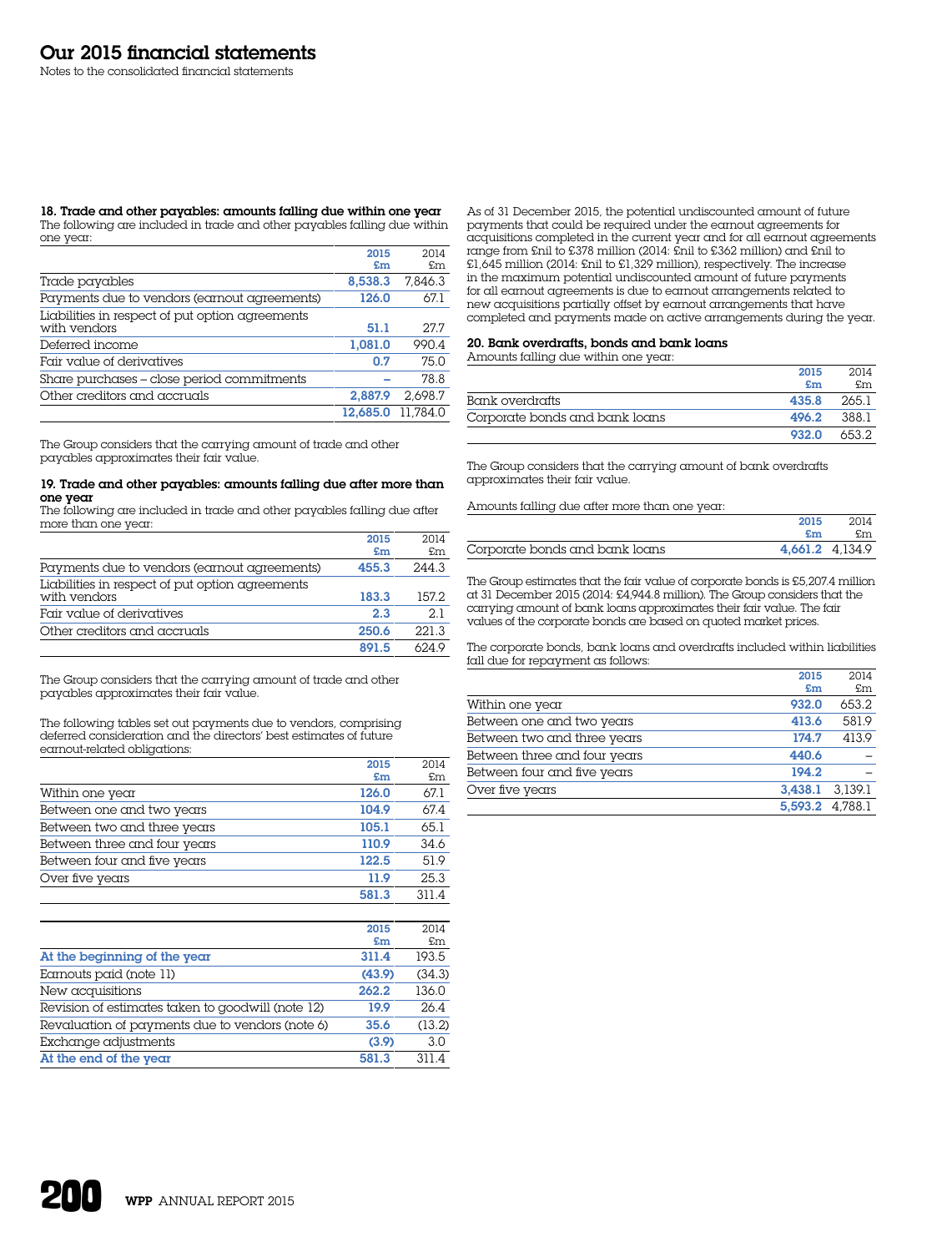# 21. Provisions for liabilities and charges

The movements in 2015 and 2014 were as follows:

|                                  | Property | Other  | Total  |
|----------------------------------|----------|--------|--------|
|                                  | £m       | £m     | £m     |
| 1 January 2014                   | 37.3     | 110.4  | 147.7  |
| Charged to the income statement  | 16.4     | 15.5   | 31.9   |
| Acquisitions <sup>1</sup>        | 2.1      | 7.7    | 9.8    |
| Utilised                         | (6.0)    | (9.2)  | (15.2) |
| Released to the income statement | (5.4)    | (6.7)  | (12.1) |
| Transfers                        | 0.1      | 0.4    | 0.5    |
| Exchange adjustments             |          | 3.8    | 3.8    |
| 31 December 2014                 | 44.5     | 121.9  | 166.4  |
| Charged to the income statement  | 9.2      | 15.6   | 24.8   |
| Acquisitions <sup>1</sup>        | 13.3     | 11.2.  | 24.5   |
| Utilised                         | (7.2)    | (11.4) | (18.6) |
| Released to the income statement | (2.8)    | (10.9) | (13.7) |
| Transfers                        | (3.0)    | 2.5    | (0.5)  |
| Exchange adjustments             | (1.3)    | 2.0    | 0.7    |
| 31 December 2015                 | 52.7     | 130.9  | 183.6  |
|                                  |          |        |        |

#### Note

1 Acquisitions include £13.5 million (2014: £0.5 million) of provisions arising from revisions to fair value adjustments related to the acquisition of subsidiary undertakings that had been determined provisionally at the immediately preceding balance sheet date, as permitted by IFRS 3 Business Combinations.

Provisions comprise liabilities where there is uncertainty about the timing of settlement, but where a reliable estimate can be made of the amount. These include provisions for vacant space, sub-let losses and other property-related liabilities. Also included are other provisions, such as certain long-term employee benefits and legal claims, where the likelihood of settlement is considered probable.

The Company and various of its subsidiaries are, from time to time, parties to legal proceedings and claims which arise in the ordinary course of business. The directors do not anticipate that the outcome of these proceedings and claims will have a material adverse effect on the Group's financial position or on the results of its operations.

#### 22. Share-based payments

Charges for share-based incentive plans were as follows:

|                               | 2015 | 2014             | 2013 |
|-------------------------------|------|------------------|------|
|                               | £m   | £m.              | £m   |
| Share-based payments (note 5) |      | 99.0 102.2 105.4 |      |

Share-based payments comprise charges for stock options and restricted stock awards to employees of the Group.

As of 31 December 2015, there was £162.0 million (2014: £156.8 million) of total unrecognised compensation cost related to the Group's restricted stock plans. That cost is expected to be recognised over an average period of one to two years.

Further information on stock options is provided in note 26.

# Restricted stock plans

The Group operates a number of equity-settled share incentive schemes, in most cases satisfied by the delivery of stock from one of the Group's ESOP Trusts. The most significant current schemes are as follows:

# *Leadership Equity Acquisition Plan III (LEAP III)*

Under LEAP III, the most senior executives of the Group, including certain executive directors, commit WPP shares ('investment shares') in order to have the opportunity to earn additional WPP shares ('matching shares'). The number of matching shares which a participant can receive at the end of the fixed performance period of five years is dependent on the

performance (based on the Total Shareholder Return (TSR)) of the Company over that period against a comparator group of other listed communications services companies. The maximum possible number of matching shares for each of the 2012 and 2011 grants is five shares for each investment share. The 2011 LEAP III plan vested in March 2016 at a match of 5.0 shares for each investment share. The last LEAP III award was granted in 2012 and no further awards will be made following the introduction of the EPSP.

# *Executive Performance Share Plan (EPSP)*

The first grant of restricted stock under the EPSP was made in 2013. This scheme is intended to reward and incentivise the most senior executives of the Group and has effectively replaced LEAP III. The performance period is five complete financial years, commencing with the financial year in which the award is granted. Grant date will usually be in the first half of the first performance year, with vest date in the March following the end of the five-year performance period. Vesting is conditional on continued employment throughout the vesting period.

There are three performance criteria, each constituting one-third of the vesting value, and each measured over this five-year period: (i) TSR against a comparator group of companies. Threshold performance (equating to ranking in the 50th percentile of the comparator group) will result in 20% vesting of the part of the award dependent on TSR. The maximum vest of 100% will arise if performance ranks in the 90th percentile, with a sliding scale of vesting for performance between threshold and maximum.

(ii) Headline diluted earnings per share. Threshold performance (7% compound annual growth) will again result in  $\alpha$  20% vest. Maximum performance of  $14\%$  compound annual growth will give rise to a 100% vest, with a sliding vesting scale for performance between threshold and maximum.

(iii) Return on equity (ROE). Average annual ROE defined as headline diluted EPS divided by the balance sheet value per share of share owners' equity. Threshold performance of 10% average annual ROE and maximum performance of 14%, with a sliding scale in between. Threshold again gives rise to a 20% vest, with 100% for maximum.

# *Performance Share Awards (PSA)*

Grants of restricted stock under PSA are dependent upon annual performance targets, typically based on one or more of: operating profit, profit before taxation and operating margin. Grants are made in the year following the year of performance measurement, and vest two years after grant date provided the individual concerned is continually employed by the Group throughout this time.

# *Leaders, Partners and High Potential Group*

This scheme provides annual grants of restricted stock to well over 1,000 key executives of the Group. Vesting is conditional on continued employment over the three-year vesting period.

#### Valuation methodology

For all of these schemes, the valuation methodology is based upon fair value on grant date, which is determined by the market price on that date or the application of a Black-Scholes model, depending upon the characteristics of the scheme concerned. The assumptions underlying the Black-Scholes model are detailed in note 26, including details of assumed dividend yields. Market price on any given day is obtained from external, publicly available sources.

#### Market/non-market conditions

Most share-based plans are subject to non-market performance conditions, such as margin or growth targets, as well as continued employment. LEAP III and EPSP schemes are subject to a number of performance conditions, including TSR, a market-based condition.

For schemes without market-based performance conditions, the valuation methodology above is applied and, at each year end, the relevant accrual for each grant is revised, if appropriate, to take account of any changes in estimate of the likely number of shares expected to vest.

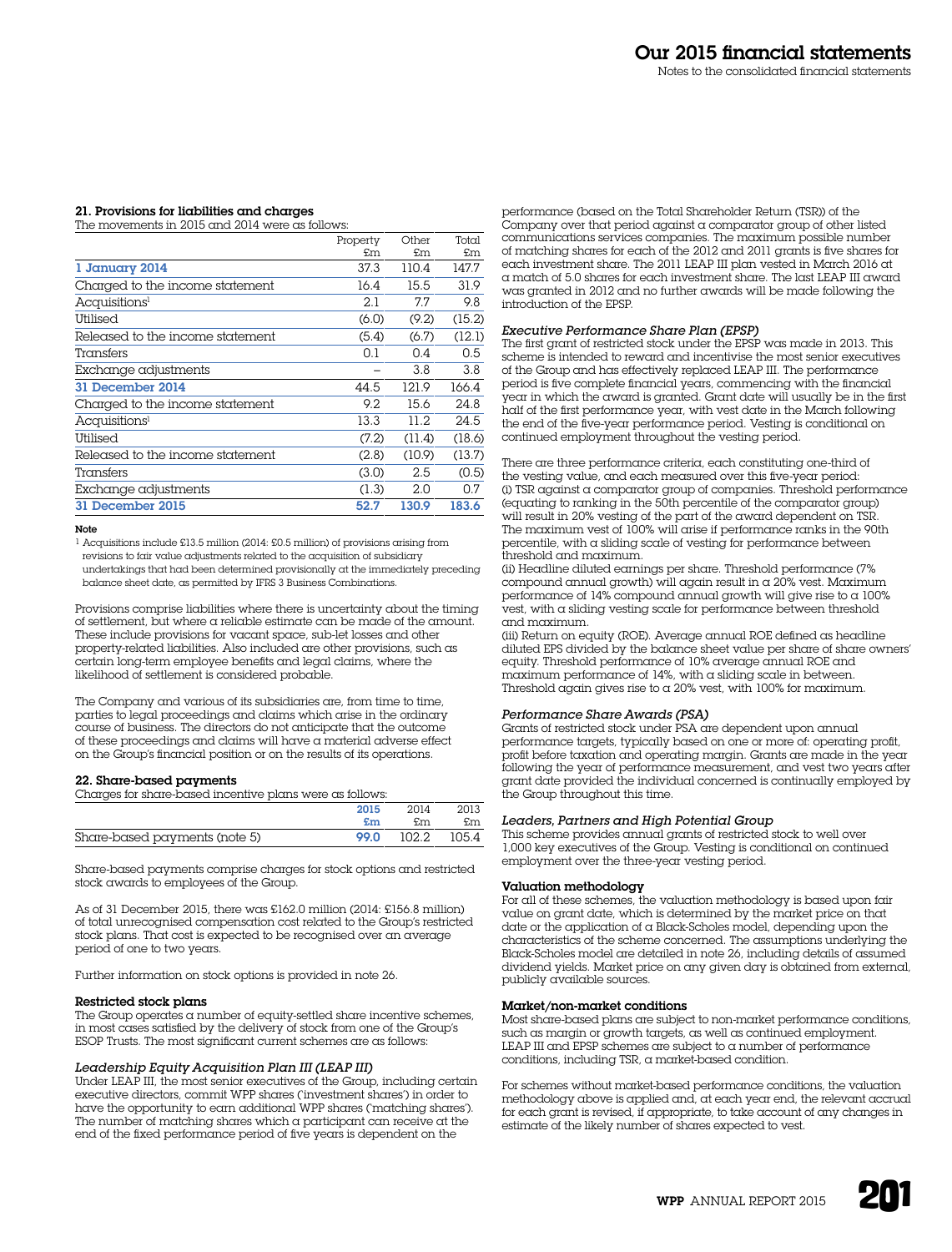For schemes with market-based performance conditions, the probability of satisfying these conditions is assessed at grant date through a statistical model (such as the Monte Carlo Model) and applied to the fair value. This initial valuation remains fixed throughout the life of the relevant plan, irrespective of the actual outcome in terms of performance. Where a lapse occurs due to cessation of employment, the cumulative charge taken to date is reversed.

Movement on ordinary shares granted for significant restricted stock plans:

| Non-   |                             |         |        | Non-             |
|--------|-----------------------------|---------|--------|------------------|
|        |                             |         |        | vested 31        |
|        |                             |         |        | December<br>2015 |
| number | number                      | number  | number | number           |
| m      | m                           | m       | m      | m                |
| 3.0    | 4.2                         |         | (5.1)  | 2.1              |
| 4.8    | 1.9                         |         |        | 6.7              |
| 3.2    | 0.4                         | (0.2)   | (1.7)  | 1.7              |
| 6.9    | 2.0                         | (0.5)   | (2.7)  | 5.7              |
|        | vested<br>1 January<br>2015 | Granted | Lapsed | Vested           |

Weighted average fair value

| (pence per share):                               |                    |                    |        |                  |                    |
|--------------------------------------------------|--------------------|--------------------|--------|------------------|--------------------|
| LEAP III <sup>1</sup>                            | 788p               | 728 <sub>p</sub>   |        | 728 <sub>p</sub> | 749 <sub>p</sub>   |
| Executive<br>Performance<br>Share Plan (EPSP)    | 1,189p             | 1,472p             |        |                  | 1,271 <sub>p</sub> |
| Performance<br>Share Awards<br>(PSA)             | 1,170 <sub>p</sub> | 1.252 <sub>p</sub> | 1,247p | 1,011p           | 1,343p             |
| Leaders, Partners<br>and High<br>Potential Group | 1,140 <sub>p</sub> | 1,386p             | 1,149p | 778p             | 1,401 <sub>p</sub> |

# Note

1 The number of shares granted represents the matched shares awarded on vest date for the 2010 LEAP III plan which vested in March 2015. The actual number of shares that vest for each LEAP III plan is dependent on the extent to which the relevant performance criteria are satisfied.

The total fair value of shares vested for all the Group's restricted stock plans during the year ended 31 December 2015 was £111.7 million (2014: £107.2 million, 2013: £87.1 million).

# 23. Provision for post-employment benefits

Companies within the Group operate  $\alpha$  large number of pension plans, the forms and benefits of which vary with conditions and practices in the countries concerned. The Group's pension costs are analysed as follows:

|                                       | 2015  | 2014  | 2013  |
|---------------------------------------|-------|-------|-------|
|                                       | £m    | £m    | £m    |
| Defined contribution plans            | 135.0 | 1298  | 124.4 |
| Defined benefit plans charge to       |       |       |       |
| operating profit                      | 25.0  | 191   | 26.9  |
| Pension costs (note 5)                | 160.0 | 148.9 | 151.3 |
| Net interest expense on pension plans |       |       |       |
| (note 6)                              | 7.3   | 8.0   | 11.4  |
|                                       | 167.3 | 156 9 | 162.7 |

# Defined benefit plans

The pension costs are assessed in accordance with the advice of local independent qualified actuaries. The latest full actuarial valuations for the various pension plans were carried out at various dates in the last three years. These valuations have been updated by the local actuaries to 31 December 2015.

The Group's policy is to close existing defined benefit plans to new members. This has been implemented across a significant number of the pension plans.

Contributions to funded plans are determined in line with local conditions and practices. Contributions in respect of unfunded plans are paid as they fall due. The total contributions (for funded plans) and benefit payments (for unfunded plans) paid for 2015 amounted to £70.9 million (2014: £68.2 million, 2013: £47.8 million). Employer contributions and benefit payments in 2016 are expected to be approximately £70 million.

# (a) Assumptions

There are a number of areas in pension accounting that involve judgments made by management based on advice of qualified advisors. These include establishing the discount rates, rates of increase in salaries and pensions in payment, inflation, and mortality assumptions. The main weighted average assumptions used for the actuarial valuations at 31 December are shown in the following table:  $2013$ 

|                                                                                   | 2015    | 2014     | 2013   | 2012     |
|-----------------------------------------------------------------------------------|---------|----------|--------|----------|
|                                                                                   | % $pa$  | % pa     | $%$ pa | % pa     |
| UK                                                                                |         |          |        |          |
| Discount rate <sup>1</sup>                                                        | 3.7     | 3.4      | 4.5    | 4.2      |
| Rate of increase in salaries                                                      | 3.1     | 3.1      | 3.6    | 2.9      |
| Rate of increase in pensions in payment                                           | 3.9     | 3.9      | 4.2    | 3.9      |
| Inflation                                                                         | 2.4     | 2.4      | 2.9    | 2.4      |
| North America                                                                     |         |          |        |          |
| Discount rate <sup>1</sup>                                                        | 4.0     | 3.7      | 4.5    | 3.5      |
| Rate of increase in salaries                                                      | 3.0     | 3.0      | 3.0    | 3.0      |
| Inflation                                                                         | $2.5\,$ | 2.5      | 2.5    | 2.5      |
| <b>Western Continental Europe</b>                                                 |         |          |        |          |
| Discount rate <sup>1</sup>                                                        | 2.5     | 2.1      | 3.7    | 3.6      |
| Rate of increase in salaries                                                      | 2.3     | 2.2      | 2.4    | 2.4      |
| Rate of increase in pensions in payment                                           | 1.6     | 2.0      | 2.0    | 2.0      |
| Inflation                                                                         | 2.0     | 2.0      | 2.0    | 2.0      |
| Asia Pacific, Latin America, Africa &<br>Middle East and Central & Eastern Europe |         |          |        |          |
| Discount rate <sup>1</sup>                                                        | 4.2     | 4.2      | 4.4    | 4.1      |
| Data of incraarca in calariac                                                     | 58      | $\sim$ 1 | 50     | $\sim$ 1 |

| Discount rate <sup>1</sup>   | <b>42</b> | 42      | 44          |     |
|------------------------------|-----------|---------|-------------|-----|
| Rate of increase in salaries | 5.8       |         | 6.1 5.9 6.1 |     |
| Inflation                    |           | 4.0 3.9 | 4.5         | 4.7 |

#### Note

1 Discount rates are based on high-quality corporate bond yields. In countries where there is no deep market in corporate bonds, the discount rate assumption has been set with regard to the yield on long-term government bonds.

For the Group's pension plans, the plans' assets are invested with the objective of being able to meet current and future benefit payment needs, while controlling balance sheet volatility and future contributions. Pension plan assets are invested with a number of investment managers, and assets are diversified among equities, bonds, insured annuities, property and cash or other liquid investments. The primary use of bonds as an investment class is to match the anticipated cash flows from the plans to pay pensions. The Group is invested in high-quality corporate and government bonds which share similar risk characteristics and are of equivalent currency and term to the plan liabilities. Various insurance policies have also been bought historically to provide a more exact match for the cash flows, including a match for the actual mortality of specific plan members. These insurance policies effectively provide protection against both investment fluctuations and longevity risks. The strategic target allocation varies among the individual plans.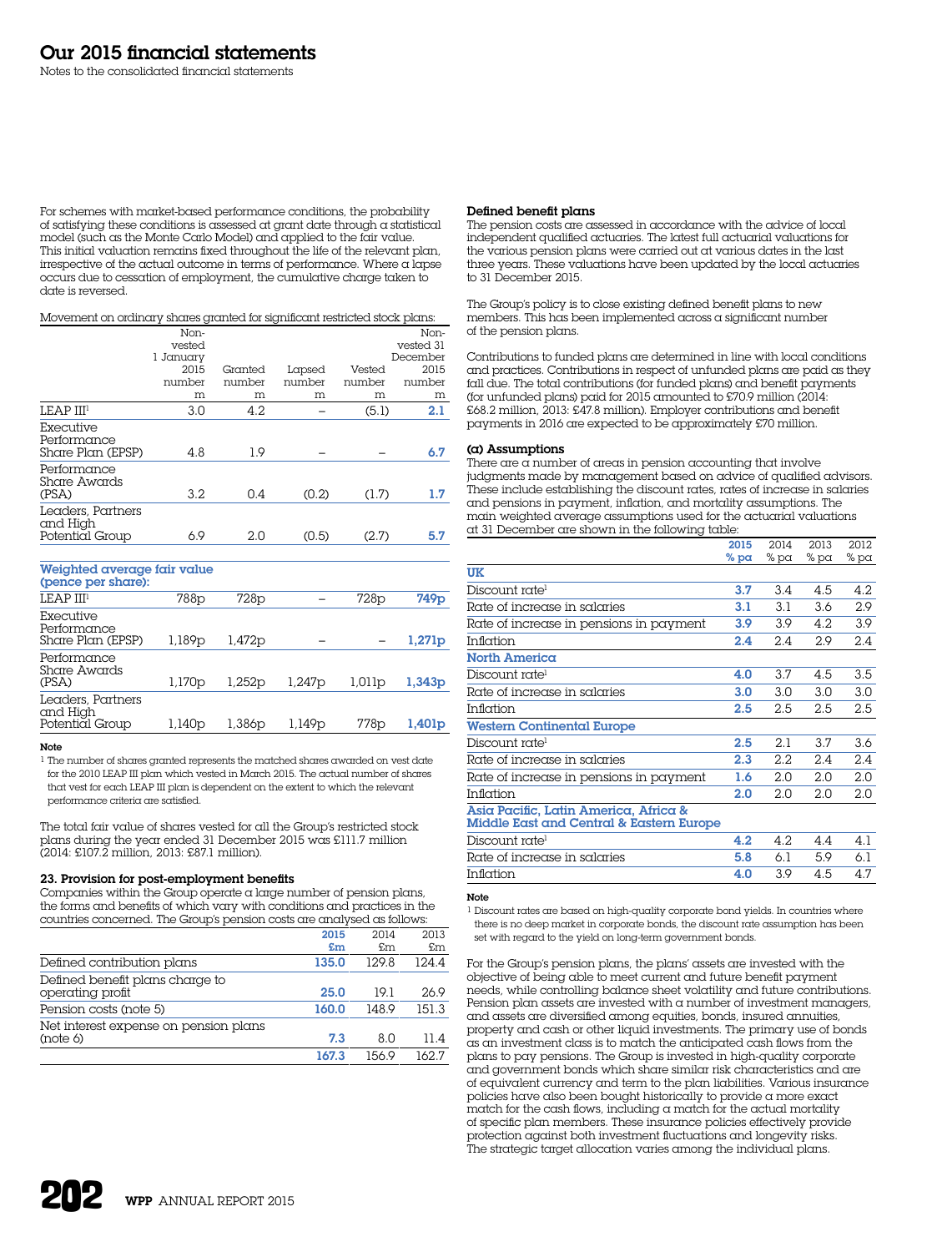Management considers the types of investment classes in which the pension plan assets are invested. The types of investment classes are determined by economic and market conditions and in consideration of specific asset class risk.

Management periodically commissions detailed asset and liability studies performed by third-party professional investment advisors and actuaries that generate probability-adjusted expected future returns on those assets. These studies also project the estimated future pension payments and evaluate the efficiency of the allocation of the pension plan assets into various investment categories.

At 31 December 2015, the life expectancies underlying the value of the accrued liabilities for the main defined benefit pension plans operated by the Group were as follows:

| Years life expectancy<br>after age 65                              | All<br>plans America | North | UK   | Western<br>Conti-<br>nental<br>Europe | Other <sup>1</sup> |
|--------------------------------------------------------------------|----------------------|-------|------|---------------------------------------|--------------------|
| – current pensioners<br>$(\alpha t \alpha q e 65) - \alpha d e$    | 22.9                 | 23.2. | 23.5 | 21.0                                  | 19.6               |
| - current pensioners<br>$(\alpha t \alpha q e 65) - \text{female}$ | 24.7                 | 24.9  | 24.7 | 24.2                                  | 24.8               |
| - future pensioners<br>(current age 45)<br>$-$ male                | 24.8                 | 24.7  | 25.5 | 23.6                                  | 19.6               |
| - future pensioners<br>(current age 45)<br>– female                | 26.7                 | 26.5  | 26.9 | 26.6                                  | 24.8               |

#### Note

1 Includes Asia Pacific, Latin America, Africa & Middle East and Central & Eastern Europe.

The life expectancies after age 65 at 31 December 2014 were 23.1 years and 24.9 years for male and female current pensioners (at age 65) respectively, and 25.0 years and 26.8 years for male and female future pensioners (current age 45), respectively.

In the determination of mortality assumptions, management uses the most up-to-date mortality tables available in each country.

The following table provides information on the weighted average duration of the defined benefit pension obligations and the distribution of the timing of benefit payments for the next 10 years. The duration corresponds to the weighted average length of the underlying cash flows.

|                                                                                  |       | North         |      | Western<br>Conti- |       |
|----------------------------------------------------------------------------------|-------|---------------|------|-------------------|-------|
|                                                                                  | All   | plans America | UK   | nental<br>Europe  | Other |
| <b>Weighted average</b><br>duration of the defined<br>benefit obligation (years) | 12.0  | 9.1           | 13.2 | 16.7              | 8.5   |
| <b>Expected benefit</b><br>payments over the next<br>10 years (£m)               |       |               |      |                   |       |
| Benefits expected to be<br>paid within 12 months                                 | 72.9  | 46.5          | 17.1 | 6.9               | 2.4   |
| Benefits expected to be<br>paid in 2017                                          | 56.7  | 31.3          | 17.1 | 6.8               | 1.5   |
| Benefits expected to be<br>paid in 2018                                          | 56.9  | 30.0          | 17.9 | 7.0               | 2.0   |
| Benefits expected to be<br>paid in 2019                                          | 57.7  | 29.4          | 18.0 | 7.3               | 3.0   |
| Benefits expected to be<br>paid in 2020                                          | 56.6  | 28.2          | 18.5 | 7.6               | 2.3   |
| Benefits expected to be<br>paid in the next five years                           | 292.1 | 133.9         | 98.7 | 42.8              | 16.7  |

# Note

1 Includes Asia Pacific, Latin America, Africa & Middle East and Central & Eastern Europe.

The following table presents a sensitivity analysis for each significant actuarial assumption showing how the defined benefit obligation would have been affected by changes in the relevant actuarial assumption that were reasonably possible at the balance sheet date. This sensitivity analysis applies to the defined benefit obligation only and not to the net defined benefit pension liability in its entirety, the measurement of which is driven by a number of factors including, in addition to the assumptions below, the fair value of plan assets.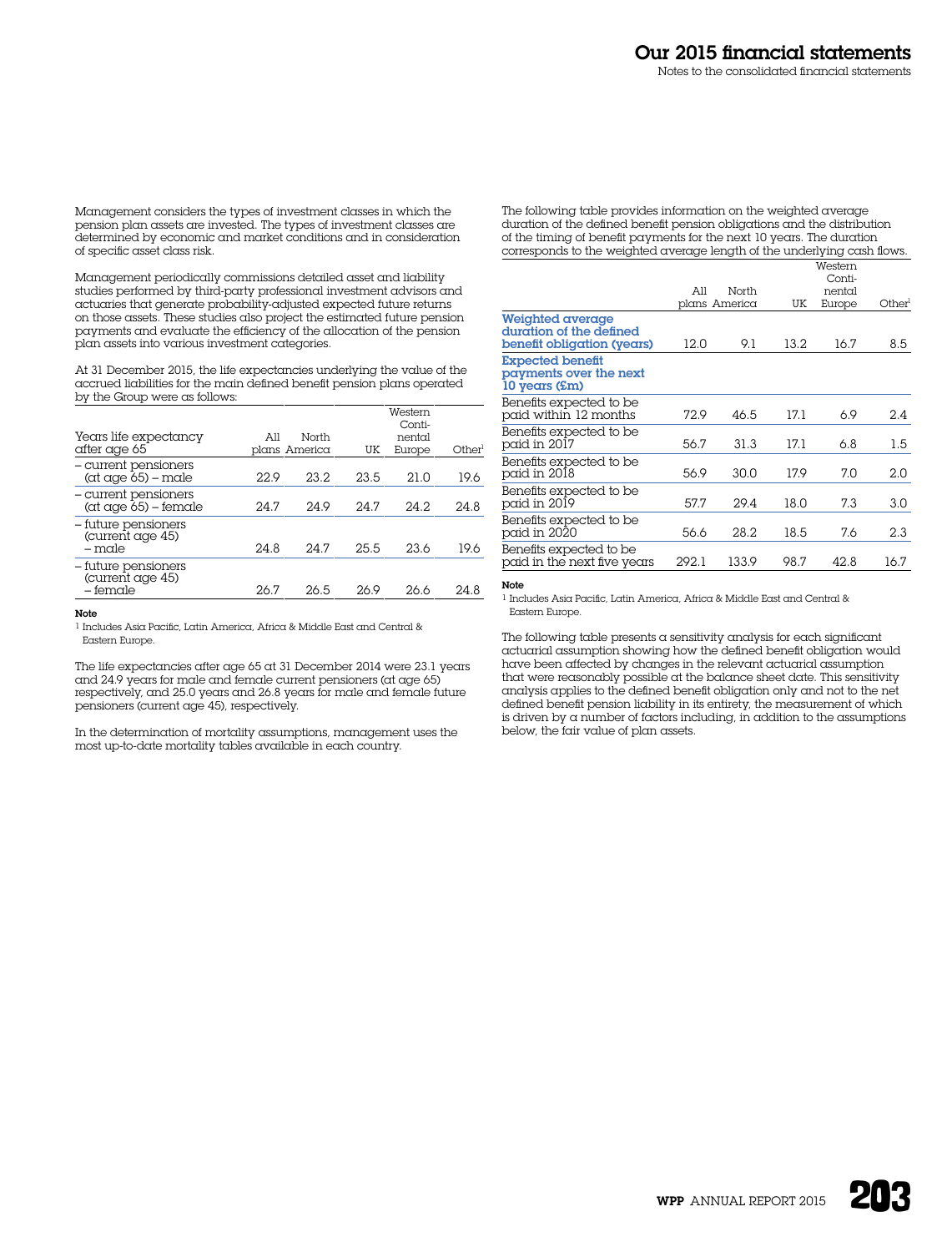The sensitivity analyses are based on a change in one assumption while holding all other assumptions constant so that interdependencies between the assumptions are excluded. The methodology applied is consistent with that used to determine the recognised defined benefit obligation. The sensitivity analysis for inflation is not shown as it is an underlying assumption to build the pension and salary increase assumptions. Changing the inflation assumption on its own without changing the salary or pension assumptions will not result in a significant change in pension liabilities.

|                                              | Increase/(decrease)   |        |
|----------------------------------------------|-----------------------|--------|
|                                              | in benefit obligation |        |
| Sensitivity analysis of significant          | 2015                  | 2014   |
| actuarial assumptions<br>Discount rate       | £m                    | £m     |
|                                              |                       |        |
| Increase by 25 basis points                  |                       |        |
| UK                                           | (10.9)                | (12.8) |
| North America                                | (9.4)                 | (10.8) |
| Western Continental Europe                   | (7.8)                 | (10.3) |
| Otherl                                       | (0.5)                 | (0.6)  |
| Decrease by 25 basis points                  |                       |        |
| UK                                           | 11.5                  | 13.6   |
| North America                                | 9.7                   | 11.0   |
| Western Continental Europe                   | 8.2                   | 11.2.  |
| Otherl                                       | 0.5                   | 0.5    |
| Rate of increase in salaries                 |                       |        |
| Increase by 25 basis points                  |                       |        |
| UK                                           | 0.2                   | 0.2    |
| North America                                | 0.1                   | 0.1    |
| Western Continental Europe                   | 1.3                   | 16     |
| Otherl                                       | 0.5                   | 0.5    |
| Decrease by 25 basis points                  |                       |        |
| UK                                           | (0.1)                 | (0.2)  |
| North America                                |                       | (0.1)  |
| Western Continental Europe                   | (1.3)                 | (1.5)  |
| Other <sup>1</sup>                           | (0.5)                 | (0.6)  |
| Rate of increase in pensions in payment      |                       |        |
| Increase by 25 basis points                  |                       |        |
| UK                                           | 2.1                   | 2.9    |
| Western Continental Europe                   | 5.3                   | 7.5    |
| Decrease by 25 basis points                  |                       |        |
| UK                                           | (2.0)                 | (2.3)  |
| Western Continental Europe                   | (5.0)                 | (6.9)  |
| Life expectancy                              |                       |        |
| Increase in longevity by one additional year |                       |        |
| UK                                           | 13.3                  | 14.4   |
| North America                                | 5.1                   | 5.4    |
| Western Continental Europe                   | 5.6                   | 7.3    |
| Otherl                                       | ۰                     |        |
|                                              |                       |        |

# Note

1 Includes Asia Pacific, Latin America, Africa & Middle East and Central & Eastern Europe.

# (b) Assets and liabilities

At 31 December, the fair value of the assets in the pension plans, and the assessed present value of the liabilities in the pension plans are shown in the following table:

|                                 | 2015      |       | 2014      |       | 2013    |       |
|---------------------------------|-----------|-------|-----------|-------|---------|-------|
|                                 | £m        | %     | £m        | %     | £m      | %     |
| Equities                        | 132.5     | 16.3  | 151.1     | 17.8  | 147.7   | 20.3  |
| <b>Bonds</b>                    | 479.5     | 58.9  | 496.2     | 58.4  | 405.8   | 55.9  |
| Insured annuities               | 60.5      | 7.4   | 68.0      | 8.0   | 68.7    | 9.5   |
| Property                        | 1.5       | 0.2   | 1.4       | 0.2   | 1.0     | 0.1   |
| Cash                            | 65.1      | 8.0   | 52.2      | 6.1   | 37.0    | 5.1   |
| Other                           | 75.1      | 9.2   | 80.6      | 9.5   | 66.0    | 9.1   |
| Total fair value<br>of assets   | 814.2     | 100.0 | 849.5     | 100.0 | 726.2   | 100.0 |
| Present value<br>of liabilities | (1,039.9) |       | (1.144.8) |       | (972.8) |       |
| Deficit in the plans            | (225.7)   |       | (295.3)   |       | (246.6) |       |
| Irrecoverable surplus           | (3.6)     |       | (0.9)     |       | (0.9)   |       |
| Net liability <sup>1</sup>      | (229.3)   |       | (296.2)   |       | (247.5) |       |
| Plans in surplus                | 31.4      |       | 17.2      |       | 17.7    |       |
| Plans in deficit                | (260.7)   |       | (313.4)   |       | (265.2) |       |

# Note

1 The related deferred tax asset is discussed in note 15.

All plan assets have quoted prices in active markets with the exception of insured annuities and other assets.

|                                                                                   | 2015    | 2014    | 2013    |
|-----------------------------------------------------------------------------------|---------|---------|---------|
| Surplus/(deficit) in plans by region                                              | £m      | \$m\$   | £m      |
| UK                                                                                | 30.9    | 11 4    | 11.3    |
| North America                                                                     | (123.4) | (150.1) | (136.7) |
| Western Continental Europe                                                        | (97.4)  | (126.2) | (96.0)  |
| Asia Pacific, Latin America, Africa &<br>Middle East and Central & Eastern Europe | (35.8)  | (30.4)  | (25.2)  |
| Deficit in the plans                                                              | (225.7) | (295.3) | (246.6) |

Some of the Group's defined benefit plans are unfunded (or largely unfunded) by common custom and practice in certain jurisdictions. In the case of these unfunded plans, the benefit payments are made as and when they fall due. Pre-funding of these plans would not be typical business practice.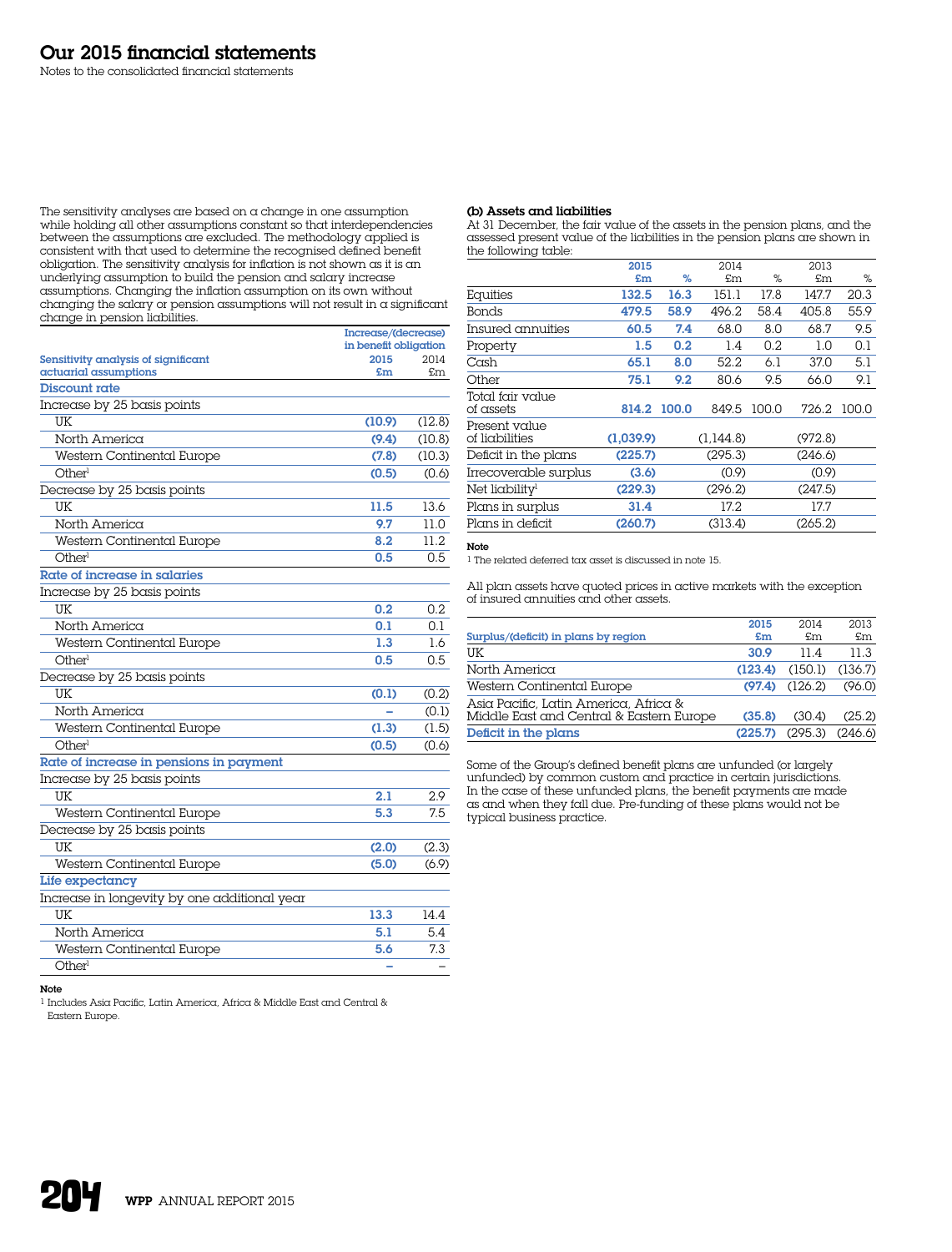The following table shows the split of the deficit at 31 December between funded and unfunded pension plans.

| 2015<br>Surplus/<br>(deficit)<br>£m<br>30.9<br>(45.5)<br>(42.3)<br>(4.9)<br>(61.8) | 2015<br>Present<br>value of<br>liabilities<br>£m<br>(352.6)<br>(364.5)<br>(143.9)<br>(15.0)<br>(876.0) | 2014<br>Surplus/<br>£m<br>11.4<br>(70.6)<br>(67.8)<br>(5.4)<br>(132.4) | 2014<br>Present<br>(deficit) liabilities<br>£m.<br>(385.8)<br>(402.5)<br>(178.4)<br>(15.2)<br>(981.9) | 2013<br>value of Surplus/ value of<br>(deficit) liabilities<br>£m<br>11.3<br>(68.8)<br>(41.6)<br>(5.0)<br>(104.1) | 2013<br>Present<br>£m<br>(346.4)<br>(334.2)<br>(135.4)<br>(14.3)<br>(830.3) |
|------------------------------------------------------------------------------------|--------------------------------------------------------------------------------------------------------|------------------------------------------------------------------------|-------------------------------------------------------------------------------------------------------|-------------------------------------------------------------------------------------------------------------------|-----------------------------------------------------------------------------|
|                                                                                    |                                                                                                        |                                                                        |                                                                                                       |                                                                                                                   |                                                                             |
|                                                                                    |                                                                                                        |                                                                        |                                                                                                       |                                                                                                                   |                                                                             |
|                                                                                    |                                                                                                        |                                                                        |                                                                                                       |                                                                                                                   |                                                                             |
|                                                                                    |                                                                                                        |                                                                        |                                                                                                       |                                                                                                                   |                                                                             |
|                                                                                    |                                                                                                        |                                                                        |                                                                                                       |                                                                                                                   |                                                                             |
|                                                                                    |                                                                                                        |                                                                        |                                                                                                       |                                                                                                                   |                                                                             |
|                                                                                    |                                                                                                        |                                                                        |                                                                                                       |                                                                                                                   |                                                                             |
|                                                                                    |                                                                                                        |                                                                        |                                                                                                       |                                                                                                                   |                                                                             |
|                                                                                    |                                                                                                        |                                                                        |                                                                                                       |                                                                                                                   |                                                                             |
|                                                                                    |                                                                                                        |                                                                        |                                                                                                       |                                                                                                                   |                                                                             |
|                                                                                    |                                                                                                        |                                                                        |                                                                                                       |                                                                                                                   |                                                                             |
|                                                                                    |                                                                                                        |                                                                        |                                                                                                       |                                                                                                                   |                                                                             |
| (77.9)                                                                             | (77.9)                                                                                                 | (79.5)                                                                 | (79.5)                                                                                                | (67.9)                                                                                                            | (67.9)                                                                      |
|                                                                                    | (55.1)                                                                                                 |                                                                        |                                                                                                       | (54.4)                                                                                                            | (54.4)                                                                      |
|                                                                                    | (30.9)                                                                                                 |                                                                        |                                                                                                       | (20.2)                                                                                                            | (20.2)                                                                      |
|                                                                                    | (163.9)                                                                                                |                                                                        |                                                                                                       |                                                                                                                   | (142.5)                                                                     |
|                                                                                    | (55.1)<br>(30.9)<br>(163.9)                                                                            |                                                                        |                                                                                                       | (58.4)<br>(25.0)<br>(162.9)                                                                                       | (58.4)<br>(25.0)<br>(162.9)<br>(142.5)                                      |

in the plans (225.7) (1,039.9) (295.3) (1,144.8) (246.6) (972.8)

In accordance with IAS 19, plans that are wholly or partially funded are considered funded plans.

# (c) Pension expense

The following table shows the breakdown of the pension expense between amounts charged to operating profit, amounts charged to finance costs and amounts recognised in the consolidated statement of comprehensive income (OCI):  $2015$  $2014$ 

|                                                                                               | 2015   | 2014    | 2013 |
|-----------------------------------------------------------------------------------------------|--------|---------|------|
|                                                                                               | £m     | £m      | £m   |
| Service cost <sup>1</sup>                                                                     | 23.0   | 17.3    | 24.8 |
| Administrative expenses                                                                       | 2.0    | 1.8     | 2.1  |
| Charge to operating profit                                                                    | 25.0   | 19.1    | 26.9 |
| Net interest expense on pension plans                                                         | 7.3    | 8.0     | 11.4 |
| Charge to profit before taxation for defined<br>benefit plans                                 | 32.3   | 27.1    | 38.3 |
| Return on plan assets (excluding interest<br>income)                                          | (31.7) | 68.9    | 3.2  |
| Changes in demographic assumptions<br>underlying the present value of the<br>plan liabilities | 13.8   | (12.3)  | 13.5 |
| Changes in financial assumptions<br>underlying the present value of the<br>plan liabilities   | 55.4   | (141.4) | 58.9 |
| Experience (loss)/gain arising on the<br>plan liabilities                                     | (1.3)  | (1.8)   | 0.4  |
| Change in irrecoverable surplus                                                               | (2.7)  |         | 0.2  |
| Actuarial gain/(loss) recognised in OCI                                                       | 33.5   | (86.6)  | 76.2 |

# Note

1 Includes current service cost, past service costs related to plan amendments and (gain)/loss on settlements and curtailments.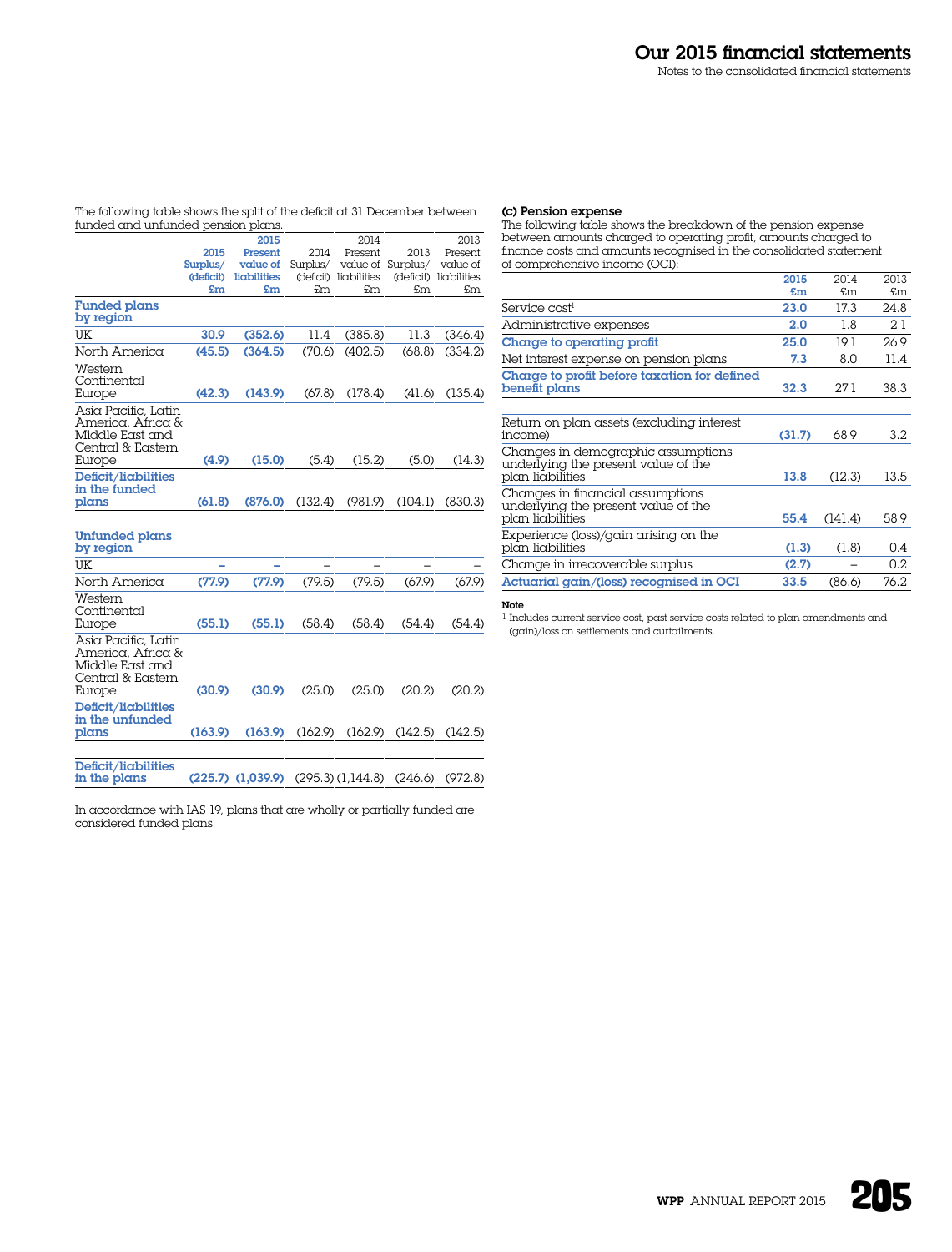#### (d) Movement in plan liabilities

The following table shows an analysis of the movement in the pension plan liabilities for each accounting period:

|                                                 | 2015    | 2014    | 2013    |
|-------------------------------------------------|---------|---------|---------|
|                                                 | £m      | £m      | £m      |
| Plan liabilities at beginning of year           | 1.144.8 | 972.8   | 1.044.1 |
| Service cost <sup>1</sup>                       | 23.0    | 17.3    | 24.8    |
| Interest cost                                   | 34.6    | 40.7    | 39.7    |
| Actuarial (gain)/loss                           |         |         |         |
| Effect of changes in demographic<br>assumptions | (13.8)  | 12.3    | (13.5)  |
| Effect of changes in financial<br>assumptions   | (55.4)  | 141.4   | (58.9)  |
| Effect of experience adjustments                | 1.3     | 1.8     | (0.4)   |
| Benefits paid                                   | (112.6) | (57.7)  | (54.5)  |
| Loss/(gain) due to exchange rate<br>movements   | 13.4    | 14.8    | (5.0)   |
| Settlement payments                             |         |         | (2.9)   |
| Other <sup>2</sup>                              | 4.6     | 1.4     | (0.6)   |
| Plan liabilities at end of year                 | 1.039.9 | 1.144.8 | 972.8   |

#### Notes

1 Includes current service cost, past service costs related to plan amendments and (gain)/loss on settlements and curtailments.

2 Other includes acquisitions, disposals, plan participants' contributions and

reclassifications. The reclassifications represent certain of the Group's defined benefit plans which are included in this note for the first time in the periods presented.

# (e) Movement in plan assets

The following table shows an analysis of the movement in the pension plan assets for each accounting period:

|                                          | 2015    | 2014   | 2013   |
|------------------------------------------|---------|--------|--------|
|                                          | £m      | £m     | £m     |
| Fair value of plan assets at beginning   |         |        |        |
| of year                                  | 849.5   | 726.2  | 709.8  |
| Interest income on plan assets           | 27.3    | 32.7   | 28.3   |
| Return on plan assets                    |         |        |        |
| (excluding interest income)              | (31.7)  | 68.9   | 3.2    |
| Employer contributions                   | 70.9    | 68.2   | 47.8   |
| Benefits paid                            | (112.6) | (57.7) | (54.5) |
| Gain/(loss) due to exchange rate         |         |        |        |
| movements                                | 12.4    | 12.6   | (4.8)  |
| Settlement payments                      |         |        | (2.9)  |
| Administrative expenses                  | (2.0)   | (1.8)  | (2.1)  |
| Other <sup>1</sup>                       | 0.4     | 0.4    | 1.4    |
| Fair value of plan assets at end of year | 814.2   | 849.5  | 726.2  |
| Actual return on plan assets             | (4.4)   | 101.6  | 31.5   |

#### Note

1 Other includes acquisitions, disposals, plan participants' contributions and reclassifications. The reclassifications represent certain of the Group's defined benefit plans which are included in this note for the first time in the periods presented.

### 24. Risk management policies

### Foreign currency risk

The Group's results in pounds sterling are subject to fluctuation as a result of exchange rate movements. The Group does not hedge this translation exposure to its earnings but does hedge the currency element of its net assets using foreign currency borrowings, cross-currency swaps and forward foreign exchange contracts.

The Group effects these currency net asset hedges by borrowing in the same currencies as the operating (or 'functional') currencies of its main operating units. The majority of the Group's debt is therefore denominated in US dollars, pounds sterling and euros. The Group's borrowings at 31 December 2015 were primarily made up of \$2,862 million, £600 million and €3,450 million. The Group's average gross debt during the course of 2015 was \$3,317 million, £613 million and €2,789 million.

The Group's operations conduct the majority of their activities in their own local currency and consequently the Group has no significant transactional foreign exchange exposures arising from its operations. Any significant cross-border trading exposures are hedged by the use of forward foreign-exchange contracts. No speculative foreign exchange trading is undertaken.

#### Interest rate risk

The Group is exposed to interest rate risk on both interest-bearing assets and interest-bearing liabilities. The Group has a policy of actively managing its interest rate risk exposure while recognising that fixing rates on all its debt eliminates the possibility of benefiting from rate reductions and similarly, having all its debt at floating rates unduly exposes the Group to increases in rates.

Including the effect of interest rate and cross-currency swaps, 54.2% of the year-end US dollar debt is at fixed rates averaging 4.62% for an average period of 224 months; 66.7% of the sterling debt is at a fixed rate of 6.19% for an average period of 37 months; and 100% of the euro debt is at fixed rates averaging 2.54% for an average period of 90 months.

Other than fixed rate debt, the Group's other fixed rates are achieved principally through interest rate swaps with the Group's bankers. The Group also uses forward rate agreements and interest rate caps to manage exposure to interest rate changes. At 31 December 2015 no forward rate agreements or interest rate caps were in place. These interest rate derivatives are used only to hedge exposures to interest rate movements arising from the Group's borrowings and surplus cash balances arising from its commercial activities and are not traded independently. Payments made under these instruments are accounted for on an accruals basis.

# Going concern and liquidity risk

In considering going concern and liquidity risk, the directors have reviewed the Group's future cash requirements and earnings projections. The directors believe these forecasts have been prepared on  $\alpha$  prudent basis and have also considered the impact of a range of potential changes to trading performance. The directors have concluded that the Group should be able to operate within its current facilities and comply with its banking covenants for the foreseeable future and therefore believe it is appropriate to prepare the financial statements of the Group on a going concern basis.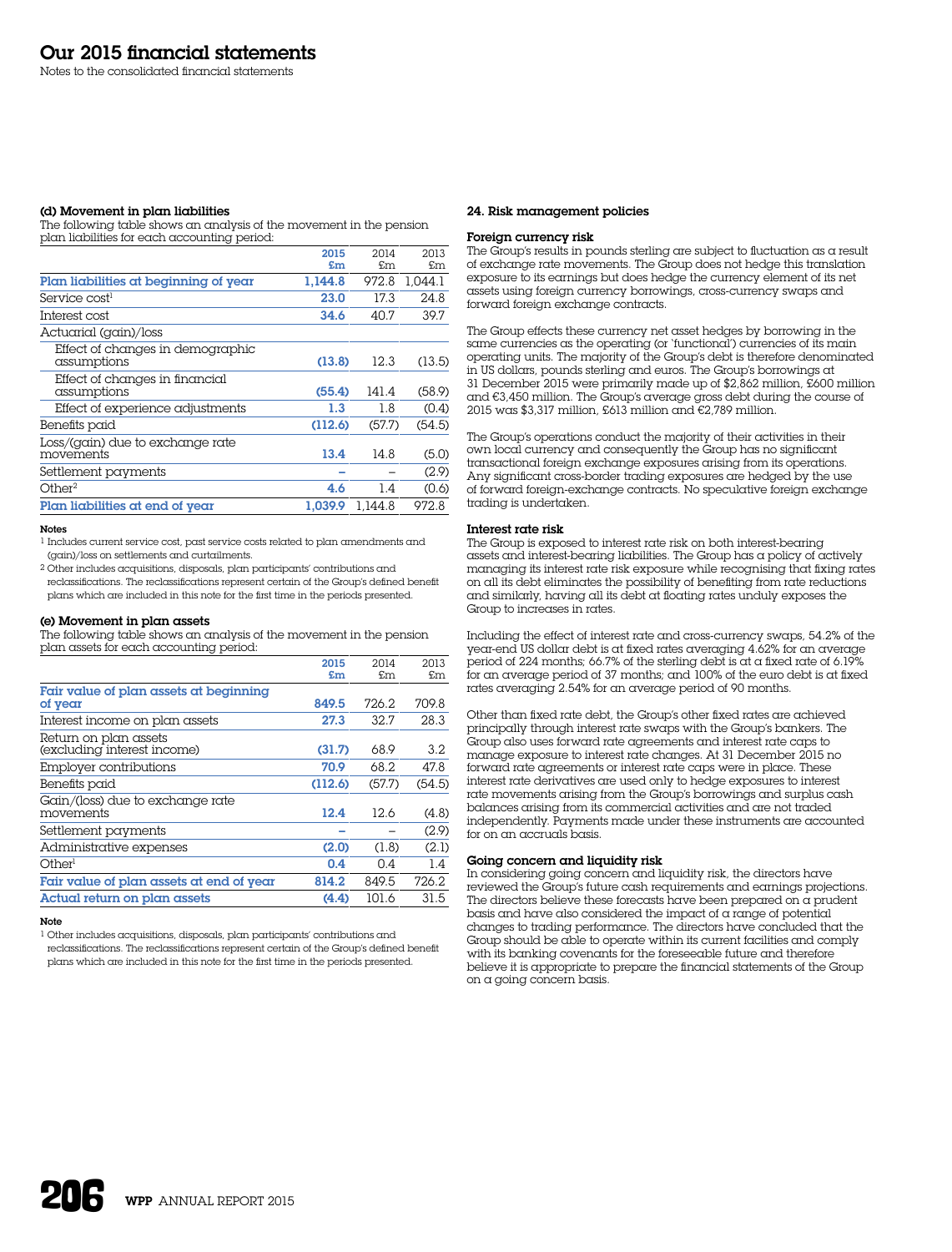At 31 December 2015, the Group has access to £6.8 billion of committed facilities with maturity dates spread over the years 2016 to 2043 as illustrated below:

|                                           |           | 2016           | 2017  | 2018  | 2019           | $2020+$ |
|-------------------------------------------|-----------|----------------|-------|-------|----------------|---------|
|                                           | £m        | $\mathsf{F}$ m | \$m\$ | \$m\$ | $\mathfrak{m}$ | £m.     |
| US bond \$500m (5.625% '43)               | 339.4     |                |       |       |                | 339.4   |
| US bond \$300m (5.125% '42)               | 203.6     |                |       |       |                | 203.6   |
| Eurobonds €600m (1.625% '30)              | 442.5     |                |       |       |                | 442.5   |
| Eurobonds €750m (2.25% '26)               | 553.1     |                |       |       |                | 553.1   |
| US bond \$750m (3.75% '24)                | 509.0     |                |       |       |                | 509.0   |
| Eurobonds €750m (3.0% '23)                | 553.1     |                |       |       |                | 553.1   |
| US bond \$500m (3.625% '22)               | 339.4     |                |       |       |                | 339.4   |
| US bond \$812m (4.75% '21)                | 551.4     |                |       |       |                | 551.4   |
| £ bonds £200m (6.375% '20)                | 200.0     |                |       |       |                | 200.0   |
| Bank revolver (\$2,500m)                  | 1,696.8   |                |       |       |                | 1,696.8 |
| Eurobonds €600m (0.75% '19)               | 442.5     |                |       |       | 442.5          |         |
| Eurobonds €252m (0.43% '18)               | 185.9     |                |       | 185.9 |                |         |
| £ bonds £400m (6.0% '17)                  | 400.0     |                | 400.0 |       |                |         |
| Eurobonds €498m (6.625% '16)              | 367.3     | 367.3          |       |       |                |         |
| Total committed facilities available      | 6,784.0   | 367.3          | 400.0 | 185.9 | 442.5          | 5,388.3 |
| Drawn down facilities at 31 December 2015 | 5,087.2   | 367.3          | 400.0 | 185.9 | 442.5          | 3,691.5 |
| Undrawn committed credit facilities       | 1.696.8   |                |       |       |                |         |
| Drawn down facilities at 31 December 2015 | 5.087.2   |                |       |       |                |         |
| Net cash at 31 December 2015              | (1,946.6) |                |       |       |                |         |
| Other adjustments                         | 70.2      |                |       |       |                |         |
| Net debt at 31 December 2015              | 3,210.8   |                |       |       |                |         |
|                                           |           |                |       |       |                |         |

Given the strong cash generation of the business, its debt maturity profile and available facilities, the directors believe the Group has sufficient liquidity to match its requirements for the foreseeable future.

#### Treasury activities

Treasury activity is managed centrally from London, New York and Hong Kong, and is principally concerned with the monitoring of working capital, managing external and internal funding requirements and the monitoring and management of financial market risks, in particular interest rate and foreign exchange exposures.

The treasury operation is not a profit centre and its activities are carried out in accordance with policies approved by the Board of Directors and subject to regular review and audit.

The Group manages liquidity risk by ensuring continuity and flexibility of funding even in difficult market conditions. Undrawn committed borrowing facilities are maintained in excess of peak net-borrowing levels and debt maturities are closely monitored. Targets for average net debt are set on an annual basis and, to assist in meeting this, working capital targets are set for all the Group's major operations.

# Capital risk management

The Group manages its capital to ensure that entities in the Group will be able to continue as a going concern while maximising the return to stakeholders through the optimisation of the debt and equity balance. The capital structure of the Group consists of debt, which includes the borrowings disclosed in note 10, cash and cash equivalents and equity attributable to equity holders of the parent, comprising issued capital, reserves and retained earnings as disclosed in the consolidated statement of changes in equity and in notes 26 and 27.

### Credit risk

The Group's principal financial assets are cash and short-term deposits, trade and other receivables and investments, the carrying values of which represent the Group's maximum exposure to credit risk in relation to financial assets, as shown in note 25.

The Group's credit risk is primarily attributable to its trade receivables. The majority of the Group's trade receivables are due from large national or multinational companies where the risk of default is considered low. The amounts presented in the consolidated balance sheet are net of allowances for doubtful receivables, estimated by the Group's management based on prior experience and their assessment of the current economic environment. A relatively small number of clients make up a significant percentage of the Group's debtors, but no single client represents more than 5% of total trade receivables as at 31 December 2015.

The credit risk on liquid funds and derivative financial instruments is limited because the counterparties are banks with high credit ratings assigned by international credit-rating agencies or banks that have been financed by their government.

A relatively small number of clients contribute a significant percentage of the Group's consolidated revenues. The Group's clients generally are able to reduce advertising and marketing spending or cancel projects at any time for any reason. There can be no assurance that any of the Group's clients will continue to utilise the Group's services to the same extent, or at all, in the future. A significant reduction in advertising and marketing spending by, or the loss of one or more of, the Group's largest clients, if not replaced by new client accounts or an increase in business from existing clients, would adversely affect the Group's prospects, business, financial condition and results of operations.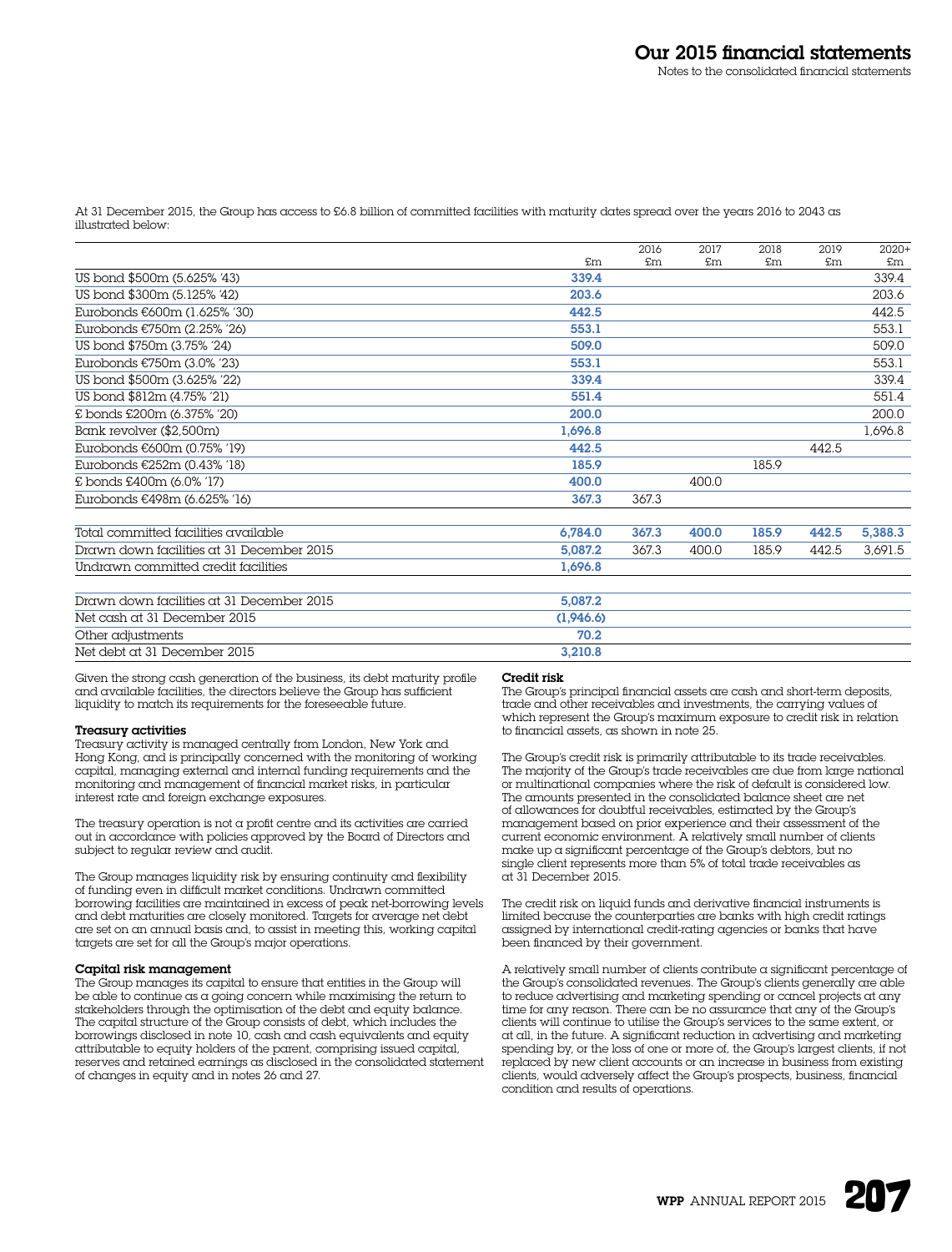Notes to the consolidated financial statements

### Sensitivity analysis

The following sensitivity analysis addresses the effect of currency and interest rate risks on the Group's financial instruments. The analysis assumes that all hedges are highly effective.

# *Currency risk*

A 10% weakening of sterling against the Group's major currencies would result in the following losses, which would be posted directly to equity. These losses would arise on the retranslation of foreign currency denominated borrowings and derivatives designated as effective net investment hedges of overseas net assets. These losses would be partially offset in equity by a corresponding gain arising on the retranslation of the related hedged foreign currency net assets. A 10% strengthening of sterling would have an equal and opposite effect. There are no other material foreign exchange exposures which would create gains or losses to the functional reporting currencies of individual entities in the Group.

|           | 2015<br>£m               | 2014<br>£m |
|-----------|--------------------------|------------|
| US dollar | $\overline{\phantom{a}}$ | .5         |
| Euro      | 40.8                     | 21.7       |

# *Interest rate risk*

A one percentage point increase in market interest rates for all currencies in which the Group had cash and borrowings at 31 December 2015 would increase profit before tax by approximately £7.9 million (2014: £14.2 million). A one percentage decrease in market interest rates would have an equal and opposite effect. This has been calculated by applying the interest rate change to the Group's variable rate cash and borrowings.

#### 25. Financial instruments

#### Currency derivatives

The Group utilises currency derivatives to hedge significant future transactions and cash flows and the exchange risk arising on translation of the Group's investments in foreign operations. The Group is a party to a variety of foreign currency derivatives in the management of its exchange rate exposures. The instruments purchased are primarily denominated in the currencies of the Group's principal markets.

At 31 December 2015, the fair value of the Group's currency derivatives is estimated to be a net liability of approximately £nil (2014: £72.7 million). These amounts are based on market values of equivalent instruments at the balance sheet date, comprising £nil (2014: £nil) assets included in trade and other receivables and £nil (2014: £72.7 million) liabilities included in trade and other payables. The amounts taken to and deferred in equity during the year for currency derivatives that are designated and effective hedges was a charge of £nil (2014: charge of £26.4 million) for net investment hedges and a charge of £73.5 million (2014: £60.6 million) for cash flow hedges.

Changes in the fair value relating to the ineffective portion of the currency derivatives amounted to a gain of £3.2 million (2014: gain of £23.0 million, 2013: gain of £12.9 million) which is included in the revaluation of financial instruments for the year. This gain resulted from a £76.7 million gain on hedging instruments and a £73.5 million loss on hedged items.

The Group currently designates its foreign currency-denominated debt and cross-currency swaps as hedging instruments against the currency risk associated with the translation of its foreign operations.

At the balance sheet date, the total nominal amount of outstanding forward foreign exchange contracts not designated as hedges was £86.5 million (2014: £197.2 million). The Group estimates the fair value of these contracts to be a net asset of £3.9 million (2014: net liability of £0.1 million).

These arrangements are designed to address significant exchange exposure and are renewed on a revolving basis as required.

### Interest rate swaps

The Group uses interest rate swaps as hedging instruments in fair value hedges to manage its exposure to interest rate movements on its borrowings. Contracts with a nominal value of \$500 million have fixed interest receipts of 3.63% until September 2022 and have floating interest payments averaging LIBOR plus 1.52%. Contracts with a nominal value of \$812 million have fixed interest receipts of 4.75% until November 2021 and have floating rate payments averaging LIBOR plus 2.17%. Contracts with a nominal value of £200 million have fixed interest receipts of 6.00% up until April 2017 and have floating rate payments averaging LIBOR plus 0.64%.

The fair value of interest rate swaps entered into at 31 December 2015 is estimated to be a net asset of approximately £37.4 million (2014: £49.0 million). These amounts are based on market values of equivalent instruments at the balance sheet date, comprising £39.7 million (2014: £51.1 million) assets included in trade and other receivables and £2.3 million (2014: £2.1 million) liabilities included in trade and other payables.

Changes in the fair value relating to the ineffective portion of interest rate swaps amounted to a loss of £6.8 million (2014: gain of £5.3 million, 2013: loss of £2.4 million) which is included in the revaluation of financial instruments for the year. This loss resulted from  $\alpha$  £3.9 million loss on hedging instruments and a £2.9 million loss on hedged items.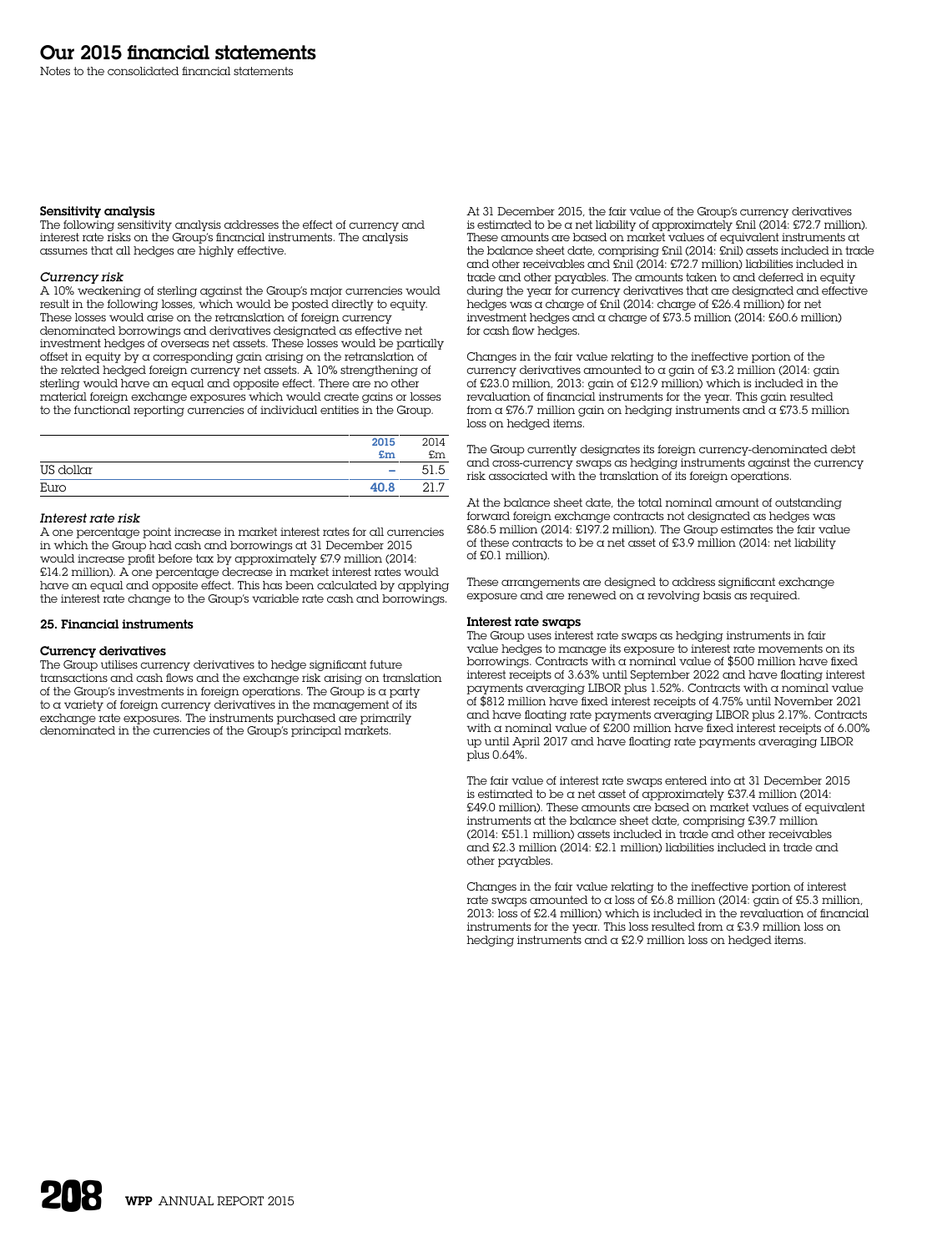# An analysis of the Group's financial assets and liabilities by accounting classification is set out below:

|                                                                           | Derivatives in      |                          |                    |                          |                     |            |
|---------------------------------------------------------------------------|---------------------|--------------------------|--------------------|--------------------------|---------------------|------------|
|                                                                           | designated<br>hedge | Held for                 | Loans &<br>receiv- |                          | Available Amortised | Carrying   |
|                                                                           | relationships       | trading                  | ables              | for sale                 | cost                | value      |
|                                                                           | £m                  | £m                       | £m                 | £m                       | £m                  | £m         |
| 2015                                                                      |                     |                          |                    |                          |                     |            |
| Other investments                                                         |                     |                          |                    | 1.158.7                  |                     | 1,158.7    |
| Cash and short-term deposits                                              |                     | $\overline{\phantom{0}}$ | 2,382.4            |                          |                     | 2,382.4    |
| Bank overdrafts and loans                                                 |                     |                          |                    | -                        | (932.0)             | (932.0)    |
| Bonds and bank loans                                                      |                     |                          |                    | $\overline{\phantom{0}}$ | (4,661.2)           | (4,661.2)  |
| Trade and other receivables: amounts falling due within one year          |                     | $\overline{\phantom{m}}$ | 7.184.4            |                          |                     | 7.184.4    |
| Trade and other receivables: amounts falling due after more than one year |                     | $\overline{\phantom{m}}$ | 68.5               |                          |                     | 68.5       |
| Trade and other payables: amounts falling due within one year             |                     |                          |                    | -                        | (8,595.5)           | (8, 595.5) |
| Trade and other payables: amounts falling due after more than one year    |                     |                          |                    |                          | (5.3)               | (5.3)      |
| Derivative assets                                                         | 39.7                | 4.6                      |                    |                          |                     | 44.3       |
| Derivative liabilities                                                    | (2.3)               | (0.7)                    |                    |                          |                     | (3.0)      |
| Payments due to vendors (earnout agreements) (note 19)                    |                     | (581.3)                  |                    |                          |                     | (581.3)    |
| Liabilities in respect of put options                                     |                     | (234.4)                  |                    |                          |                     | (234.4)    |
|                                                                           | 37.4                | (811.8)                  | 9.635.3            | 1.158.7                  | (14,194.0)          | (4,174.4)  |

|                                                                           | Derivatives in      |                          |             |                          |                          |             |
|---------------------------------------------------------------------------|---------------------|--------------------------|-------------|--------------------------|--------------------------|-------------|
|                                                                           | designated          |                          | Loans &     |                          |                          |             |
|                                                                           | hedge               | Held for                 | receiv-     |                          | Available Amortised      | Carrying    |
|                                                                           | relationships<br>£m | trading<br>£m            | ables<br>£m | for sale<br>£m           | cost<br>£m               | value<br>£m |
| 2014                                                                      |                     |                          |             |                          |                          |             |
| Other investments                                                         |                     |                          |             | 669.2                    |                          | 669.2       |
| Cash and short-term deposits                                              |                     | $\overline{\phantom{m}}$ | 2,512.7     | $\overline{\phantom{0}}$ | $\overline{\phantom{0}}$ | 2,512.7     |
| Bank overdrafts and loans                                                 |                     |                          |             | -                        | (653.2)                  | (653.2)     |
| Bonds and bank loans                                                      |                     |                          |             | -                        | (4,134.9)                | (4,134.9)   |
| Trade and other receivables: amounts falling due within one year          |                     | $\qquad \qquad -$        | 6,706.6     |                          |                          | 6,706.6     |
| Trade and other receivables: amounts falling due after more than one year |                     | $\overline{\phantom{0}}$ | 71.3        | -                        |                          | 71.3        |
| Trade and other payables: amounts falling due within one year             |                     |                          |             | -                        | (7,886.5)                | (7,886.5)   |
| Trade and other payables: amounts falling due after more than one year    |                     |                          |             | -                        | (5.4)                    | (5.4)       |
| Derivative assets                                                         | 51.1                | 2.2                      |             |                          | $\equiv$                 | 53.3        |
| Derivative liabilities                                                    | (74.8)              | (2.3)                    |             |                          | $\overline{\phantom{m}}$ | (77.1)      |
| Share purchases - close period commitments                                | -                   | (78.8)                   |             |                          |                          | (78.8)      |
| Payments due to vendors (earnout agreements) (note 19)                    | -                   | (311.4)                  |             |                          | $\overline{\phantom{a}}$ | (311.4)     |
| Liabilities in respect of put options                                     | -                   | (184.9)                  |             |                          |                          | (184.9)     |
|                                                                           | (23.7)              | (575.2)                  | 9.290.6     |                          | 669.2 (12,680.0)         | (3,319.1)   |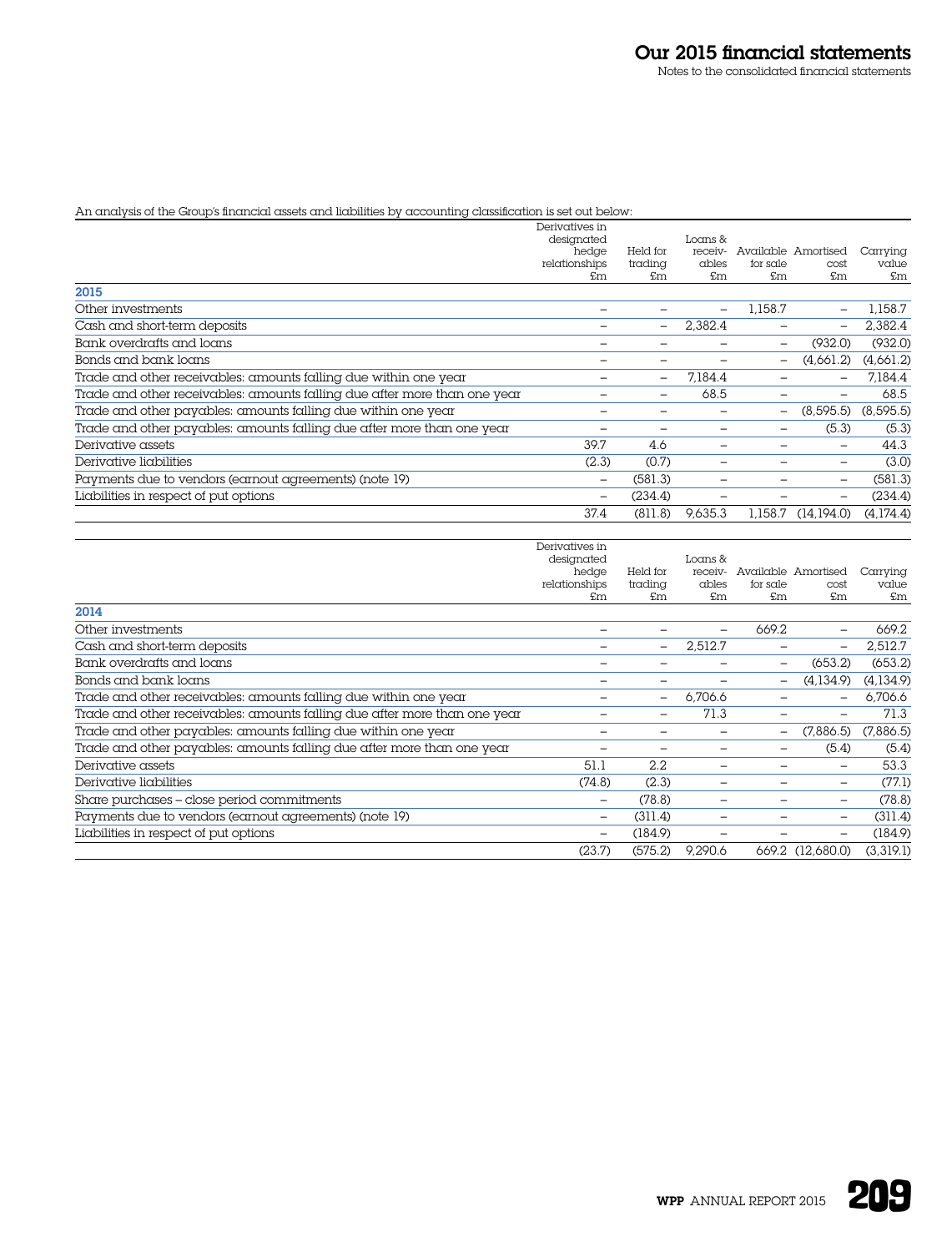The following table provides an analysis of financial instruments that are measured subsequent to initial recognition at fair value, grouped into levels 1 to 3 based on the degree to which the fair value is observable:

Level 1 fair value measurements are those derived from quoted prices (unadjusted) in active markets for identical assets or liabilities;

Level 2 fair value measurements are those derived from inputs other than quoted prices included within level 1 that are observable for the asset or liability, either directly (i.e. as prices) or indirectly (i.e. derived from prices);

Level 3 fair value measurements are those derived from valuation techniques that include inputs for the asset or liability that are not based on observable market data (unobservable inputs).

|                                                           | Level 1 | Level 2 | Level 3 |
|-----------------------------------------------------------|---------|---------|---------|
|                                                           | £m      | £m      | £m      |
| 2015                                                      |         |         |         |
| Derivatives in designated hedge<br>relationships          |         |         |         |
| Derivative assets                                         |         | 39.7    |         |
| Derivative liabilities                                    |         | (2.3)   |         |
| Held for trading                                          |         |         |         |
| Derivative assets                                         |         | 4.6     |         |
| Derivative liabilities                                    |         | (0.7)   |         |
| Payments due to vendors (earnout<br>agreements) (note 19) |         |         | (581.3) |
| Liabilities in respect of put options                     |         |         | (234.4) |
| <b>Available for sale</b>                                 |         |         |         |
| Other investments                                         | 311.4   |         | 847.3   |

|                                                           | Level 1<br>£m | Level 2<br>£m | Level 3<br>£m |
|-----------------------------------------------------------|---------------|---------------|---------------|
| 2014                                                      |               |               |               |
| Derivatives in designated hedge<br>relationships          |               |               |               |
| Derivative assets                                         |               | 51.1          |               |
| Derivative liabilities                                    |               | (74.8)        |               |
| Held for trading                                          |               |               |               |
| Derivative assets                                         |               | 2.2           |               |
| Derivative liabilities                                    |               | (2.3)         |               |
| Share purchases – close period<br>commitments             | (78.8)        |               |               |
| Payments due to vendors (earnout<br>agreements) (note 19) |               |               | (311.4)       |
| Liabilities in respect of put options                     |               |               | (184.9)       |
| <b>Available for sale</b>                                 |               |               |               |
| Other investments                                         | 134.8         |               | 534.4         |

Reconciliation of level 3 fair value measurements<sup>1</sup>:

|                                           | Liabilities in |                         |
|-------------------------------------------|----------------|-------------------------|
|                                           | respect of     | Other                   |
|                                           |                | put options investments |
|                                           | £m             | £m                      |
| 1 January 2014                            | (139.1)        | 247.6                   |
| Losses recognised in the income statement | (8.8)          | (7.3)                   |
| Gain recognised in other comprehensive    |                |                         |
| income                                    |                | 96.5                    |
| Exchange adjustments                      | 6.5            | 4.3                     |
| <b>Additions</b>                          | (46.0)         | 206.6                   |
| Disposals                                 |                | (10.7)                  |
| Reclassification to subsidiaries          |                | (2.6)                   |
| Settlements                               | 2.5            |                         |
| 31 December 2014                          | (184.9)        | 534.4                   |
| Losses recognised in the income statement | (11.3)         | (2.2)                   |
| Gain recognised in other comprehensive    |                |                         |
| income                                    |                | 196.4                   |
| Exchange adjustments                      | 21.4           | 13.3                    |
| <b>Additions</b>                          | (86.8)         | 113.5                   |
| Disposals                                 |                | (8.1)                   |
| Cancellations                             | 25.3           |                         |
| Settlements                               | 1.9            |                         |
| 31 December 2015                          | (234.4)        | 847.3                   |
|                                           |                |                         |

# Note

1 The reconciliation of payments due to vendors (earnout agreements) is presented in note 19.

The fair values of financial assets and liabilities are based on quoted market prices where available. Where the market value is not available, the Group has estimated relevant fair values on the basis of publicly available information from outside sources or on the basis of discounted cash flow models where appropriate.

Payments due to vendors and liabilities in respect of put options Future anticipated payments due to vendors in respect of contingent consideration (earnout agreements) are recorded at fair value, which is the present value of the expected cash outflows of the obligations. Liabilities in respect of put option agreements are initially recorded at the present value of the redemption amount in accordance with IAS 32 and  $\frac{1}{2}$  subsequently measured at fair value in accordance with IAS 39. Both types of obligations are dependent on the future financial performance of the entity and it is assumed that future profits are in line with directors' estimates. The directors derive their estimates from internal business plans together with financial due diligence performed in connection with the acquisition. At 31 December 2015, the weighted average growth rate in estimating future financial performance was 20.3% (2014: 19.8%), which reflects the prevalence of recent acquisitions in the faster-growing markets and new media sectors. The risk adjusted discount rate applied to these obligations at 31 December 2015 was 1.7% (2014: 2.0%).

A one percentage point increase or decrease in the growth rate in estimated future financial performance would increase or decrease the combined liabilities due to earnout agreements and put options by approximately £11.9 million (2014: £6.6 million) and £19.0 million (2014: £11.7 million), respectively. A 0.5 percentage point increase or decrease in the risk adjusted discount rate would decrease or increase the combined liabilities by approximately £11.6 million (2014: £6.5 million) and £11.9 million (2014: £6.7 million), respectively. An increase in the liability would result in a loss in the revaluation of financial instruments, while a decrease would result in a gain.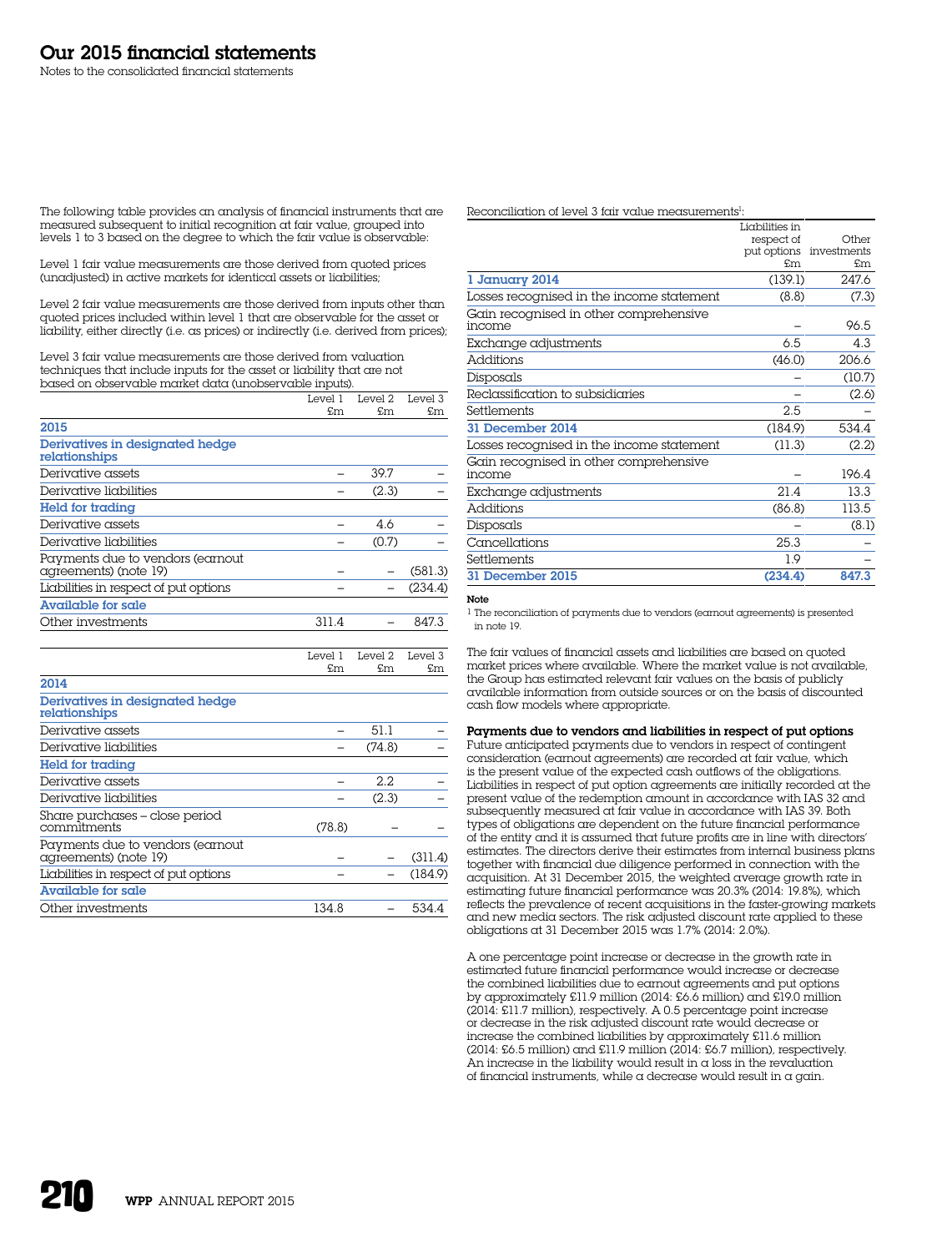# Other investments

The fair value of other investments included in level 1 are based on quoted market prices. Other investments included in level 3 are unlisted securities, where market value is not readily available. The Group has estimated relevant fair values on the basis of publicly available information from outside sources or on the basis of discounted cash flow models where appropriate. The sensitivity to changes in unobservable inputs is specific to each individual investment.

# 26. Authorised and issued share capital

|                              | Equity        | Nominal |
|------------------------------|---------------|---------|
|                              | ordinary      | value   |
|                              | shares        | £m      |
| <b>Authorised</b>            |               |         |
| 1 January 2014               | 1.750.000.000 | 175.0   |
| 31 December 2014             | 1.750.000.000 | 175.0   |
| 31 December 2015             | 1,750,000,000 | 175.0   |
| Issued and fully paid        |               |         |
| 1 January 2014               | 1.348.733.317 | 134.9   |
| Exercise of share options    | 3.914.407     | 0.4     |
| Treasury share cancellations | (26.900.000)  | (2.7)   |
| 31 December 2014             | 1.325.747.724 | 132.6   |
| Exercise of share options    | 3.618.300     | 0.3     |
| 31 December 2015             | 1.329.366.024 | 132.9   |

#### Company's own shares

The Company's holdings of own shares are stated at cost and represent shares held in treasury and purchases by the Employee Share Ownership Plan ('ESOP') trusts of shares in WPP plc for the purpose of funding certain of the Group's share-based incentive plans, details of which are disclosed in the Compensation Committee report on pages 121 to 153.

The trustees of the ESOP purchase the Company's ordinary shares in the open market using funds provided by the Company. The Company also has an obligation to make regular contributions to the ESOP to enable it to meet its administrative costs. The number and market value of the ordinary shares of the Company held by the ESOP at 31 December 2015 was 17,154,359 (2014: 17,861,766), and £268.1 million (2014: £240.2 million) respectively. The number and market value of ordinary shares held in treasury at 31 December 2015 was 34,619,468 (2014: 7,526,560) and £541.1 million (2014: £101.2 million) respectively.

#### Share options

# WPP Executive Share Option Scheme

As at 31 December 2015, unexercised options over ordinary shares of 14,183 and unexercised options over ADRs of 1,658 have been granted under the WPP Executive Share Option Scheme as follows:

| Number of ordinary  | Exercise price  | Exercise  |
|---------------------|-----------------|-----------|
| shares under option | per share $(E)$ | dates     |
| 4.268               | 5.903           | 2011-2018 |
| 3.174               | 7.723           | 2010-2017 |
| 3.696               | 8.333           | 2015-2022 |
| 3.045               | 10.595          | 2016-2023 |

| Number of ADRs | Exercise price | Exercise  |
|----------------|----------------|-----------|
| under option   | per $ADR$ (\$) | dates     |
| 844            | 59170          | 2011-2018 |
| 156            | 63.900         | 2009-2020 |
| 658            | 75 940         | 2010-2017 |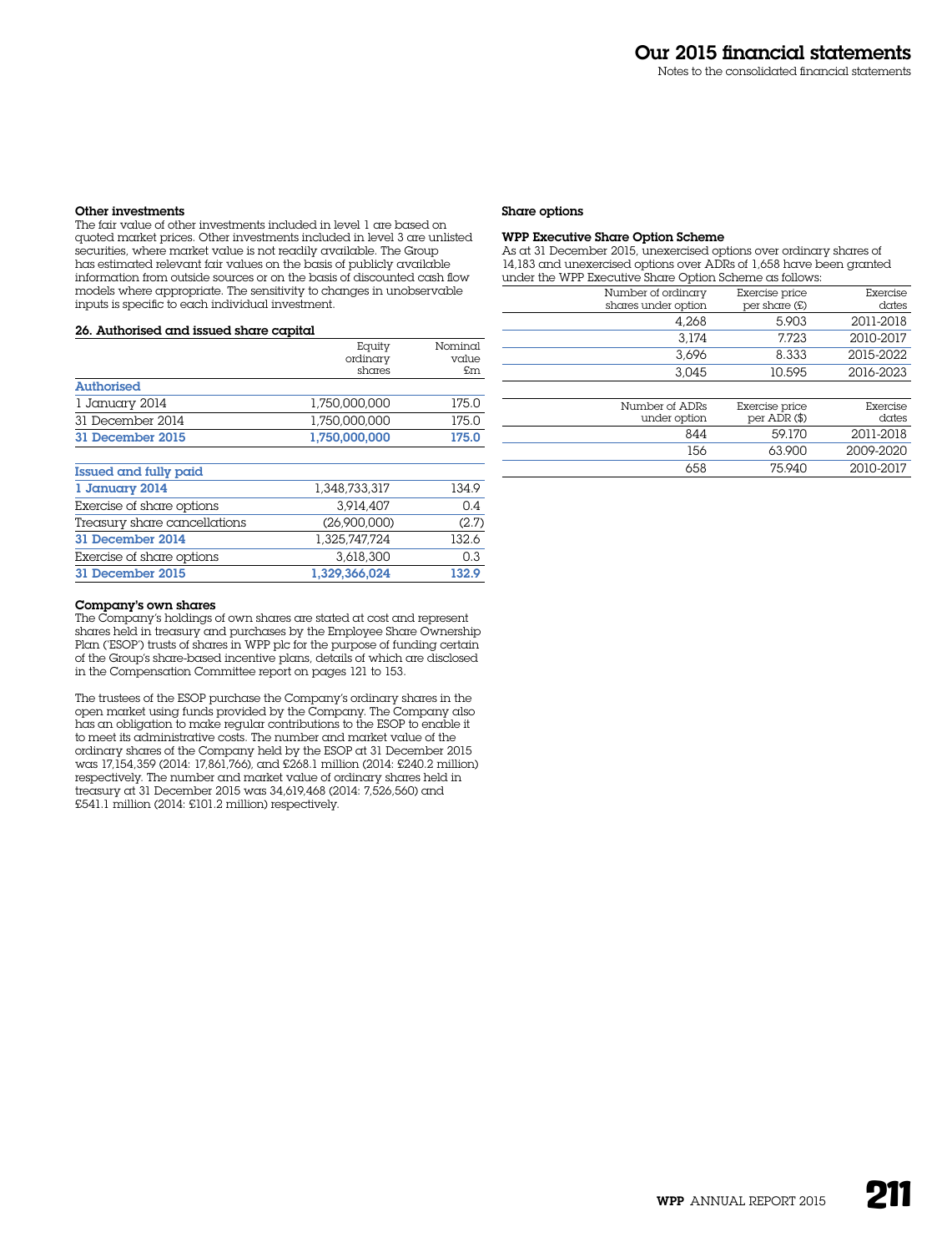Notes to the consolidated financial statements

# WPP Worldwide Share Ownership Program

As at 31 December 2015, unexercised options over ordinary shares of 7,433,812 and unexercised options over ADRs of 889,581 have been granted under the WPP Worldwide Share Ownership Program as follows:

| Number of ordinary  | Exercise price | Exercise  |
|---------------------|----------------|-----------|
| shares under option | per share (£)  | dates     |
| 4,125               | 4.819          | 2011-2018 |
| 1.125               | 5.483          | 2012-2016 |
| 79,700              | 5.483          | 2012-2019 |
| 125                 | 5.483          | 2012-2020 |
| 36,625              | 5.483          | 2013-2019 |
| 5,375               | 5.483          | 2012-2019 |
| 4,625               | 5.608          | 2012-2019 |
| 4,800               | 5.913          | 2011-2018 |
| 1,875               | 5.917          | 2011-2018 |
| 43,925              | 6.028          | 2011-2018 |
| 13,625              | 6.268          | 2014-2018 |
| 307,750             | 6.268          | 2014-2021 |
| 117,110             | 6.268          | 2015-2021 |
| 125                 | 6.668          | 2009-2017 |
| 1,375               | 6.740          | 2009-2016 |
| 8,325               | 6.938          | 2009-2016 |
| 2,500               | 7.005          | 2010-2017 |
| 1,125               | 7.113          | 2013-2017 |
| 186,625             | 7.113          | 2013-2020 |
| 62,750              | 7.113          | 2014-2020 |
| 2,625               | 7.478          | 2011-2017 |
| 6,250               | 7.543          | 2014-2020 |
| 33,950              | 7.718          | 2010-2017 |
| 912,233             | 8.458          | 2015-2022 |
| 93.947              | 13.145         | 2017-2021 |
| 2,933,043           | 13.145         | 2017-2024 |
| 5,625               | 13.145         | 2018-2024 |
| 2,483,946           | 13.505         | 2016-2023 |
| 78,583              | 13.505         | 2017-2023 |
|                     |                |           |

| Exercise<br>dates | Exercise price<br>per $ADR$ $(\$)$ | Number of ADRs<br>under option |
|-------------------|------------------------------------|--------------------------------|
| 2012-2019         | 44.560                             | 28.935                         |
| 2014-2021         | 49.230                             | 68.935                         |
| 2013-2020         | 56.560                             | 43.765                         |
| 2011-2018         | 59.500                             | 19.215                         |
| 2009-2016         | 60.690                             | 4.910                          |
| 2015-2022         | 67.490                             | 118,205                        |
| 2010-2017         | 75.760                             | 15.795                         |
| 2017-2024         | 102.670                            | 326.462                        |
| 2016-2023         | 110.760                            | 263.359                        |
|                   |                                    |                                |

# WPP Share Option Plan 2015

As at 31 December 2015, unexercised options over ordinary shares of 3,675,550 and unexercised options over ADRs of 400,585 have been granted under the WPP Worldwide Share Ownership Program as follows:

| granted under the WPP Worldwide Share Ownership Program as follows: |                  |           |
|---------------------------------------------------------------------|------------------|-----------|
| Number of ordinary                                                  | Exercise price   | Exercise  |
| shares under option                                                 | per share (£)    | dates     |
| 136.625                                                             | 15.150           | 2018-2022 |
| 3,496,300                                                           | 15.150           | 2018-2025 |
| 42.625                                                              | 15.150           | 2019-2025 |
|                                                                     |                  |           |
| Number of ADRs                                                      | Exercise price   | Exercise  |
| under option                                                        | per $ADR$ $(\$)$ | dates     |
| 400.585                                                             | 115.940          | 2018-2025 |
|                                                                     |                  |           |

# 24/7 Real Media, Inc. 2002 Stock Incentive Plan

As at 31 December 2015, unexercised options over ADRs of 1,884 have been granted under the 24/7 Real Media, Inc. 2002 Stock Incentive Plan as follows:

| Number of ADRs<br>under option | Exercise price<br>per $ADR$ $(\$)$ | Exercise<br>dates |
|--------------------------------|------------------------------------|-------------------|
| 157                            | 53.480                             | 2007-2017         |
| 314                            | 55.260                             | 2007-2016         |
| 157                            | 56.270                             | 2007-2016         |
| 574                            | 56.720                             | 2007-2016         |
| 157                            | 58.940                             | 2007-2016         |
| 393                            | 60.020                             | 2007-2016         |
| 54                             | 64.650                             | 2007-2016         |
| 78                             | 65.540                             | 2007-2016         |

The aggregate status of the WPP Share Option Plans during 2015 was as follows:

# Movements on options granted (represented in ordinary shares)

|            |                 |           |                                              |                             | Outstanding Exercisable |           |
|------------|-----------------|-----------|----------------------------------------------|-----------------------------|-------------------------|-----------|
|            | 31              |           |                                              |                             |                         | 31        |
|            | 1 January       |           |                                              |                             | December                | December  |
|            | 2015            | Granted   | Exercised                                    | Lapsed                      | 2015                    | 2015      |
| WPP        | 114.618         |           | (92.145)                                     |                             | 22.473                  | 19.428    |
|            | WWOP 18.254.357 |           |                                              | $(3,428,681)$ $(2,943,959)$ | 11.881.717              | 3,337,468 |
| WSOP       |                 | 5.807.975 |                                              | (129.500)                   | 5,678,475               |           |
| 24/7       | 62.700          |           | (40.620)                                     | (12.660)                    | 9.420                   | 9.420     |
| <b>TNS</b> | 56.854          |           | (56, 854)                                    |                             |                         |           |
|            |                 |           | 18,488,529 5,807,975 (3,618,300) (3,086,119) |                             | 17,592,085              | 3.366.316 |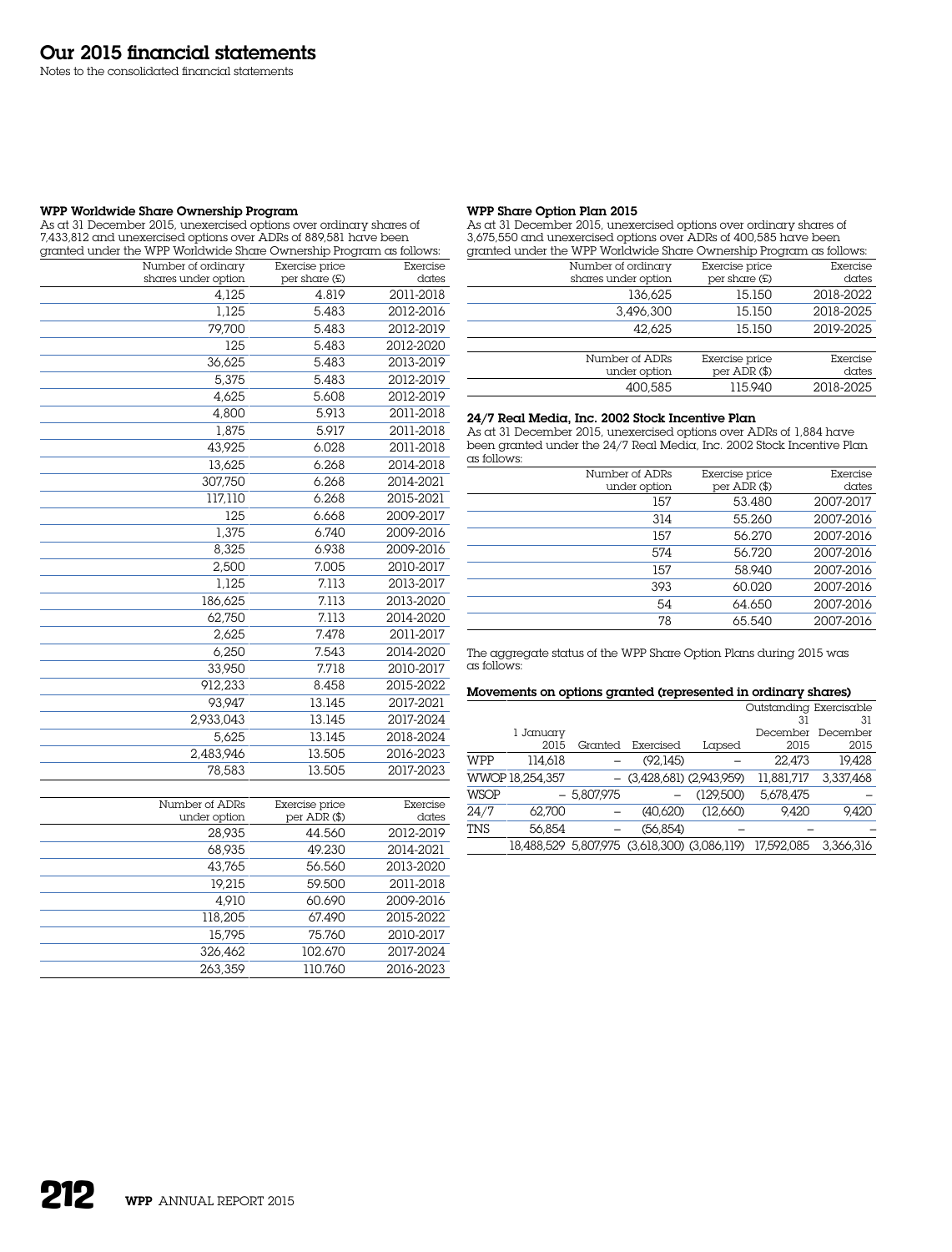#### Weighted-average exercise price for options over

|             |                     |         |           |         | Outstanding | Exercisable |
|-------------|---------------------|---------|-----------|---------|-------------|-------------|
|             |                     |         |           |         | 31          | 31          |
|             | 1 January           |         |           |         | December    | December    |
|             | 2015                | Granted | Exercised | Lapsed  | 2015        | 2015        |
|             | Ordinary shares (£) |         |           |         |             |             |
| WPP         | 6.969               |         | 6.630     |         | 7.950       | 7.228       |
| <b>WWOP</b> | 11.020              |         | 7.688     | 11.789  | 11.859      | 7.442       |
| <b>WSOP</b> |                     | 15.150  |           | 15.150  | 15.150      |             |
| <b>TNS</b>  | 1.730               |         | 1.730     |         |             |             |
| ADRs (\$)   |                     |         |           |         |             |             |
| WPP         | 59.455              |         | 58.346    |         | 66.270      | 66.270      |
| <b>WWOP</b> | 85.999              |         | 60.398    | 94.412  | 90.449      | 59.294      |
| <b>WSOP</b> |                     | 115.940 |           | 115.940 | 115.940     |             |
| 24/7        | 42.865              |         | 40.650    | 38.980  | 57.635      | 57.635      |

#### Options over ordinary shares

| Outstanding |                  |                  |                  |
|-------------|------------------|------------------|------------------|
|             | Range of         | Weighted average | Weighted average |
|             | exercise prices  | exercise price   | contractual life |
|             |                  |                  | Months           |
|             | $4.819 - 15.150$ | 12.941           | 102.             |

### Options over ADRs

| . |                  |                  |                  |
|---|------------------|------------------|------------------|
|   | Ranae of         | Weighted average | Weighted average |
|   | exercise prices  | exercise price   | contractual life |
|   |                  |                  | Months           |
|   | $44.56 - 115.94$ | 98.263           | OO.              |

As at 31 December 2015 there was £10.4 million (2014: £10.5 million) of total unrecognised compensation cost related to share options. That cost is expected to be recognised over a weighted average period of 20 months (2014: 20 months).

Share options are satisfied out of newly issued shares.

The weighted average fair value of options granted in the year calculated using the Black-Scholes model was as follows:

|                                   | 2015               | 2014               | 2013    |
|-----------------------------------|--------------------|--------------------|---------|
| Fair value of UK options (shares) | 144.0 <sub>p</sub> | 155.0 <sub>p</sub> | 160.0p  |
| Fair value of US options (ADRs)   | \$11.34            | \$12.23            | \$12.92 |
| Weighted average assumptions:     |                    |                    |         |
| UK Risk-free interest rate        | 1.04%              | 1.12%              | 1.20%   |
| US Risk-free interest rate        | 1.45%              | 1.28%              | 0.95%   |
| Expected life (months)            | 48                 | 48                 | 48      |
| Expected volatility               | 17%                | 20%                | 20%     |
| Dividend yield                    | 2.8%               | 2.8%               | 2.8%    |

Options are issued at an exercise price equal to market value on the date of grant.

The weighted average share price of the Group for the year ended 31 December 2015 was £14.74 (2014: £12.65, 2013: £11.63) and the weighted average ADR price for the same period was \$112.88 (2014: \$104.21, 2013: \$91.22).

Expected volatility is sourced from external market data and represents the historic volatility in the Group's share price over a period equivalent to the expected option life.

Expected life is based on a review of historic exercise behaviour in the context of the contractual terms of the options, as described in more detail below.

#### Terms of share option plans

During the year the Group introduced the Share Option Plan 2015 to replace both the 'all-employee' Worldwide Share Ownership Plan and the discretionary Executive Stock Option Plan. Two kinds of options over ordinary shares can be granted, both with a market value exercise price. Firstly, options can be granted to employees who have worked at a company owned by WPP plc for at least two years which are not subject to performance conditions. Secondly, options may be granted on a discretionary basis subject to the satisfaction of performance conditions.

The Worldwide Share Ownership Program was open for participation to employees with at least two years' employment in the Group. It was not available to those participating in other share-based incentive programs or to executive directors. The vesting period for each grant is three years and there are no performance conditions other than continued employment with the Group.

The Executive Stock Option Plan has historically been open for participation to WPP Group Leaders, Partners and High Potential Group. It is not currently offered to parent company executive directors. The vesting period is three years and performance conditions include achievement of various TSR (Total Shareholder Return) and EPS (Earnings Per Share) objectives, as well as continued employment.

The Group grants stock options with  $\alpha$  life of 10 years, including the vesting period. The terms of stock options with performance conditions are such that if, after nine years and eight months, the performance conditions have not been met, then the stock option will vest automatically.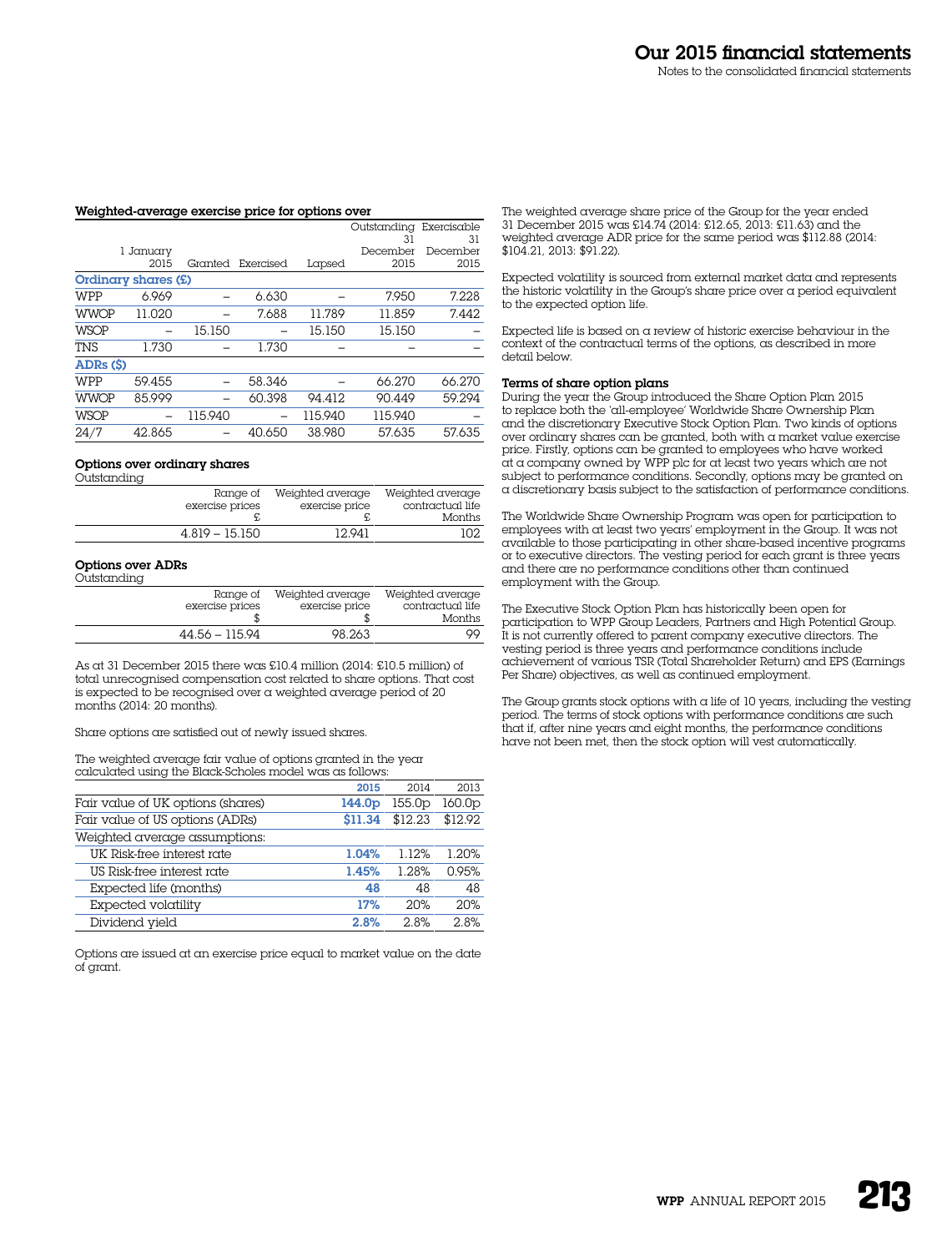Notes to the consolidated financial statements

# 27. Other reserves

Other reserves comprise the following:

|                                                          | Capital                  |         |             |                          | Total    |
|----------------------------------------------------------|--------------------------|---------|-------------|--------------------------|----------|
|                                                          | redemption               | Equity  | Revaluation | Translation              | other    |
|                                                          | reserve                  | reserve | reserve     | reserve                  | reserves |
|                                                          | £m                       | £m      | £m          | £m                       | £m       |
| 1 January 2014                                           |                          | (122.1) | 93.8        | 345.6                    | 317.3    |
| Exchange adjustments on foreign currency net investments |                          |         | -           | (224.3)                  | (224.3)  |
| Gain on revaluation of available for sale investments    |                          |         | 64.6        |                          | 64.6     |
| Recognition and remeasurement of financial instruments   |                          | (44.1)  |             |                          | (44.1)   |
| Treasury share cancellations                             | 2.7                      |         |             |                          | 2.7      |
| Share purchases - close period commitments               | -                        | (80.0)  |             | $\overline{\phantom{0}}$ | (80.0)   |
| 31 December 2014                                         | 2.7                      | (246.2) | 158.4       | 121.3                    | 36.2     |
| Exchange adjustments on foreign currency net investments |                          |         | -           | (272.9)                  | (272.9)  |
| Gain on revaluation of available for sale investments    |                          |         | 206.0       |                          | 206.0    |
| Recognition and remeasurement of financial instruments   | $\overline{\phantom{0}}$ | (59.0)  |             |                          | (59.0)   |
| Share purchases - close period commitments               |                          | 80.0    |             |                          | 80.0     |
| 31 December 2015                                         | 2.7                      | (225.2) | 364.4       | (151.6)                  | (9.7)    |

# 28. Acquisitions

The Group accounts for acquisitions in accordance with IFRS 3 Business Combinations. IFRS 3 requires the acquiree's identifiable assets, liabilities and contingent liabilities (other than non-current assets or disposal groups held for sale) to be recognised at fair value at acquisition date. In assessing fair value at acquisition date, management make their best estimate of the likely outcome where the fair value of an asset or liability may be contingent on a future event. In certain instances, the underlying transaction giving rise to an estimate may not be resolved until some years after the acquisition date. IFRS 3 requires the release to profit of any acquisition reserves which subsequently become excess in the same way as any excess costs over those provided at acquisition date are charged to profit. At each period end management assess provisions and other balances established in respect of acquisitions for their continued probability of occurrence and amend the relevant value accordingly through the consolidated income statement or as an adjustment to goodwill as appropriate under IFRS 3.

The Group acquired a number of subsidiaries in the year. The following table sets out the book values of the identifiable assets and liabilities acquired and their fair value to the Group. The fair value adjustments for certain acquisitions have been determined provisionally at the balance sheet date.

|                                                                                                 | Book           | Fair                     | Fair     |
|-------------------------------------------------------------------------------------------------|----------------|--------------------------|----------|
|                                                                                                 | value at       | value                    | value to |
|                                                                                                 |                | acquisition adjustments  | Group    |
|                                                                                                 | $\mathsf{F}$ m | £m                       | £m       |
| Intangible assets                                                                               | 2.4            | 230.7                    | 233.1    |
| Property, plant and equipment                                                                   | 21.1           |                          | 21.1     |
| Cash                                                                                            | 57.7           | $\overline{\phantom{0}}$ | 57.7     |
| Trade receivables due within one year                                                           | 115.4          | $\overline{\phantom{0}}$ | 115.4    |
| Other current assets                                                                            | 75.1           | $\overline{\phantom{a}}$ | 75.1     |
| <b>Total assets</b>                                                                             | 271.7          | 230.7                    | 502.4    |
| Current liabilities                                                                             | (207.9)        |                          | (207.9)  |
| Trade and other payables due after one year                                                     | (16.8)         | (49.5)                   | (66.3)   |
| Deferred tax liabilities                                                                        |                | (70.3)                   | (70.3)   |
| Provisions                                                                                      | (3.3)          | (7.7)                    | (11.0)   |
| <b>Total liabilities</b>                                                                        | (228.0)        | (127.5)                  | (355.5)  |
| Net assets                                                                                      | 43.7           | 103.2                    | 146.9    |
| Non-controlling interests                                                                       |                |                          | (47.2)   |
| Fair value of equity stake in associate undertakings before acquisition of controlling interest |                |                          | (208.6)  |
| Goodwill                                                                                        |                |                          | 778.9    |
| Consideration                                                                                   |                |                          | 670.0    |
| Consideration satisfied by:                                                                     |                |                          |          |
| Cash                                                                                            |                |                          | 411.6    |
| Payments due to vendors                                                                         |                |                          | 258.4    |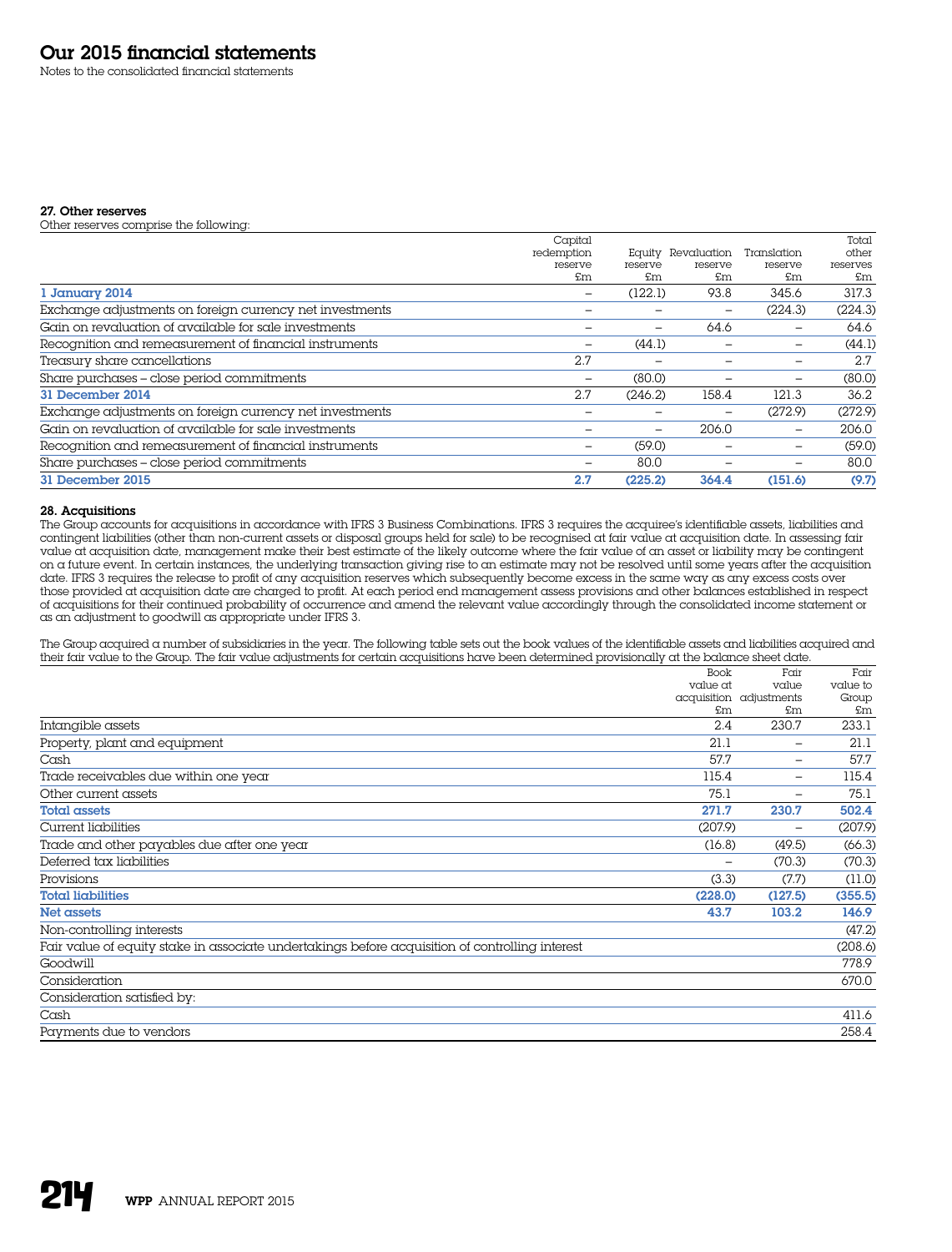Goodwill arising from acquisitions represents the value of synergies with our existing portfolio of businesses and skilled staff to deliver services to our clients. Goodwill that is expected to be deductible for tax purposes is £27.8 million.

Non-controlling interests in acquired companies are measured at the non-controlling interests' proportionate share of the acquiree's identifiable net assets.

The contribution to revenue and operating profit of acquisitions completed in the year was not material. There were no material acquisitions completed between 31 December 2015 and the date the financial statements have been authorised for issue.

#### 29. Principal subsidiary undertakings

The principal subsidiary undertakings of the Group are:

|                                | Country of incorporation |
|--------------------------------|--------------------------|
| Grey Global Group LLC          | US                       |
| J. Walter Thompson Company LLC | US                       |
| GroupM Worldwide LLC           | US                       |
| The Ogilvy Group LLC           | US                       |
| Young & Rubicam, Inc           | US                       |
| TNS Group Holdings Ltd         | TTK                      |

All of these subsidiaries are operating companies and are 100% owned by the Group.

A more detailed listing of the operating subsidiary undertakings is given on pages 12 and 13. The Company directly or indirectly holds controlling interests in the issued share capital of these undertakings with the exception of those specifically identified.

#### 30. Related party transactions

From time to time the Group enters into transactions with its associate undertakings. These transactions were not material for any of the years presented.

#### 31. Reconciliation to non-GAAP measures of performance

The non-GAAP measures of performance shown below have been included to provide the users of the financial statements with a better understanding of the key performance indicators of the business.

#### Reconciliation of profit before interest and taxation to headline PBIT:

|                                                                            | 2015          | 2014          | 2013         |
|----------------------------------------------------------------------------|---------------|---------------|--------------|
|                                                                            | £m            | £m            | £m           |
| Profit before interest and taxation                                        | 1.679.0       | 1.569.2       | 1.478.4      |
| Amortisation and impairment of<br>acquired intangible assets               | 140.1         | 147.5         | 179.8        |
| Goodwill impairment                                                        | 15.1          | 16.9          | 23.3         |
| Gains on disposal of investments<br>and subsidiaries                       | (131.0)       | (186.3)       | (6.0)        |
| Gains on remeasurement of equity<br>on acquisition of controlling interest | (165.0)       | (9.2)         | (30.0)       |
| Investment write-downs                                                     | 78.7          | 7.3           | 0.4          |
| Restructuring costs                                                        | 106.2         | 127.6         | 5.0          |
| IT asset write-downs                                                       | 29.1          |               |              |
| Share of exceptional losses of associates                                  | 21.8          | 7.6           | 10.7         |
| Headline PBIT                                                              | 1,774.0       | 1,680.6       | 1,661.6      |
| Finance income                                                             | 72.4          | 94.7          | 64.3         |
| Finance costs                                                              | (224.1)       | (262.7)       | (267.9)      |
|                                                                            | (151.7)       | (168.0)       | (203.6)      |
| <b>Interest cover on headline PBIT</b>                                     | 11.7<br>times | 10 O<br>times | 8.2<br>times |

#### Reconciliation of profit before taxation to headline PBT and headline earnings:

|                                                                            | 2015         | 2014         | 2013         |
|----------------------------------------------------------------------------|--------------|--------------|--------------|
|                                                                            | £m           | £m           | £m           |
| <b>Profit before taxation</b>                                              | 1.492.6      | 1.451.9      | 1,295.8      |
| Amortisation and impairment of<br>acquired intangible assets               | 140.1        | 147.5        | 179.8        |
| Goodwill impairment                                                        | 15.1         | 16.9         | 23.3         |
| Gains on disposal of investments<br>and subsidiaries                       | (131.0)      | (186.3)      | (6.0)        |
| Gains on remeasurement of equity<br>on acquisition of controlling inferest | (165.0)      | (9.2)        | (30.0)       |
| Investment write-downs                                                     | 78.7         | 7.3          | 0.4          |
| Restructuring costs                                                        | 106.2        | 127.6        | 5.0          |
| IT asset write-downs                                                       | 29.1         |              |              |
| Share of exceptional losses of associates                                  | 21.8         | 7.6          | 10.7         |
| Revaluation of financial instruments                                       | 34.7         | (50.7)       | (21.0)       |
| <b>Headline PBT</b>                                                        | 1,622.3      | 1,512.6      | 1,458.0      |
| Headline tax charge                                                        | (308.3)      | (302.5)      | (294.3)      |
| Non-controlling interests                                                  | (84.9)       | (74.3)       | (75.6)       |
| Headline earnings                                                          | 1,229.1      | 1.135.8      | 1,088.1      |
| Ordinary dividends paid                                                    | 545.8        | 460.0        | 397.3        |
| Dividend cover on headline earnings                                        | 2.3<br>times | 2.5<br>times | 2.7<br>times |

#### Calculation of headline EBITDA:

|                                                  | 2015  | 2014                    | 2013  |
|--------------------------------------------------|-------|-------------------------|-------|
|                                                  | £m    | £m                      | £m.   |
| Headline PBIT (as above)                         |       | 1.774.0 1.680.6 1.661.6 |       |
| Depreciation of property, plant and<br>equipment | 194.7 | 197.3                   | 202.0 |
| Amortisation of other intangible assets          | 33.7  | 31 6                    | 32.7  |
| Headline EBITDA                                  |       | 2.002.4 1.909.5 1.896.3 |       |

# Net sales margin before and after share of results of associates:

|                                                                                 | Margin | 2015     | Margin | 2014     | Margin | 2013     |
|---------------------------------------------------------------------------------|--------|----------|--------|----------|--------|----------|
|                                                                                 | %      | £m       | $\%$   | £m       | %      | £m       |
| Net sales                                                                       |        | 10.524.3 |        | 10.064.8 |        | 10.076.1 |
| <b>Headline PBIT</b>                                                            | 16.9%  | 1.774.0  | 16.7%  | 1.680.6  | 16.5%  | 1.661.6  |
| Share of results<br>of associates<br>(excluding<br>exceptional<br>gains/losses) |        | (68.8)   |        | (69.5)   |        | (78.8)   |
| Headline<br>operating profit                                                    | 16.2%  | 1.705.2  | 16.0%  | 1.611.1  | 15.7%  | 1.582.8  |